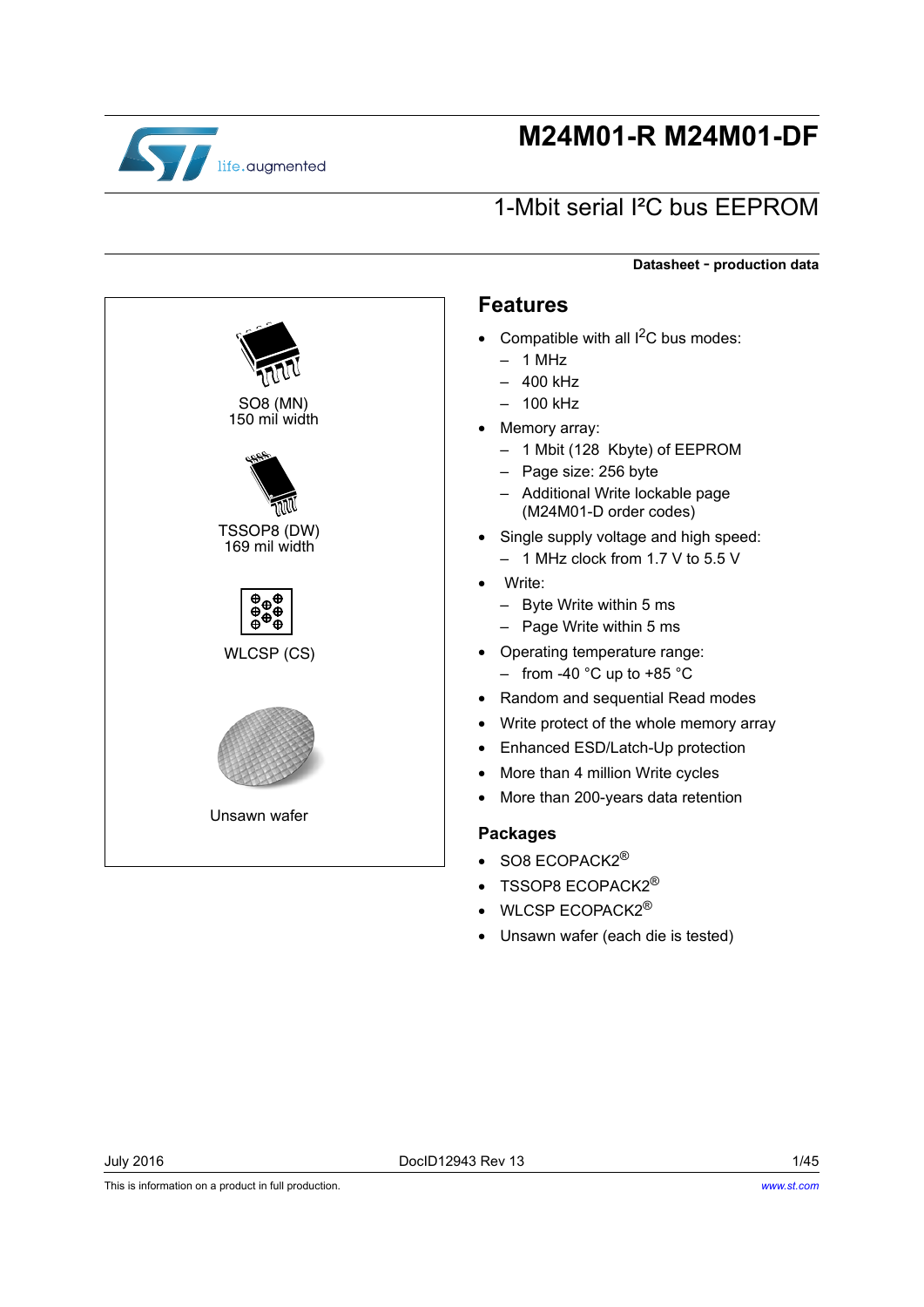# **Contents**

| 1              |     |       |                                               |
|----------------|-----|-------|-----------------------------------------------|
| $\overline{2}$ |     |       |                                               |
|                | 2.1 |       |                                               |
|                | 2.2 |       |                                               |
|                | 2.3 |       |                                               |
|                | 2.4 |       |                                               |
|                | 2.5 |       |                                               |
|                | 2.6 |       |                                               |
|                |     | 2.6.1 |                                               |
|                |     | 2.6.2 |                                               |
|                |     | 2.6.3 |                                               |
|                |     | 2.6.4 |                                               |
| 3              |     |       |                                               |
|                |     |       |                                               |
| 4              |     |       |                                               |
|                | 4.1 |       |                                               |
|                | 4.2 |       |                                               |
|                | 4.3 |       |                                               |
|                | 4.4 |       |                                               |
|                | 4.5 |       |                                               |
| 5              |     |       |                                               |
|                | 5.1 |       |                                               |
|                |     | 5.1.1 |                                               |
|                |     | 5.1.2 |                                               |
|                |     | 5.1.3 |                                               |
|                |     | 5.1.4 |                                               |
|                |     | 5.1.5 |                                               |
|                |     | 5.1.6 | Minimizing Write delays by polling on ACK  18 |
|                | 5.2 |       |                                               |
|                |     | 5.2.1 |                                               |

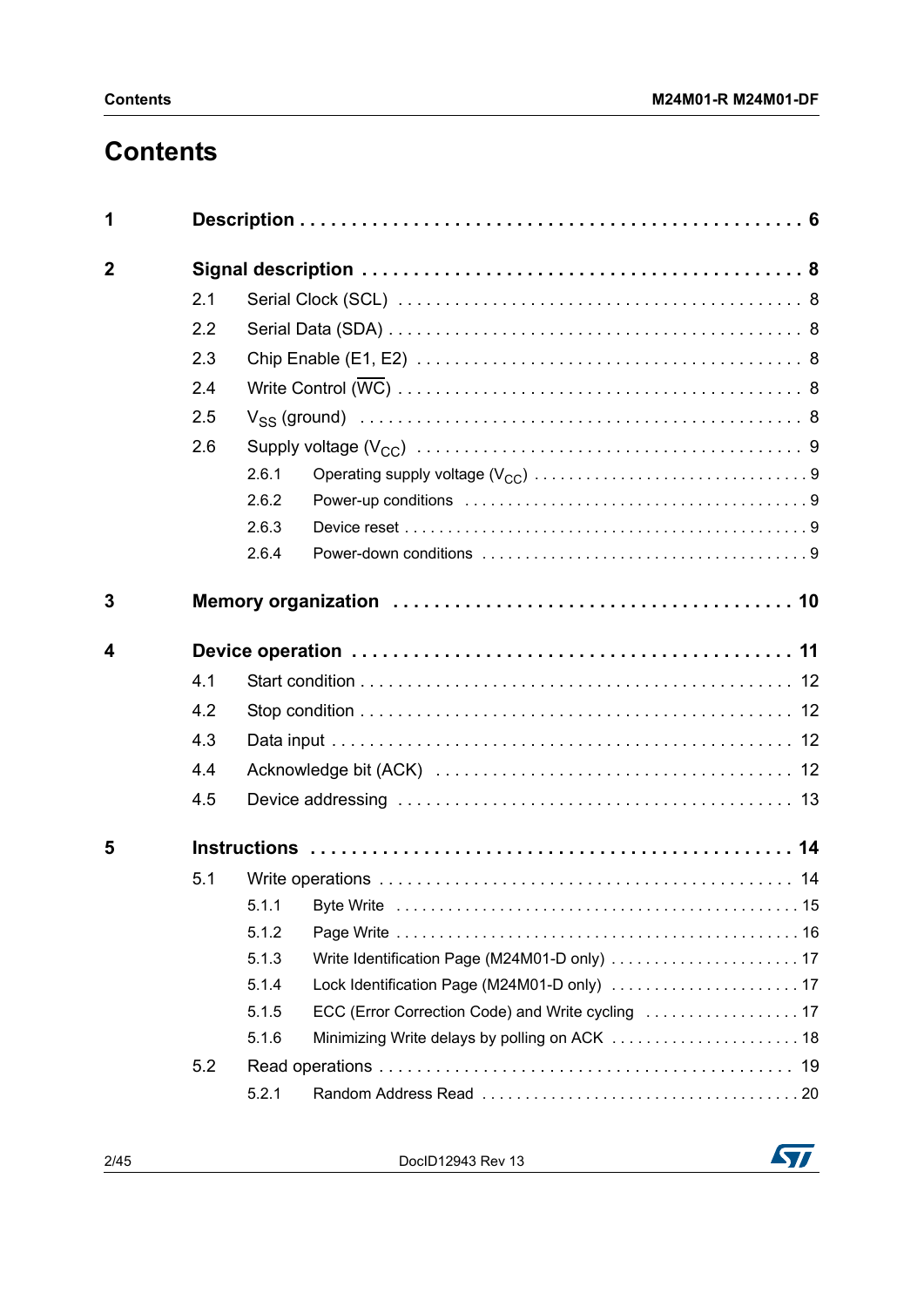|                |     | 5.2.2 |  |
|----------------|-----|-------|--|
|                |     | 5.2.3 |  |
|                | 5.3 |       |  |
|                | 5.4 |       |  |
| 6              |     |       |  |
| $\overline{7}$ |     |       |  |
| 8              |     |       |  |
| 9              |     |       |  |
|                | 9.1 |       |  |
|                | 9.2 |       |  |
|                | 9.3 |       |  |
| 10             |     |       |  |
| 11             |     |       |  |

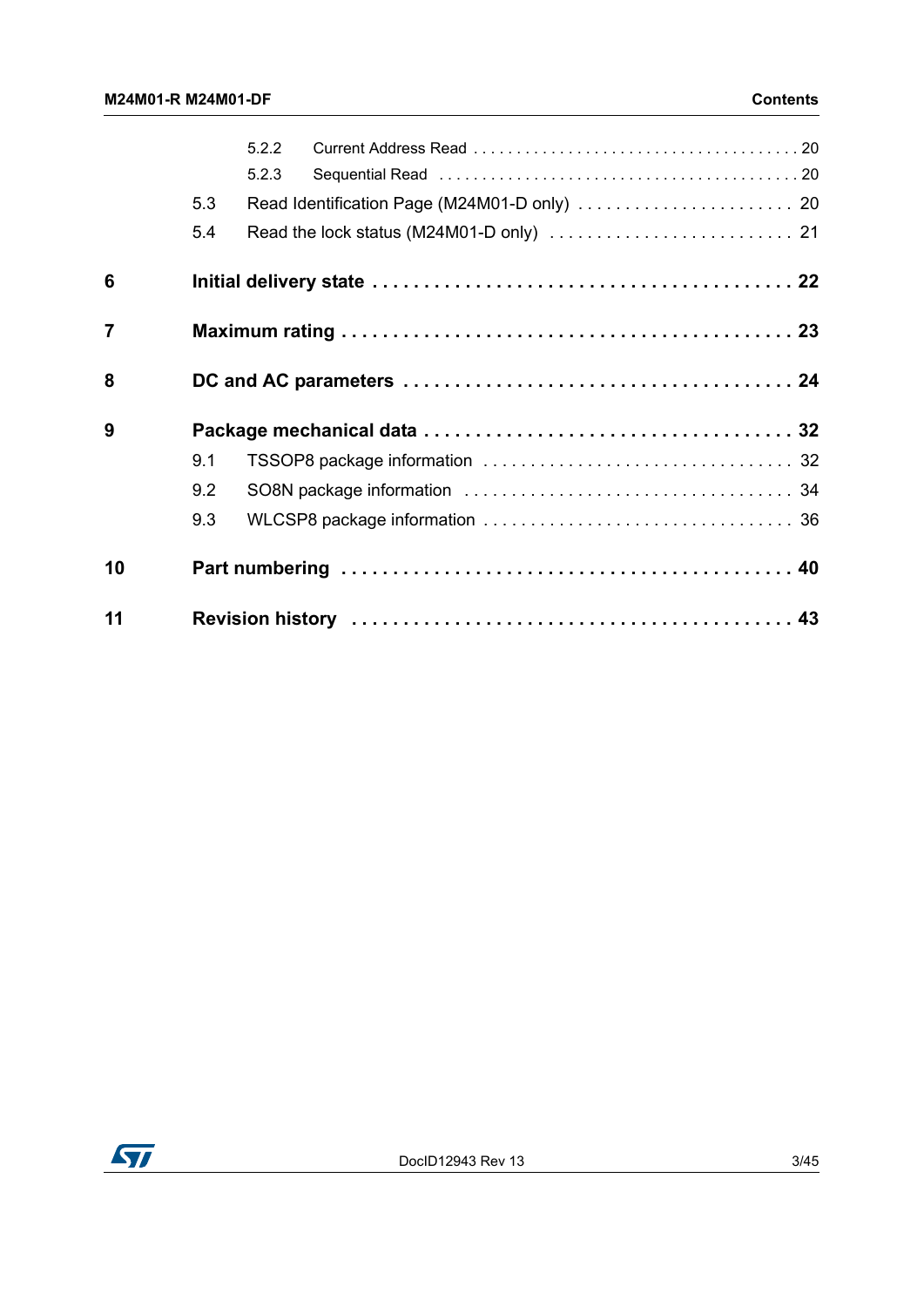# **List of tables**

| Table 1.  |                                                                       |  |
|-----------|-----------------------------------------------------------------------|--|
| Table 2.  |                                                                       |  |
| Table 3.  |                                                                       |  |
| Table 4.  |                                                                       |  |
| Table 5.  |                                                                       |  |
| Table 6.  |                                                                       |  |
| Table 7.  |                                                                       |  |
| Table 8.  |                                                                       |  |
| Table 9.  |                                                                       |  |
| Table 10. |                                                                       |  |
| Table 11. |                                                                       |  |
| Table 12. |                                                                       |  |
| Table 13. |                                                                       |  |
| Table 14. |                                                                       |  |
| Table 15. |                                                                       |  |
| Table 16. | TSSOP8 - 3 x 4.4 mm, 0.65 mm pitch, 8-lead thin shrink small outline, |  |
|           |                                                                       |  |
| Table 17. | SO8N - 3.9x4.9 mm, 8-lead plastic small outline, 150 mils body width, |  |
|           |                                                                       |  |
| Table 18. | WLCSP-8-bump, without BSC, 2.578 x 1.716 mm, wafer level chip scale   |  |
|           |                                                                       |  |
| Table 19. | WLCSP-8-bump, with BSC, 2.578 x 1.716 mm, wafer level chip scale      |  |
|           |                                                                       |  |
| Table 20. |                                                                       |  |
| Table 21. |                                                                       |  |
| Table 22. |                                                                       |  |
|           |                                                                       |  |

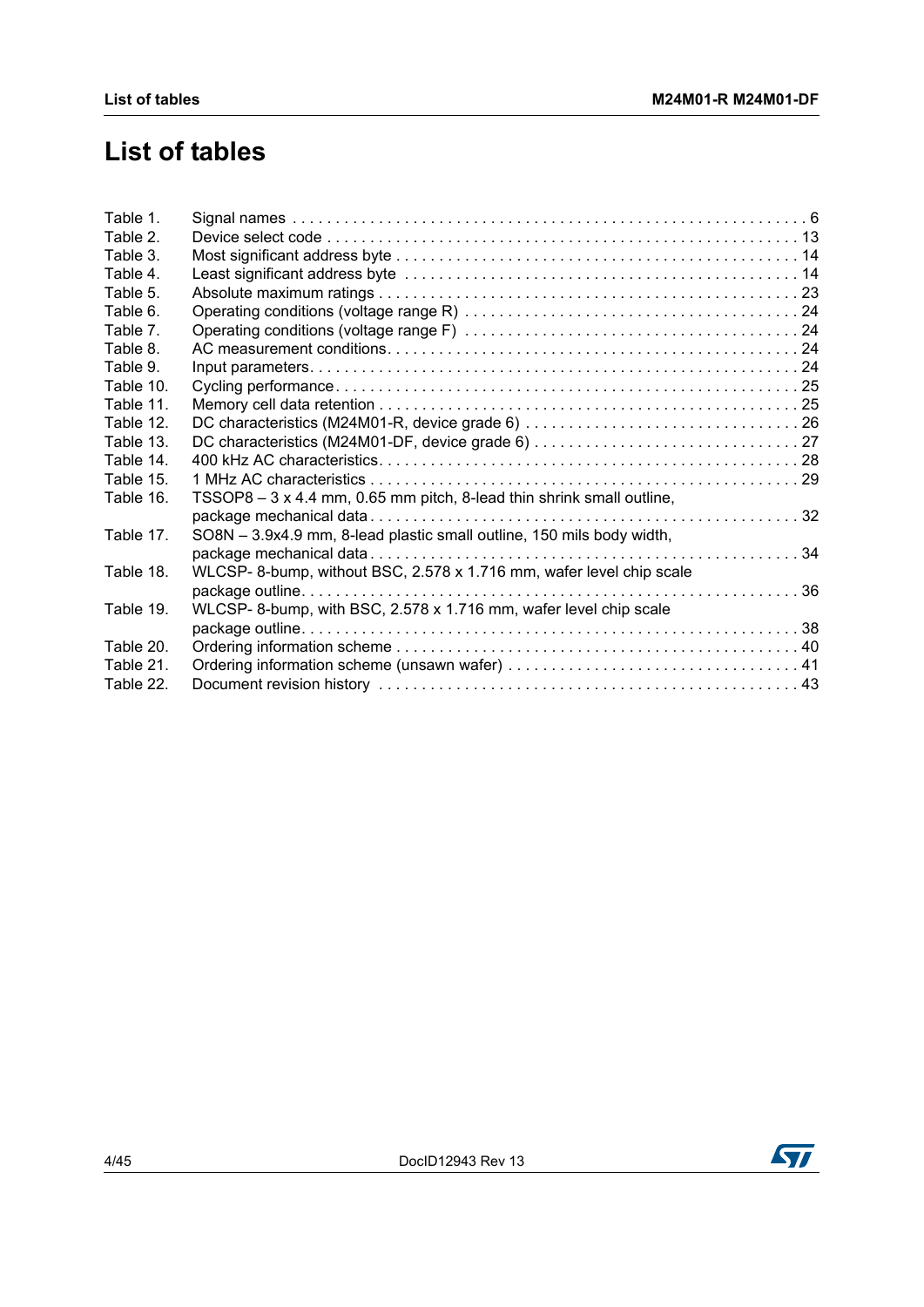# **List of figures**

| WLCSP connections for M24M01 DFCS6TP/K                         |                                                                                                                                                                                                                                                                                                                                                                                                                                                                                                                                                                                                                                                                 |
|----------------------------------------------------------------|-----------------------------------------------------------------------------------------------------------------------------------------------------------------------------------------------------------------------------------------------------------------------------------------------------------------------------------------------------------------------------------------------------------------------------------------------------------------------------------------------------------------------------------------------------------------------------------------------------------------------------------------------------------------|
|                                                                |                                                                                                                                                                                                                                                                                                                                                                                                                                                                                                                                                                                                                                                                 |
|                                                                |                                                                                                                                                                                                                                                                                                                                                                                                                                                                                                                                                                                                                                                                 |
|                                                                |                                                                                                                                                                                                                                                                                                                                                                                                                                                                                                                                                                                                                                                                 |
|                                                                |                                                                                                                                                                                                                                                                                                                                                                                                                                                                                                                                                                                                                                                                 |
|                                                                |                                                                                                                                                                                                                                                                                                                                                                                                                                                                                                                                                                                                                                                                 |
|                                                                |                                                                                                                                                                                                                                                                                                                                                                                                                                                                                                                                                                                                                                                                 |
|                                                                |                                                                                                                                                                                                                                                                                                                                                                                                                                                                                                                                                                                                                                                                 |
|                                                                |                                                                                                                                                                                                                                                                                                                                                                                                                                                                                                                                                                                                                                                                 |
|                                                                |                                                                                                                                                                                                                                                                                                                                                                                                                                                                                                                                                                                                                                                                 |
| Maximum Rbus value versus bus parasitic capacitance (Cbus) for |                                                                                                                                                                                                                                                                                                                                                                                                                                                                                                                                                                                                                                                                 |
|                                                                |                                                                                                                                                                                                                                                                                                                                                                                                                                                                                                                                                                                                                                                                 |
|                                                                |                                                                                                                                                                                                                                                                                                                                                                                                                                                                                                                                                                                                                                                                 |
|                                                                |                                                                                                                                                                                                                                                                                                                                                                                                                                                                                                                                                                                                                                                                 |
|                                                                |                                                                                                                                                                                                                                                                                                                                                                                                                                                                                                                                                                                                                                                                 |
|                                                                |                                                                                                                                                                                                                                                                                                                                                                                                                                                                                                                                                                                                                                                                 |
|                                                                |                                                                                                                                                                                                                                                                                                                                                                                                                                                                                                                                                                                                                                                                 |
|                                                                |                                                                                                                                                                                                                                                                                                                                                                                                                                                                                                                                                                                                                                                                 |
|                                                                |                                                                                                                                                                                                                                                                                                                                                                                                                                                                                                                                                                                                                                                                 |
|                                                                |                                                                                                                                                                                                                                                                                                                                                                                                                                                                                                                                                                                                                                                                 |
|                                                                |                                                                                                                                                                                                                                                                                                                                                                                                                                                                                                                                                                                                                                                                 |
|                                                                | 36                                                                                                                                                                                                                                                                                                                                                                                                                                                                                                                                                                                                                                                              |
|                                                                |                                                                                                                                                                                                                                                                                                                                                                                                                                                                                                                                                                                                                                                                 |
|                                                                |                                                                                                                                                                                                                                                                                                                                                                                                                                                                                                                                                                                                                                                                 |
|                                                                |                                                                                                                                                                                                                                                                                                                                                                                                                                                                                                                                                                                                                                                                 |
|                                                                |                                                                                                                                                                                                                                                                                                                                                                                                                                                                                                                                                                                                                                                                 |
|                                                                | Write mode sequences with WC = 1 (data write inhibited) $\ldots \ldots \ldots \ldots \ldots \ldots \ldots \ldots$<br>Maximum R <sub>bus</sub> value versus bus parasitic capacitance C <sub>bus</sub> ) for<br>TSSOP8 - 3x4.4 mm, 0.65 mm pitch, 8-lead thin shrink small outline,<br>SO8N - 3.9x4.9 mm, 8-lead plastic small outline, 150 mils body width, package outline . 34<br>SO8N - 3.9x4.9 mm, 8-lead plastic small outline, 150 mils body width,<br>WLCSP- 8-bump, without BSC, 2.578 x 1.716 mm, wafer level chip scale<br>WLCSP-8-bump, with BSC, 2.578 x 1.716 mm, wafer level chip scale<br>WLCSP-8-bump, 2.578 x 1.716 mm, wafer level chip scale |

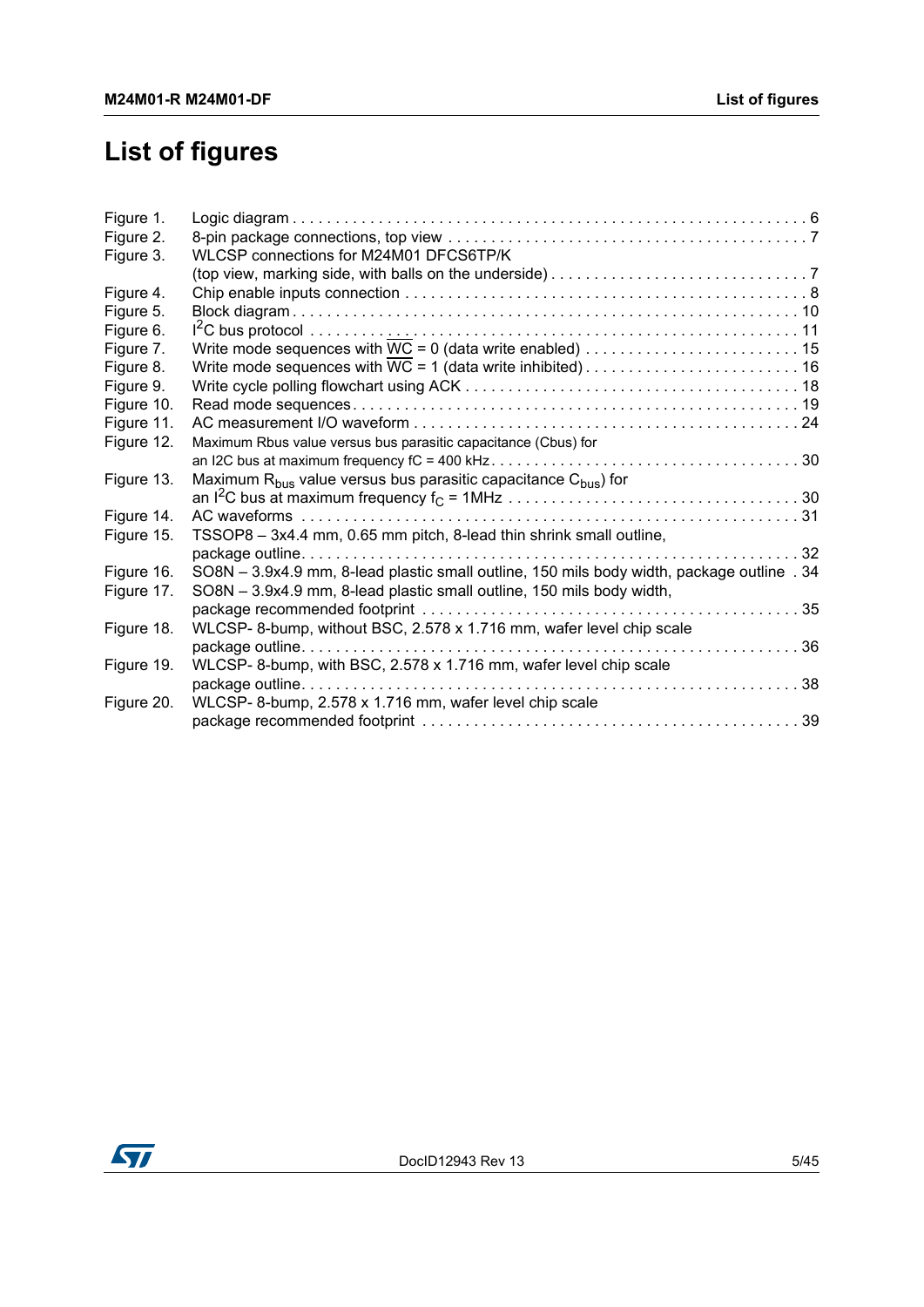## <span id="page-5-0"></span>**1 Description**

The M24M01 is a 1 Mbit  $1<sup>2</sup>C$ -compatible EEPROM (Electrically Erasable PROgrammable Memory) organized as  $128 K \times 8$  bits.

The M24M01-R can operate with a supply voltage from 1.8 V to 5.5 V, and the M24M01-DF can operate with a supply voltage from 1.7 V to 5.5 V, over an ambient temperature range of  $-40 °C / +85 °C$ .

 The M24M01-D offers an additional page, named the Identification Page (256 byte). The Identification Page can be used to store sensitive application parameters which can be (later) permanently locked in Read-only mode.

<span id="page-5-2"></span>

|  |  |  | Figure 1. Logic diagram |
|--|--|--|-------------------------|
|--|--|--|-------------------------|

|  |  |  | Table 1. Signal names |
|--|--|--|-----------------------|
|--|--|--|-----------------------|

<span id="page-5-1"></span>

| Signal name     | <b>Function</b>      | <b>Direction</b> |  |  |
|-----------------|----------------------|------------------|--|--|
| E1, E2          | Chip Enable          | Input            |  |  |
| <b>SDA</b>      | Serial Data          | $U$              |  |  |
| <b>SCL</b>      | Serial Clock         | Input            |  |  |
| $\overline{WC}$ | <b>Write Control</b> | Input            |  |  |
| $V_{\rm CC}$    | Supply voltage       |                  |  |  |
| $V_{SS}$        | Ground               |                  |  |  |

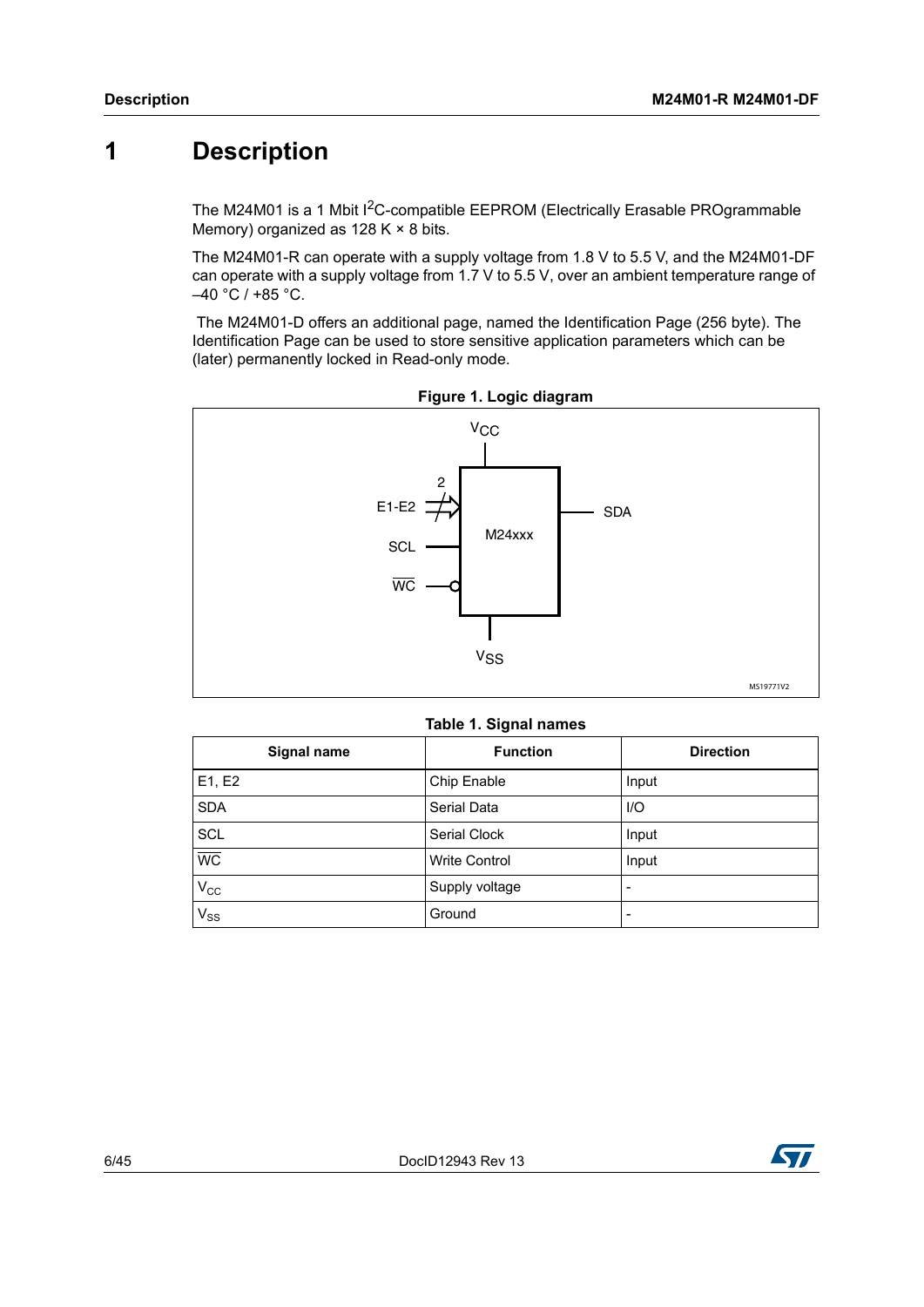<span id="page-6-0"></span>

**Figure 2. 8-pin package connections, top view**

1. DU: Don't use (no signal should be applied on this pin; if connected, must be connected to  $V_{SS}$ )

<span id="page-6-1"></span>2. See *[Section 9: Package mechanical data](#page-31-0)* for package dimensions, and how to identify pin 1



**Figure 3. WLCSP connections for M24M01 DFCS6TP/K (top view, marking side, with balls on the underside)**

1. DU: Don't Use (if connected, must be connected to  $V_{SS}$ )

2. See *[Section 9: Package mechanical data](#page-31-0)* for package dimensions, and how to identify pin 1.

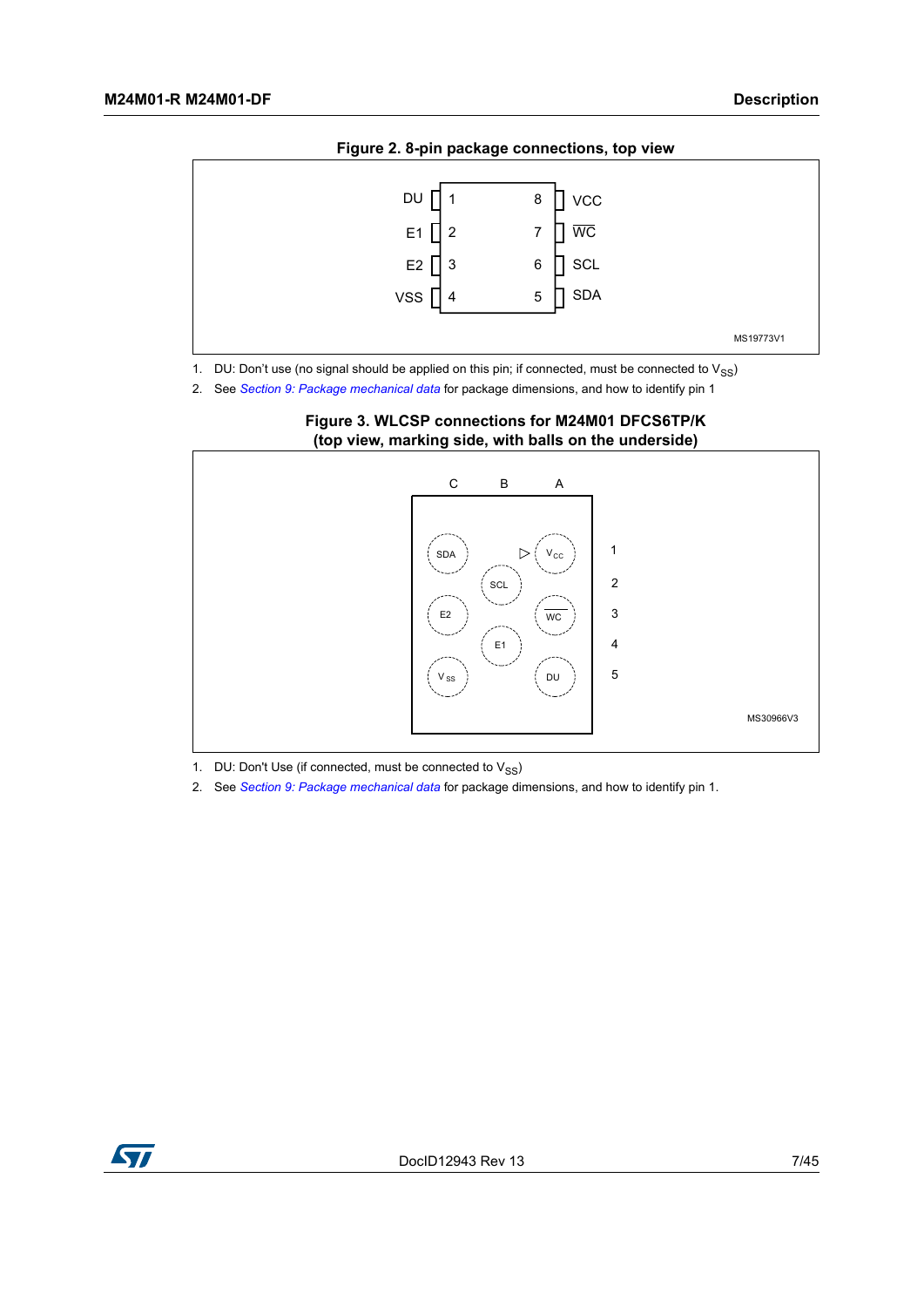## <span id="page-7-0"></span>**2 Signal description**

## <span id="page-7-1"></span>**2.1 Serial Clock (SCL)**

The signal applied on the SCL input is used to strobe the data available on SDA(in) and to output the data on SDA(out).

## <span id="page-7-2"></span>**2.2 Serial Data (SDA)**

SDA is an input/output used to transfer data in or data out of the device. SDA(out) is an open drain output that may be wire-OR'ed with other open drain or open collector signals on the bus. A pull-up resistor must be connected (*[Figure](#page-29-0) 12* indicates how to calculate the value of the pull-up resistor).

## <span id="page-7-3"></span>**2.3 Chip Enable (E1, E2)**

These input signals are used to set the value that is to be looked for on the two bits (b3, b2) of the 7-bit device select code. These inputs must be tied to  $V_{CC}$  or  $V_{SS}$ , to establish the device select code as shown in *[Figure](#page-7-6) 4*. When not connected (left floating), These inputs are read as low (0,0).

<span id="page-7-6"></span>



# <span id="page-7-4"></span>**2.4 Write Control (WC)**

This input signal is useful for protecting the entire contents of the memory from inadvertent write operations. Write operations are disabled to the entire memory array when Write Control (WC) is driven high. Write operations are enabled when Write Control (WC) is either driven low or left floating.

When Write Control  $(\overline{WC})$  is driven high, device select and address bytes are acknowledged, Data bytes are not acknowledged.

## <span id="page-7-5"></span> $2.5 \qquad V_{SS}$  (ground)

 $V_{SS}$  is the reference for the  $V_{CC}$  supply voltage.



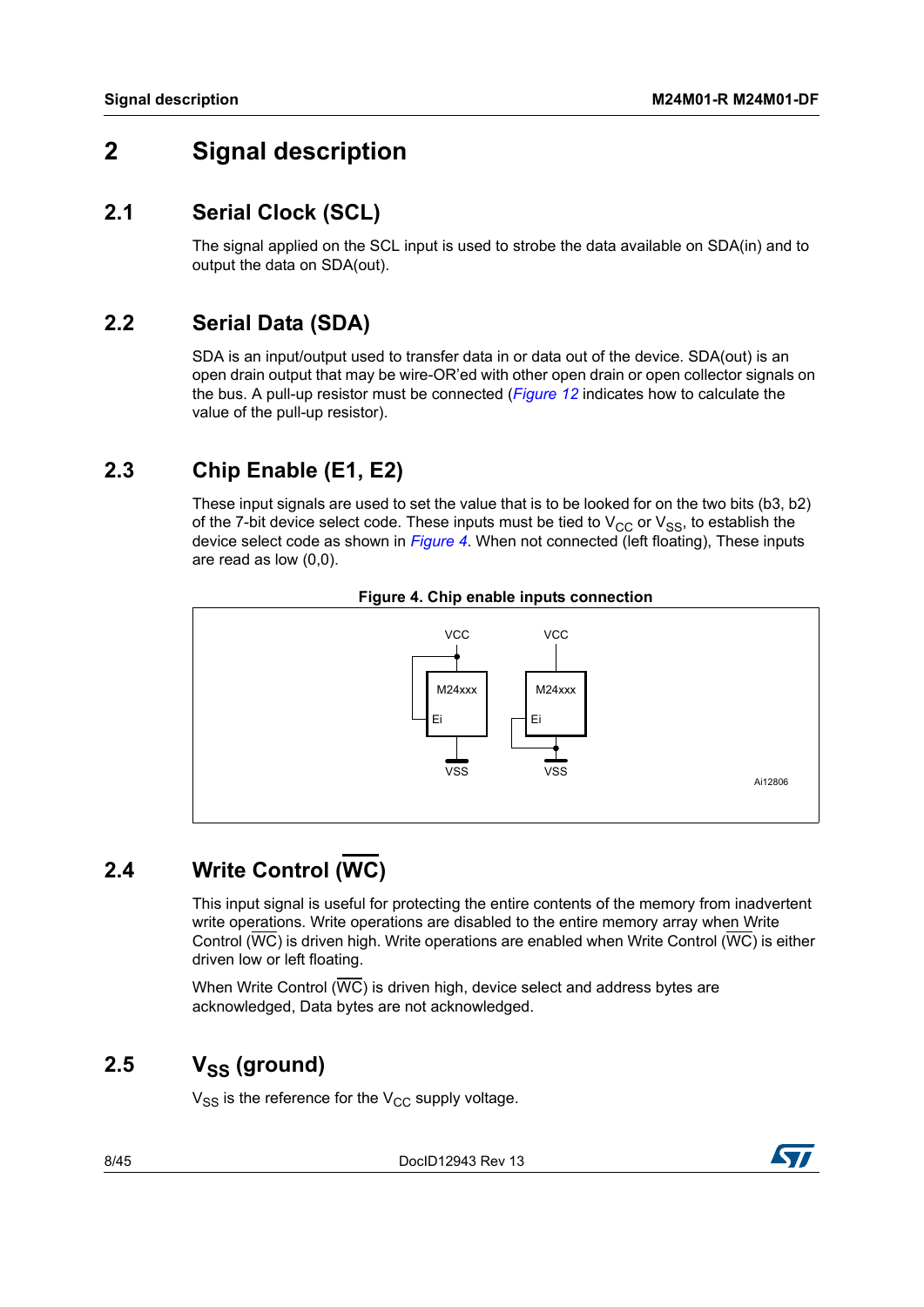## <span id="page-8-0"></span>**2.6** Supply voltage (V<sub>CC</sub>)

### <span id="page-8-1"></span>**2.6.1** Operating supply voltage (V<sub>CC</sub>)

Prior to selecting the memory and issuing instructions to it, a valid and stable  $V_{CC}$  voltage within the specified  $[V_{CC}(min), V_{CC}(max)]$  range must be applied (see Operating conditions in *Section [8: DC and AC parameters](#page-23-0))*. In order to secure a stable DC supply voltage, it is recommended to decouple the  $V_{CC}$  line with a suitable capacitor (usually of the order of 10 nF to 100 nF) close to the  $V_{\rm CC}/V_{\rm SS}$  package pins.

This voltage must remain stable and valid until the end of the transmission of the instruction and, for a write instruction, until the completion of the internal write cycle  $(t_{W})$ .

### <span id="page-8-2"></span>**2.6.2 Power-up conditions**

The  $V_{CC}$  voltage has to rise continuously from 0 V up to the minimum  $V_{CC}$  operating voltage (see Operating conditions in *Section [8: DC and AC parameters](#page-23-0))*.

#### <span id="page-8-3"></span>**2.6.3 Device reset**

In order to prevent inadvertent write operations during power-up, a power-on-reset (POR) circuit is included.

At power-up, the device does not respond to any instruction until  $V_{CC}$  has reached the internal reset threshold voltage. This threshold is lower than the minimum  $V_{CC}$  operating voltage (see Operating conditions in *Section [8: DC and AC parameters](#page-23-0)*). When V<sub>CC</sub> passes over the POR threshold, the device is reset and enters the Standby Power mode; however, the device must not be accessed until  $V_{CC}$  reaches a valid and stable DC voltage within the specified [V<sub>CC</sub>(min), V<sub>CC</sub>(max)] range (see Operating conditions in *Section 8: DC and AC [parameters](#page-23-0)*).

In a similar way, during power-down (continuous decrease in  $V_{CC}$ ), the device must not be accessed when  $V_{CC}$  drops below  $V_{CC}$ (min). When  $V_{CC}$  drops below the internal reset threshold voltage, the device stops responding to any instruction sent to it.

#### <span id="page-8-4"></span>**2.6.4 Power-down conditions**

During power-down (continuous decrease in  $V_{CC}$ ), the device must be in the Standby Power mode (mode reached after decoding a Stop condition, assuming that there is no internal write cycle in progress).

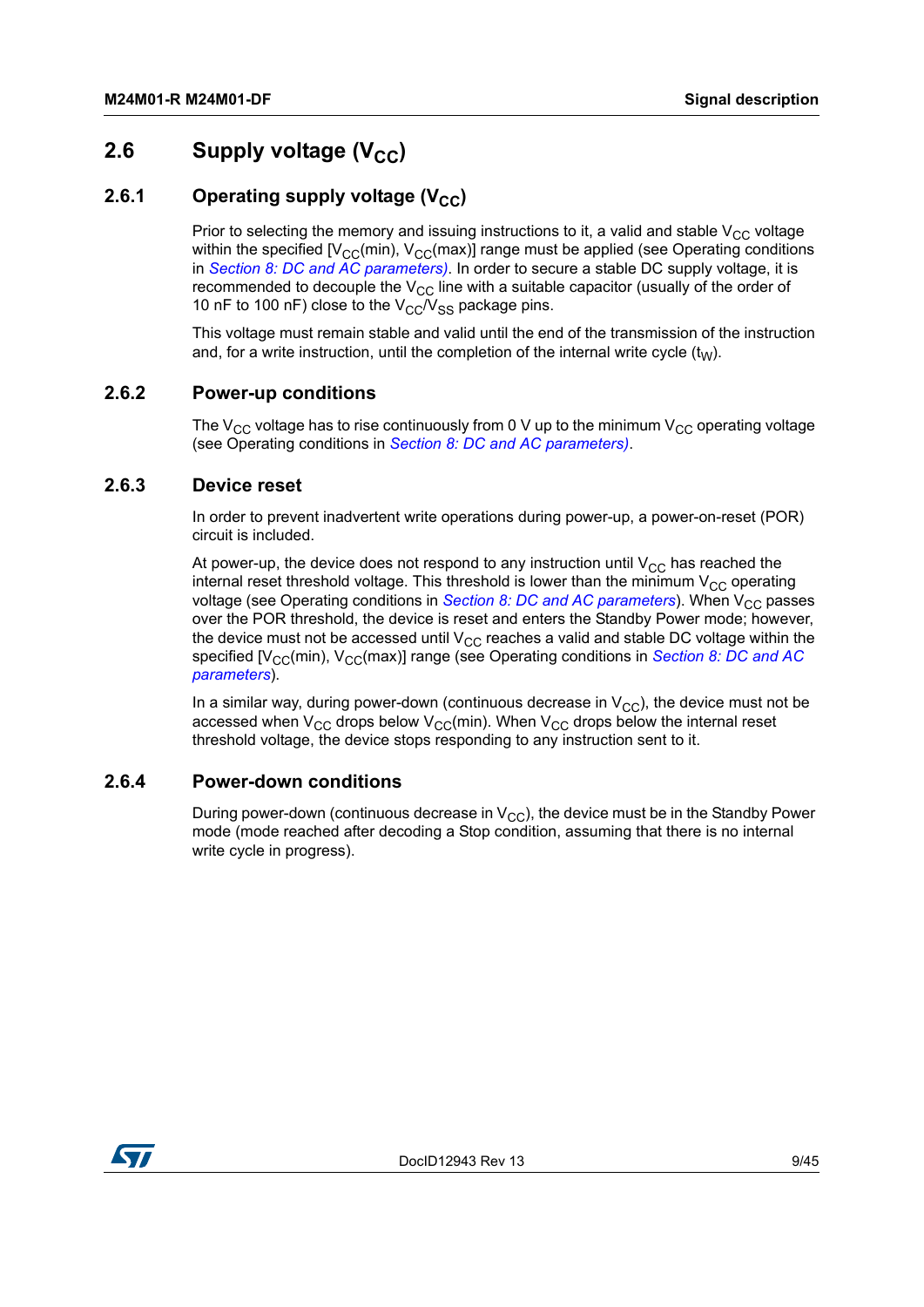# <span id="page-9-0"></span>**3 Memory organization**

The memory is organized as shown below.

<span id="page-9-1"></span>

**Figure 5. Block diagram**

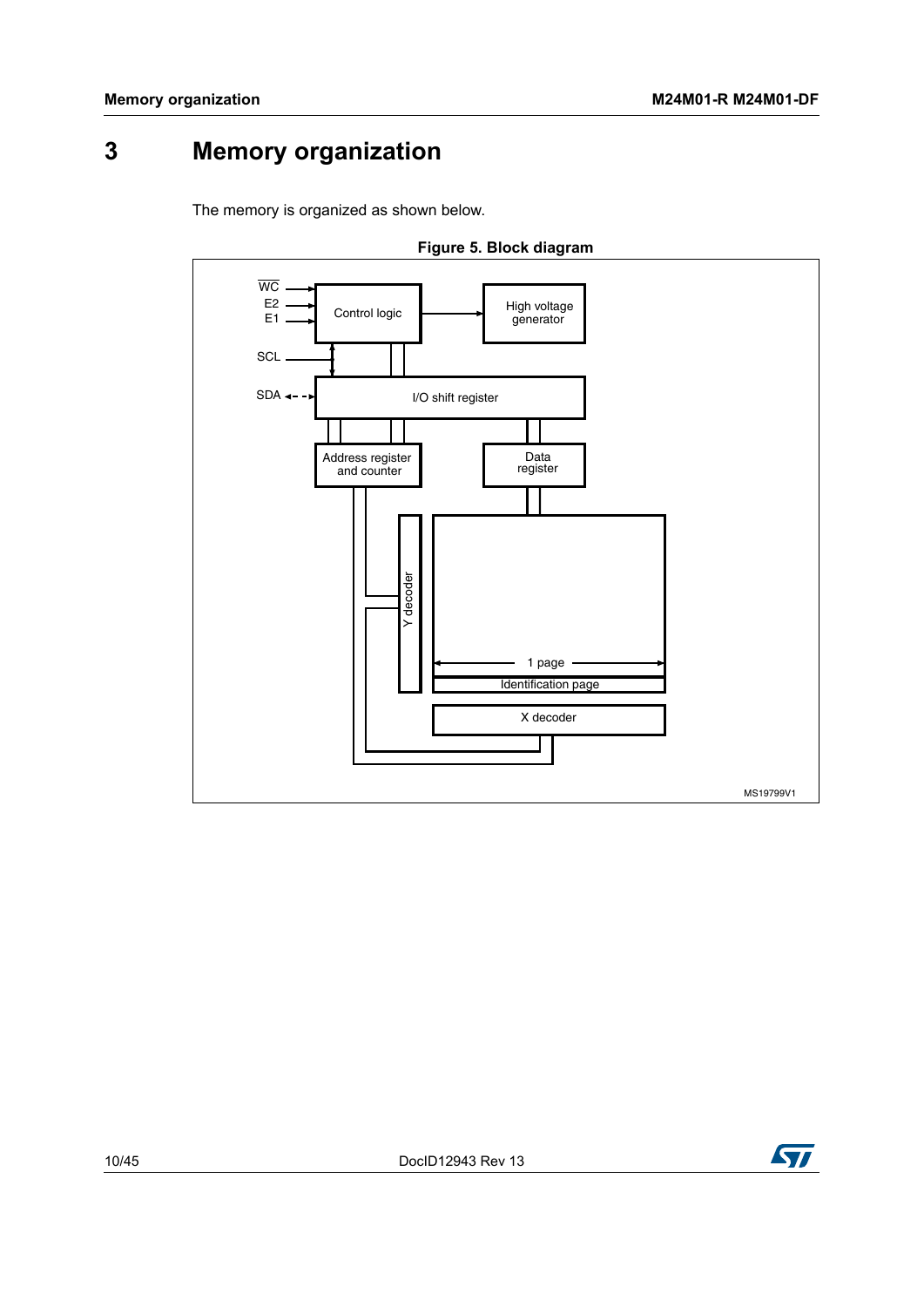# <span id="page-10-0"></span>**4 Device operation**

The device supports the I<sup>2</sup>C protocol. This is summarized in *[Figure](#page-10-1)* 6. Any device that sends data on to the bus is defined to be a transmitter, and any device that reads the data to be a receiver. The device that controls the data transfer is known as the bus master, and the other as the slave device. A data transfer can only be initiated by the bus master, which will also provide the serial clock for synchronization. The device is always a slave in all communications.

<span id="page-10-1"></span>

**Figure 6. I2C bus protocol**

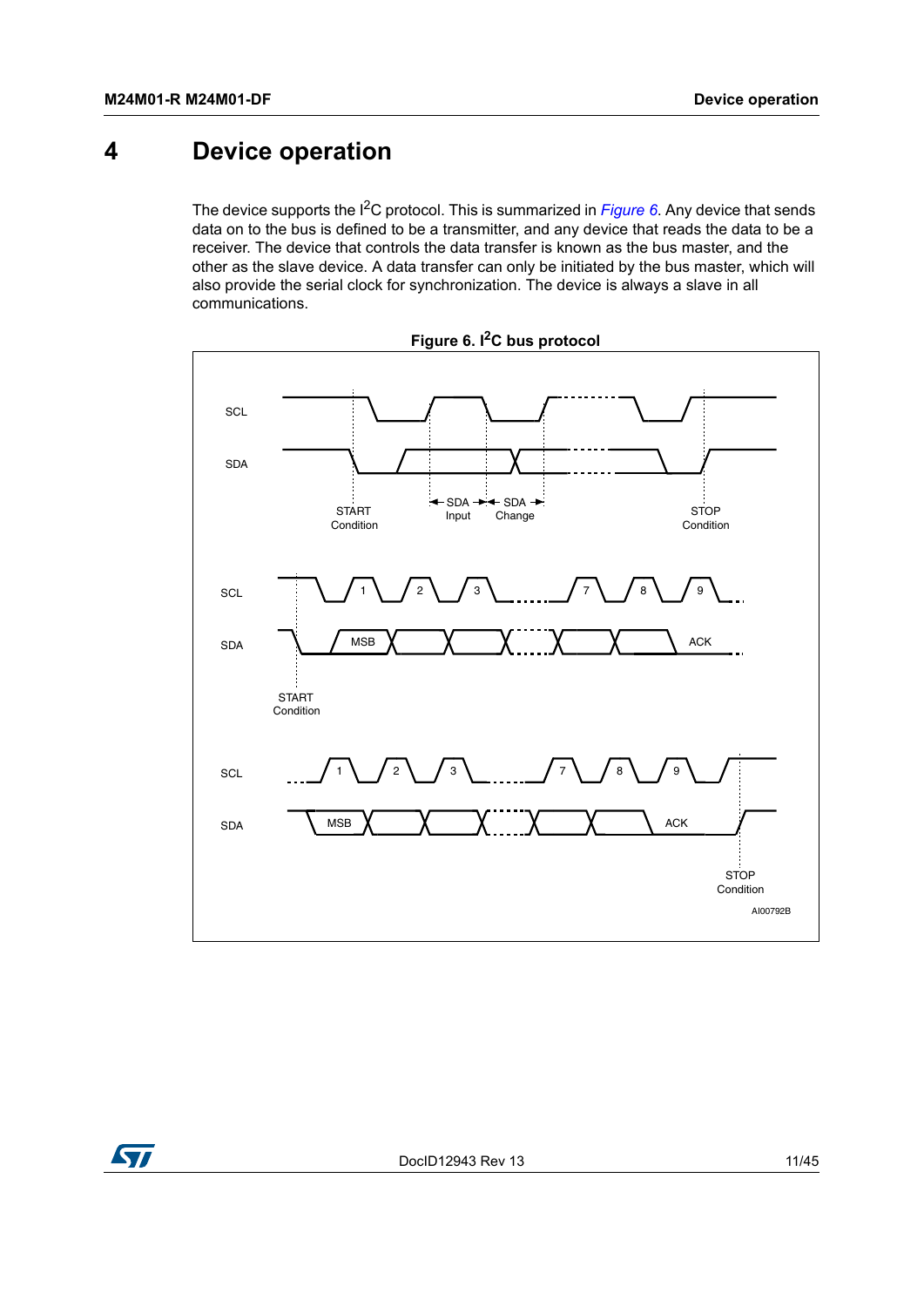### <span id="page-11-0"></span>**4.1 Start condition**

Start is identified by a falling edge of Serial Data (SDA) while Serial Clock (SCL) is stable in the high state. A Start condition must precede any data transfer instruction. The device continuously monitors (except during a Write cycle) Serial Data (SDA) and Serial Clock (SCL) for a Start condition.

### <span id="page-11-1"></span>**4.2 Stop condition**

Stop is identified by a rising edge of Serial Data (SDA) while Serial Clock (SCL) is stable and driven high. A Stop condition terminates communication between the device and the bus master. A Read instruction that is followed by NoAck can be followed by a Stop condition to force the device into the Standby mode.

A Stop condition at the end of a Write instruction triggers the internal Write cycle.

### <span id="page-11-2"></span>**4.3 Data input**

During data input, the device samples Serial Data (SDA) on the rising edge of Serial Clock (SCL). For correct device operation, Serial Data (SDA) must be stable during the rising edge of Serial Clock (SCL), and the Serial Data (SDA) signal must change *only* when Serial Clock (SCL) is driven low.

## <span id="page-11-3"></span>**4.4 Acknowledge bit (ACK)**

The acknowledge bit is used to indicate a successful byte transfer. The bus transmitter, whether it be bus master or slave device, releases Serial Data (SDA) after sending eight bits of data. During the 9<sup>th</sup> clock pulse period, the receiver pulls Serial Data (SDA) low to acknowledge the receipt of the eight data bits.

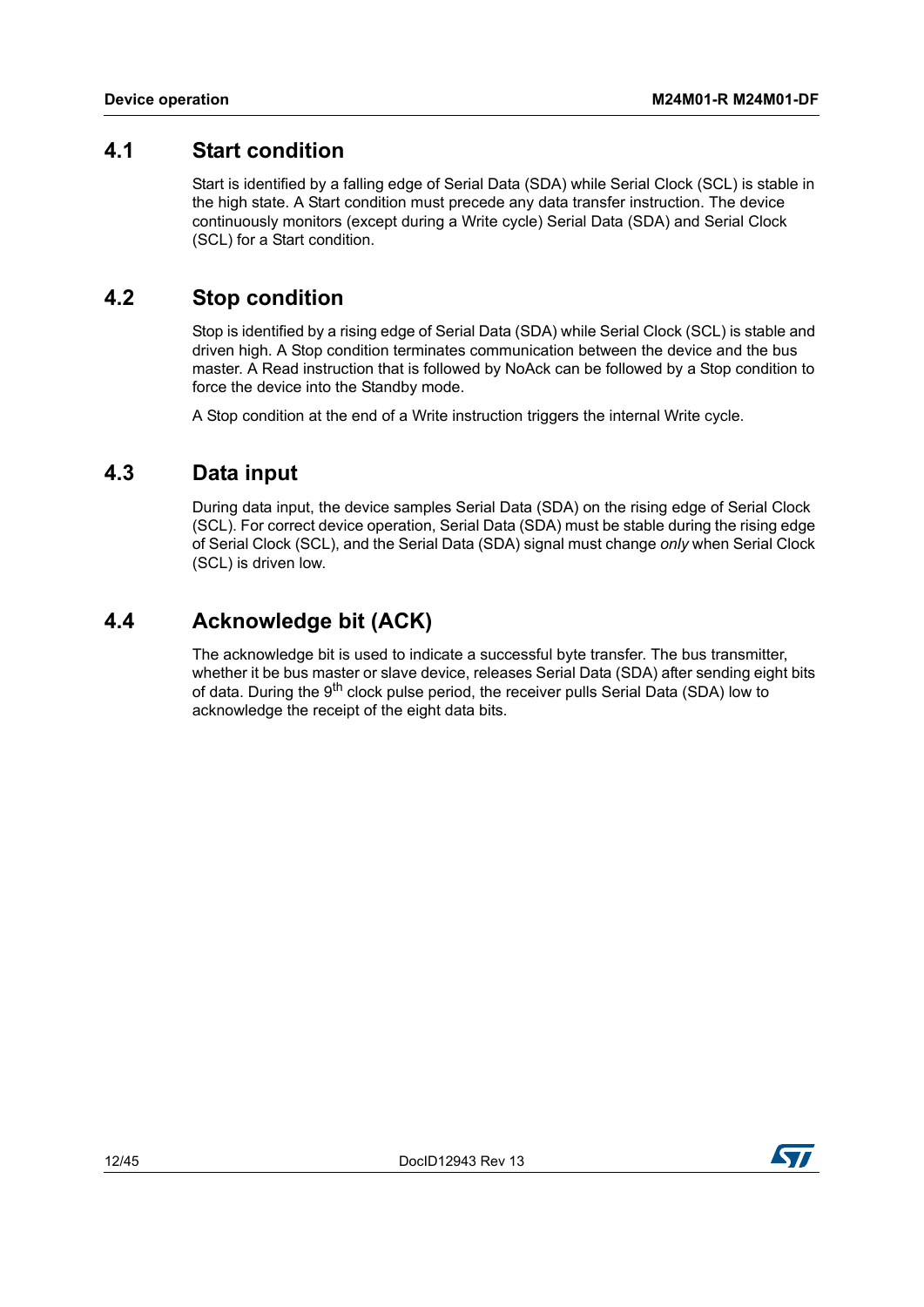## <span id="page-12-0"></span>**4.5 Device addressing**

To start communication between the bus master and the slave device, the bus master must initiate a Start condition. Following this, the bus master sends the device select code, shown in *[Table](#page-12-1) 2* (most significant bit first).

<span id="page-12-1"></span>

|                                              | Device type identifier <sup>(1)</sup> |    |                |    | <b>Chip Enable</b><br>address <sup>(2)</sup> |                | <b>Address</b><br>bit | <b>RW</b> |
|----------------------------------------------|---------------------------------------|----|----------------|----|----------------------------------------------|----------------|-----------------------|-----------|
| When accessing                               | b7                                    | b6 | b <sub>5</sub> | b4 | b <sub>3</sub>                               | b2             | b1                    | b0        |
| the memory                                   |                                       |    |                | 0  | E <sub>2</sub>                               | E <sub>1</sub> | A16                   | <b>RW</b> |
| When accessing<br>the Identification<br>page |                                       | 0  |                |    | E <sub>2</sub>                               | E <sub>1</sub> | $X^{(3)}$             | <b>RW</b> |

|  | Table 2. Device select code |  |
|--|-----------------------------|--|
|  |                             |  |

1. The most significant bit, b7, is sent first.

2. E2,E1 are compared against the external pin on the memory device.

 $3. X =$  don't care.

When the device select code is received, the device only responds if the Chip Enable address is the same as the value on its Chip Enable E2,E1 inputs.

The  $8^{th}$  bit is the Read/Write bit (RW). This bit is set to 1 for Read and 0 for Write operations.

If a match occurs on the device select code, the corresponding device gives an acknowledgment on Serial Data (SDA) during the 9<sup>th</sup> bit time. If the device does not match the device select code, the device deselects itself from the bus, and goes into Standby mode.

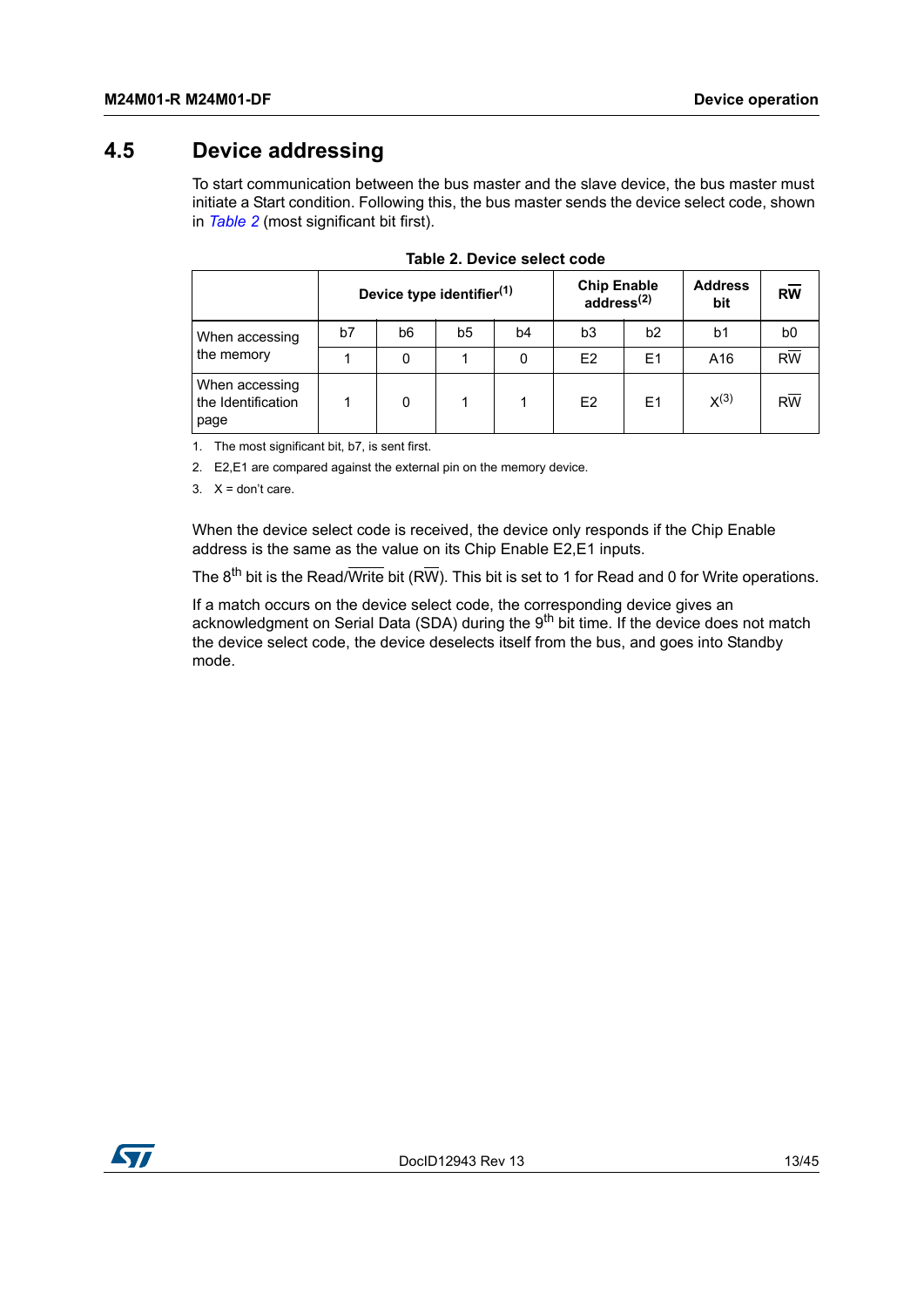## <span id="page-13-0"></span>**5 Instructions**

### <span id="page-13-1"></span>**5.1 Write operations**

Following a Start condition the bus master sends a device select code with the R/W bit (RW) reset to 0. The device acknowledges this, as shown in *[Figure](#page-14-1) 7*, and waits for two address bytes. The device responds to each address byte with an acknowledge bit, and then waits for the data byte.

<span id="page-13-2"></span>

| Table 3. Most significant address byte |  |                 |  |     |     |    |    |  |  |
|----------------------------------------|--|-----------------|--|-----|-----|----|----|--|--|
| A15                                    |  | A <sub>13</sub> |  | A11 | A10 | Α9 | Α8 |  |  |

| Table 4. Least significant address byte |
|-----------------------------------------|
|                                         |

<span id="page-13-3"></span>

| . | ∼ | ∼ | . | ∼ |  | . | ¬. |  |  |
|---|---|---|---|---|--|---|----|--|--|
|   |   |   |   |   |  |   |    |  |  |

The 128 Kbytes (1 Mb) are addressed with 17 address bits, the 16 lower address bits being defined by the two address bytes and the most significant address bit (A16) being included in the Device Select code (see *[Table](#page-12-1) 2*).

When the bus master generates a Stop condition immediately after a data byte Ack bit (in the "10<sup>th</sup> bit" time slot), either at the end of a Byte Write or a Page Write, the internal Write cycle  $t_W$  is triggered. A Stop condition at any other time slot does not trigger the internal Write cycle.

After the Stop condition and the successful completion of an internal Write cycle  $(t<sub>W</sub>)$ , the device internal address counter is automatically incremented to point to the next byte after the last modified byte.

During the internal Write cycle, Serial Data (SDA) is disabled internally, and the device does not respond to any requests.

If the Write Control input (WC) is driven High, the Write instruction is not executed and the accompanying data bytes are *not* acknowledged, as shown in *[Figure](#page-15-1) 8*.

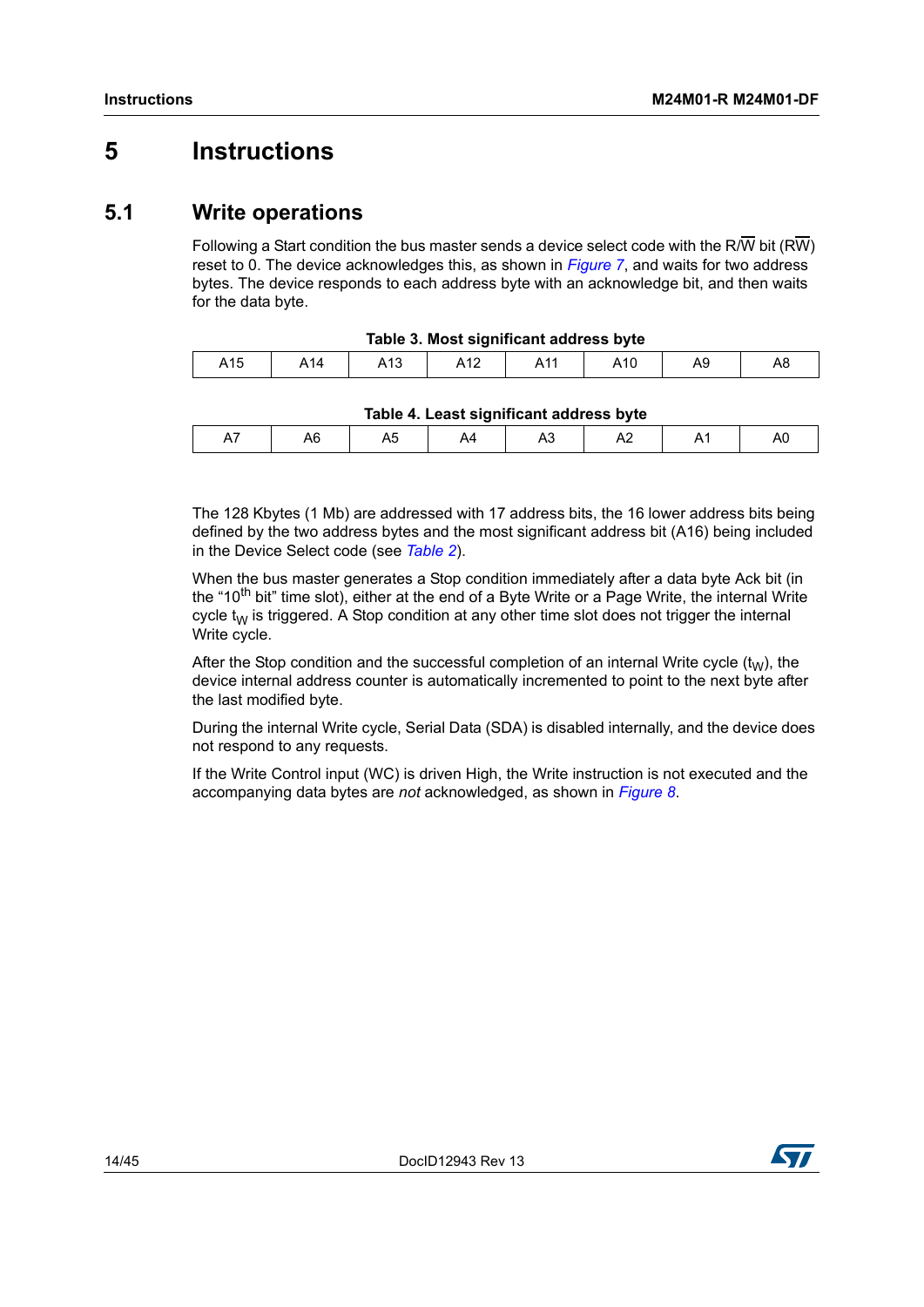### <span id="page-14-0"></span>**5.1.1 Byte Write**

After the device select code and the address bytes, the bus master sends one data byte. If the addressed location is Write-protected, by Write Control  $(\overline{WC})$  being driven high, the device replies with NoAck, and the location is not modified. If, instead, the addressed location is not Write-protected, the device replies with Ack. The bus master terminates the transfer by generating a Stop condition, as shown in *[Figure](#page-14-1) 7*.

<span id="page-14-1"></span>

**Figure 7. Write mode sequences with WC = 0 (data write enabled)**

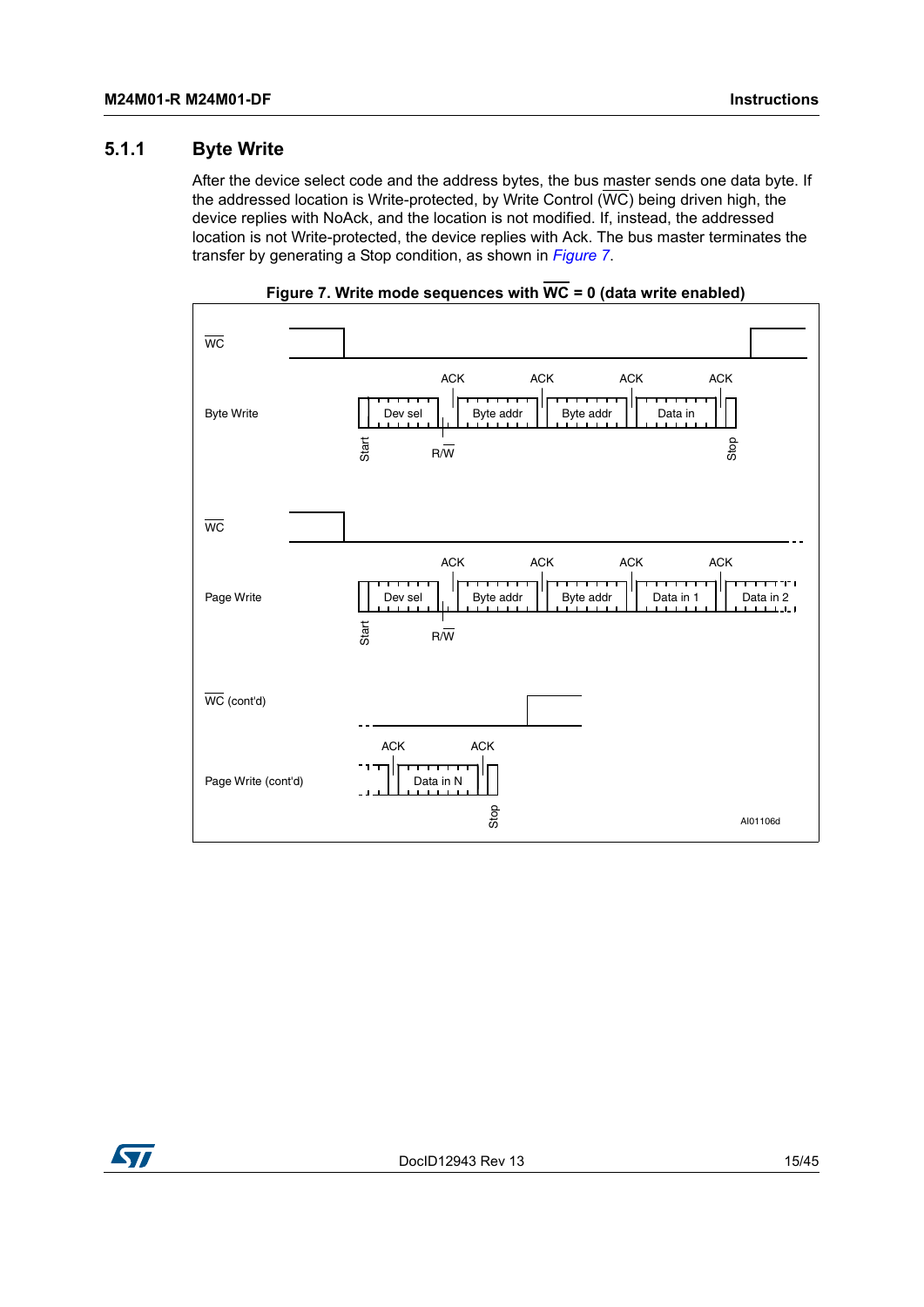### <span id="page-15-0"></span>**5.1.2 Page Write**

The Page Write mode allows up to 256 byte to be written in a single Write cycle, provided that they are all located in the same page in the memory: that is, the most significant memory address bits, b16-b8, are the same. If more bytes are sent than will fit up to the end of the page, a "roll-over" occurs, i.e. the bytes exceeding the page end are written on the same page, from location 0.

The bus master sends from 1 to 256 byte of data, each of which is acknowledged by the device if Write Control ( $\overline{WC}$ ) is low. If Write Control ( $\overline{WC}$ ) is high, the contents of the addressed memory location are not modified, and each data byte is followed by a NoAck, as shown in *[Figure](#page-15-1) 8*. After each transferred byte, the internal page address counter is incremented.

The transfer is terminated by the bus master generating a Stop condition.

<span id="page-15-1"></span>

**Figure 8. Write mode sequences with WC = 1 (data write inhibited)**

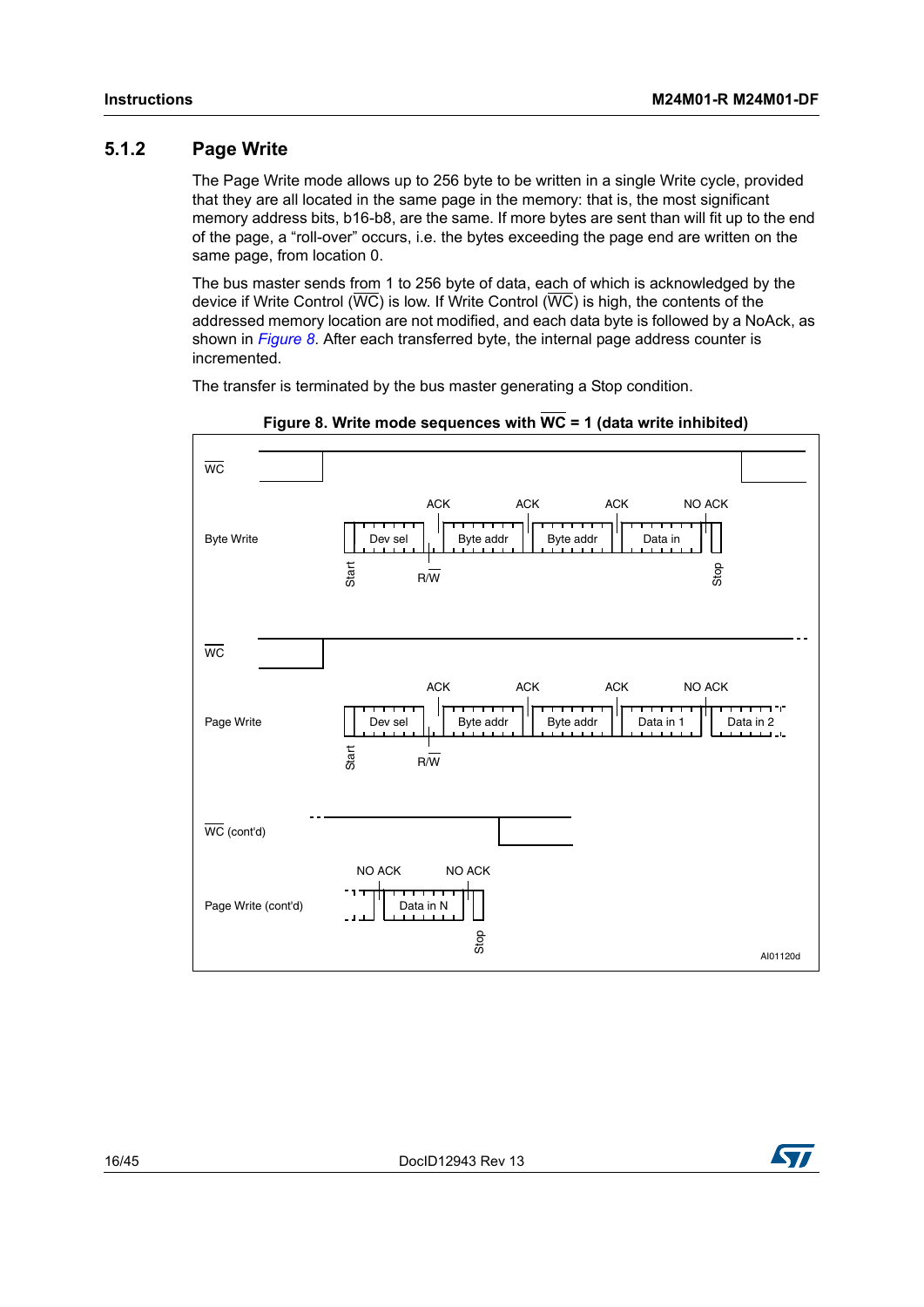### <span id="page-16-0"></span>**5.1.3 Write Identification Page (M24M01-D only)**

The Identification Page (256 byte) is an additional page which can be written and (later) permanently locked in Read-only mode. It is written by issuing the Write Identification Page instruction. This instruction uses the same protocol and format as Page Write (into memory array), except for the following differences:

- Device type identifier = 1011b
- MSB address bits A16/A8 are don't care except for address bit A10 which must be '0'. LSB address bits A7/A0 define the byte address inside the Identification page.

If the Identification page is locked, the data bytes transferred during the Write Identification Page instruction are not acknowledged (NoAck).

### <span id="page-16-1"></span>**5.1.4 Lock Identification Page (M24M01-D only)**

The Lock Identification Page instruction (Lock ID) permanently locks the Identification page in Read-only mode. The Lock ID instruction is similar to Byte Write (into memory array) with the following specific conditions:

- Device type identifier = 1011b
- Address bit A10 must be '1'; all other address bits are don't care
- The data byte must be equal to the binary value xxxx xx1x, where x is don't care

### <span id="page-16-2"></span>**5.1.5 ECC (Error Correction Code) and Write cycling(1)**

The Error Correction Code (ECC) is an internal logic function which is transparent for the <sup>2</sup>C communication protocol.

The ECC logic is implemented on each group of four EEPROM bytes<sup>(2)</sup>. Inside a group, if a single bit out of the four bytes happens to be erroneous during a Read operation, the ECC detects this bit and replaces it with the correct value. The read reliability is therefore much improved.

Even if the ECC function is performed on groups of four bytes, a single byte can be written/cycled independently. In this case, the ECC function also writes/cycles the three other bytes located in the same group<sup>(2)</sup>. As a consequence, the maximum cycling budget is defined at group level and the cycling can be distributed over the 4 bytes of the group: the sum of the cycles seen by byte0, byte1, byte2 and byte3 of the same group must remain below the maximum value defined *Table [10: Cycling performance](#page-24-0)*.

<sup>2.</sup> A group of four bytes is located at addresses [4\*N, 4\*N+1, 4\*N+2, 4\*N+3], where N is an integer.



<sup>1.</sup> Only for devices identified with process letter K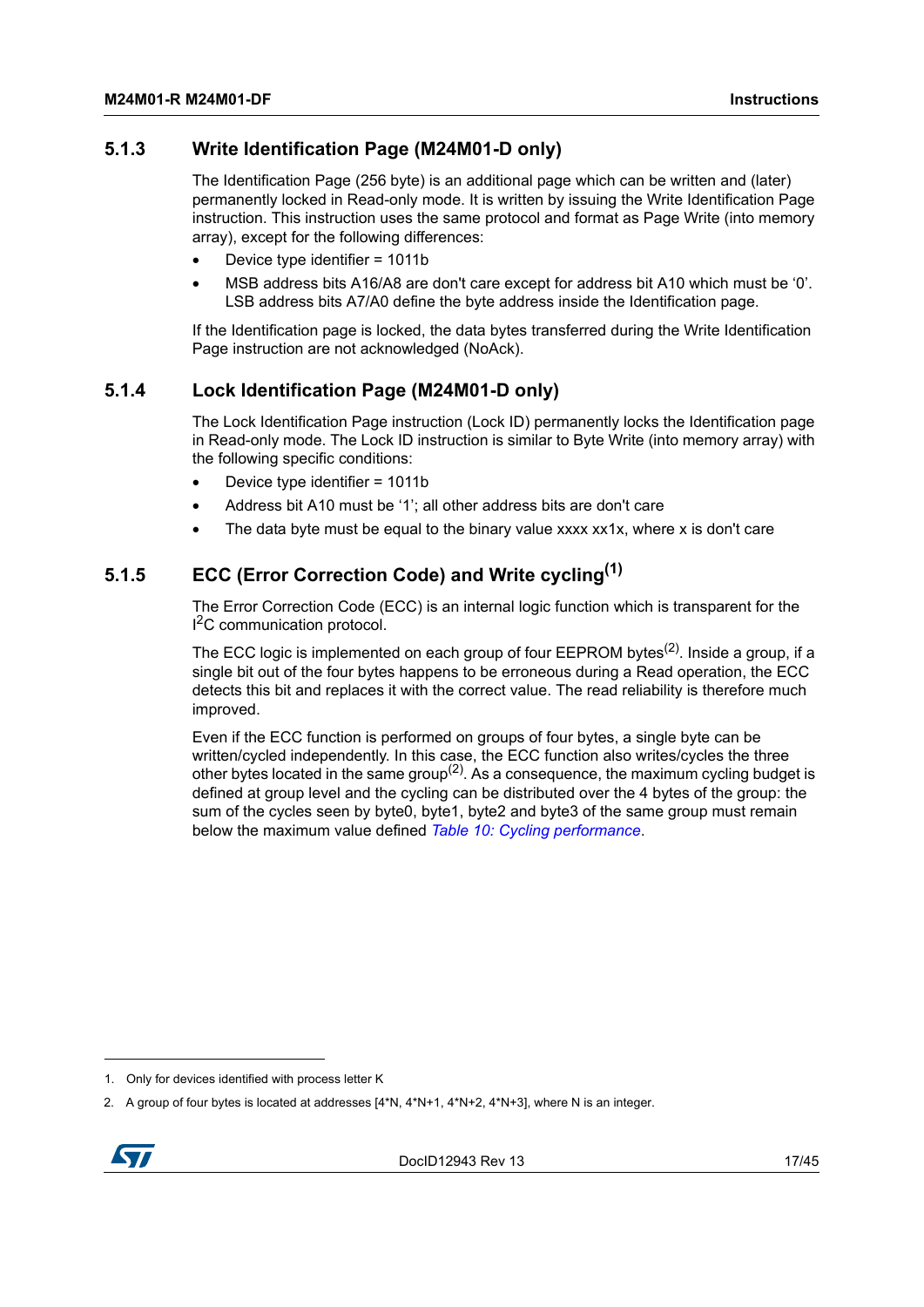### <span id="page-17-0"></span>**5.1.6 Minimizing Write delays by polling on ACK**

The maximum Write time (t<sub>w</sub>) is shown in AC characteristics tables in *Section 8: DC and AC [parameters](#page-23-0)*, but the typical time is shorter. To make use of this, a polling sequence can be used by the bus master.

The sequence, as shown in *[Figure](#page-17-1) 9*, is:

- Initial condition: a Write cycle is in progress.
- Step 1: the bus master issues a Start condition followed by a device select code (the first byte of the new instruction).
- Step 2: if the device is busy with the internal Write cycle, no Ack will be returned and the bus master goes back to Step 1. If the device has terminated the internal Write cycle, it responds with an Ack, indicating that the device is ready to receive the second part of the instruction (the first byte of this instruction having been sent during Step 1).

<span id="page-17-1"></span>

#### **Figure 9. Write cycle polling flowchart using ACK**

1. The seven most significant bits of the Device Select code of a Random Read (bottom right box in the figure) must be identical to the seven most significant bits of the Device Select code of the Write (polling instruction in the figure).

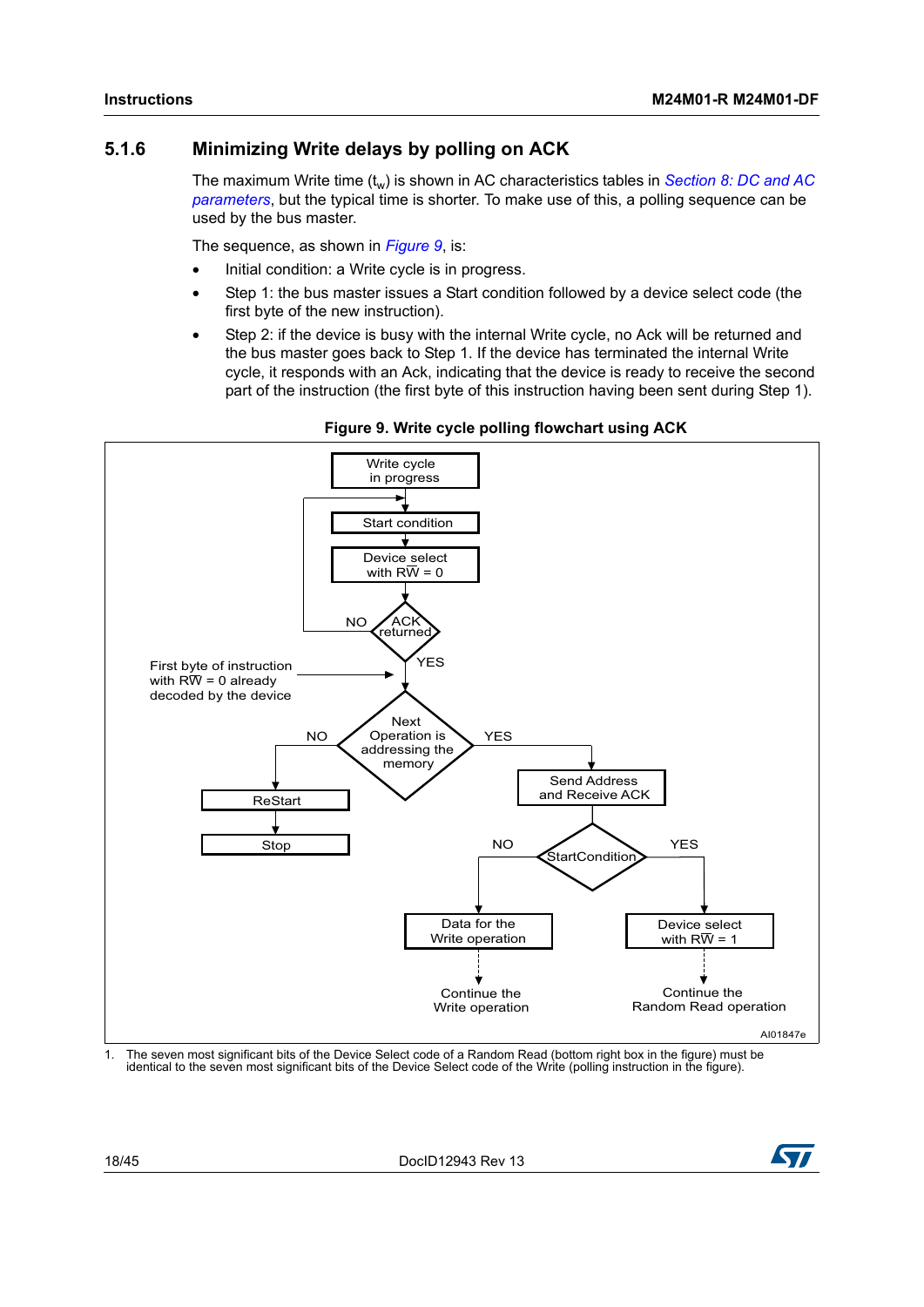## <span id="page-18-0"></span>**5.2 Read operations**

Read operations are performed independently of the state of the Write Control ( $\overline{\text{WC}}$ ) signal.

After the successful completion of a Read operation, the device internal address counter is incremented by one, to point to the next byte address.

<span id="page-18-1"></span>For the Read instructions, after each byte read (data out), the device waits for an acknowledgment (data in) during the 9th bit time. If the bus master does not acknowledge during this 9th time, the device terminates the data transfer and switches to its Standby mode.



**Figure 10. Read mode sequences**



DocID12943 Rev 13 19/[45](#page-44-0)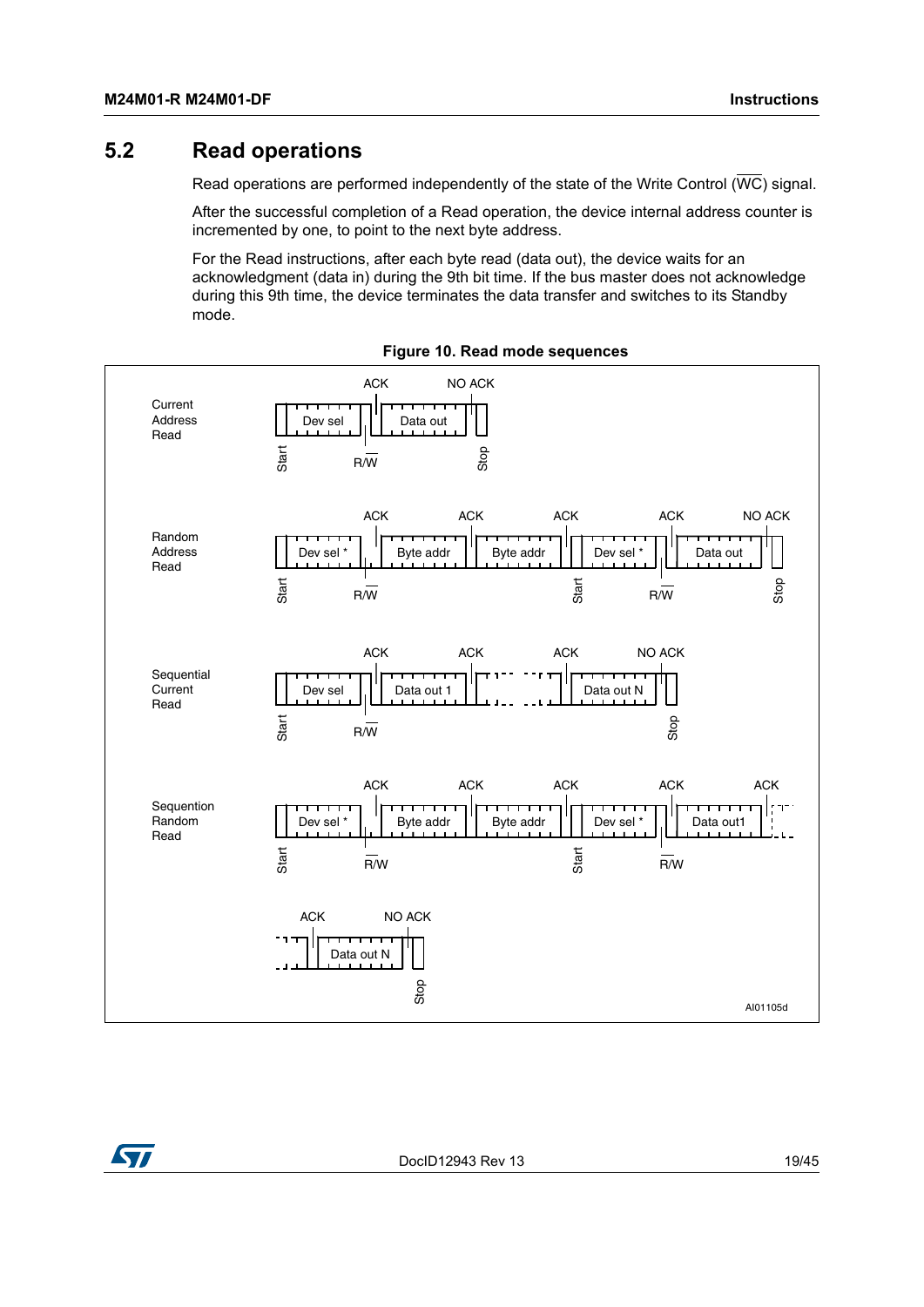### <span id="page-19-0"></span>**5.2.1 Random Address Read**

A dummy Write is first performed to load the address into this address counter (as shown in *[Figure](#page-18-1) 10*) but *without* sending a Stop condition. Then, the bus master sends another Start condition, and repeats the device select code, with the RW bit set to 1. The device acknowledges this, and outputs the contents of the addressed byte. The bus master must *not* acknowledge the byte, and terminates the transfer with a Stop condition.

### <span id="page-19-1"></span>**5.2.2 Current Address Read**

For the Current Address Read operation, following a Start condition, the bus master only sends a device select code with the R/W bit set to 1. The device acknowledges this, and outputs the byte addressed by the internal address counter. The counter is then incremented. The bus master terminates the transfer with a Stop condition, as shown in *[Figure](#page-18-1) 10*, *without* acknowledging the byte.

Note that the address counter value is defined by instructions accessing either the memory or the Identification page. When accessing the Identification page, the address counter value is loaded with the byte location in the Identification page, therefore the next Current Address Read in the memory uses this new address counter value. When accessing the memory, it is safer to always use the Random Address Read instruction (this instruction loads the address counter with the byte location to read in the memory, see *[Section](#page-19-0) 5.2.1*) instead of the Current Address Read instruction.

### <span id="page-19-2"></span>**5.2.3 Sequential Read**

This operation can be used after a Current Address Read or a Random Address Read. The bus master *does* acknowledge the data byte output, and sends additional clock pulses so that the device continues to output the next byte in sequence. To terminate the stream of bytes, the bus master must *not* acknowledge the last byte, and *must* generate a Stop condition, as shown in *[Figure](#page-18-1) 10*.

The output data comes from consecutive addresses, with the internal address counter automatically incremented after each byte output. After the last memory address, the address counter "rolls-over", and the device continues to output data from memory address 00h.

## <span id="page-19-3"></span>**5.3 Read Identification Page (M24M01-D only)**

The Identification Page (256 bytes) is an additional page which can be written and (later) permanently locked in Read-only mode.

The Identification Page can be read by issuing an Read Identification Page instruction. This instruction uses the same protocol and format as the Random Address Read (from memory array) with device type identifier defined as 1011b. The MSB address bits A16/A8 are don't care, the LSB address bits A7/A0 define the byte address inside the Identification Page. The number of bytes to read in the ID page must not exceed the page boundary (e.g.: when reading the Identification Page from location 100d, the number of bytes should be less than or equal to 156, as the ID page boundary is 256 bytes).

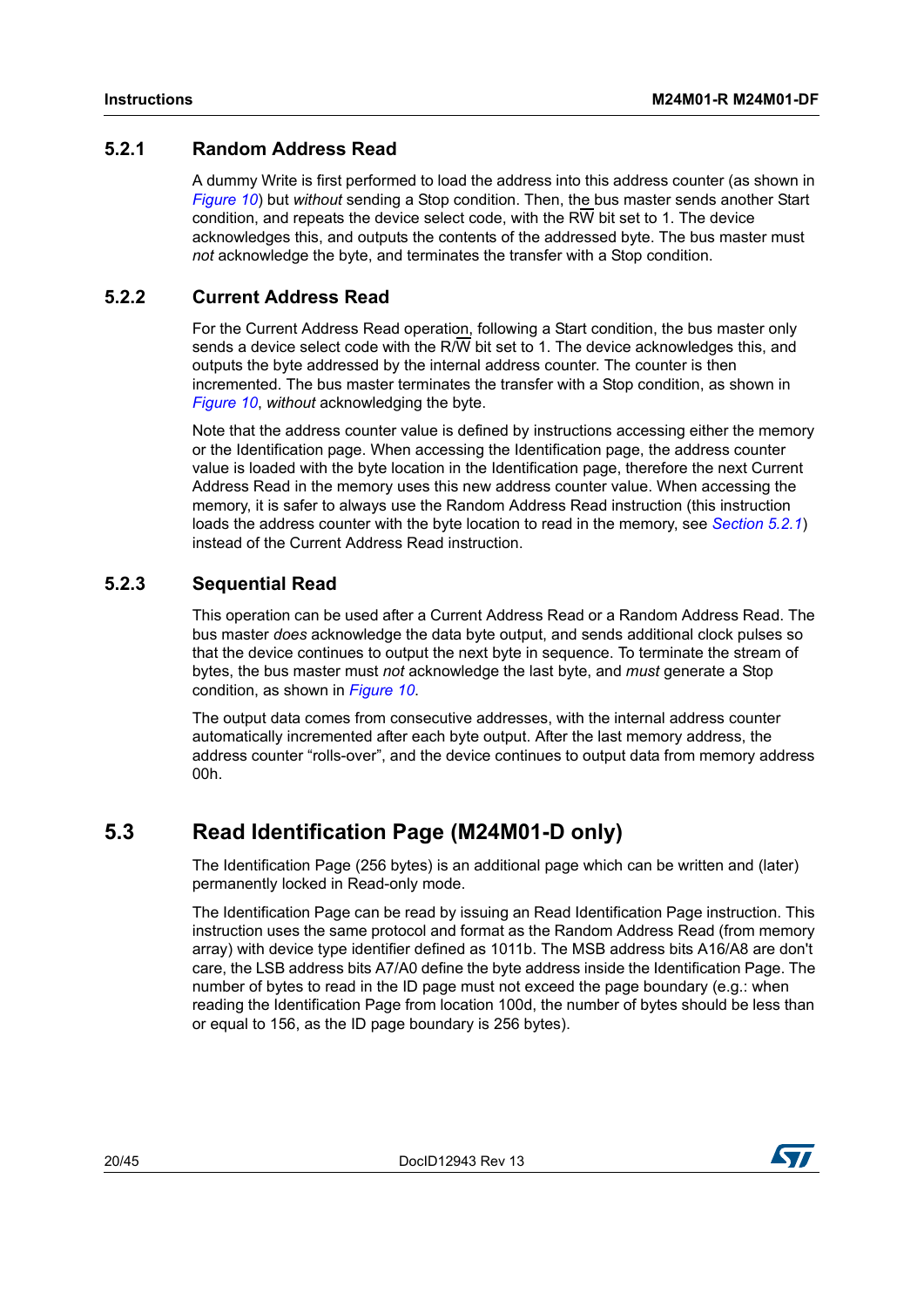## <span id="page-20-0"></span>**5.4 Read the lock status (M24M01-D only)**

The locked/unlocked status of the Identification page can be checked by transmitting a specific truncated command [Identification Page Write instruction + one data byte] to the device. The device returns an acknowledge bit if the Identification page is unlocked, otherwise a NoAck bit if the Identification page is locked.

Right after this, it is recommended to transmit to the device a Start condition followed by a Stop condition, so that:

- Start: the truncated command is not executed because the Start condition resets the device internal logic,
- Stop: the device is then set back into Standby mode by the Stop condition.

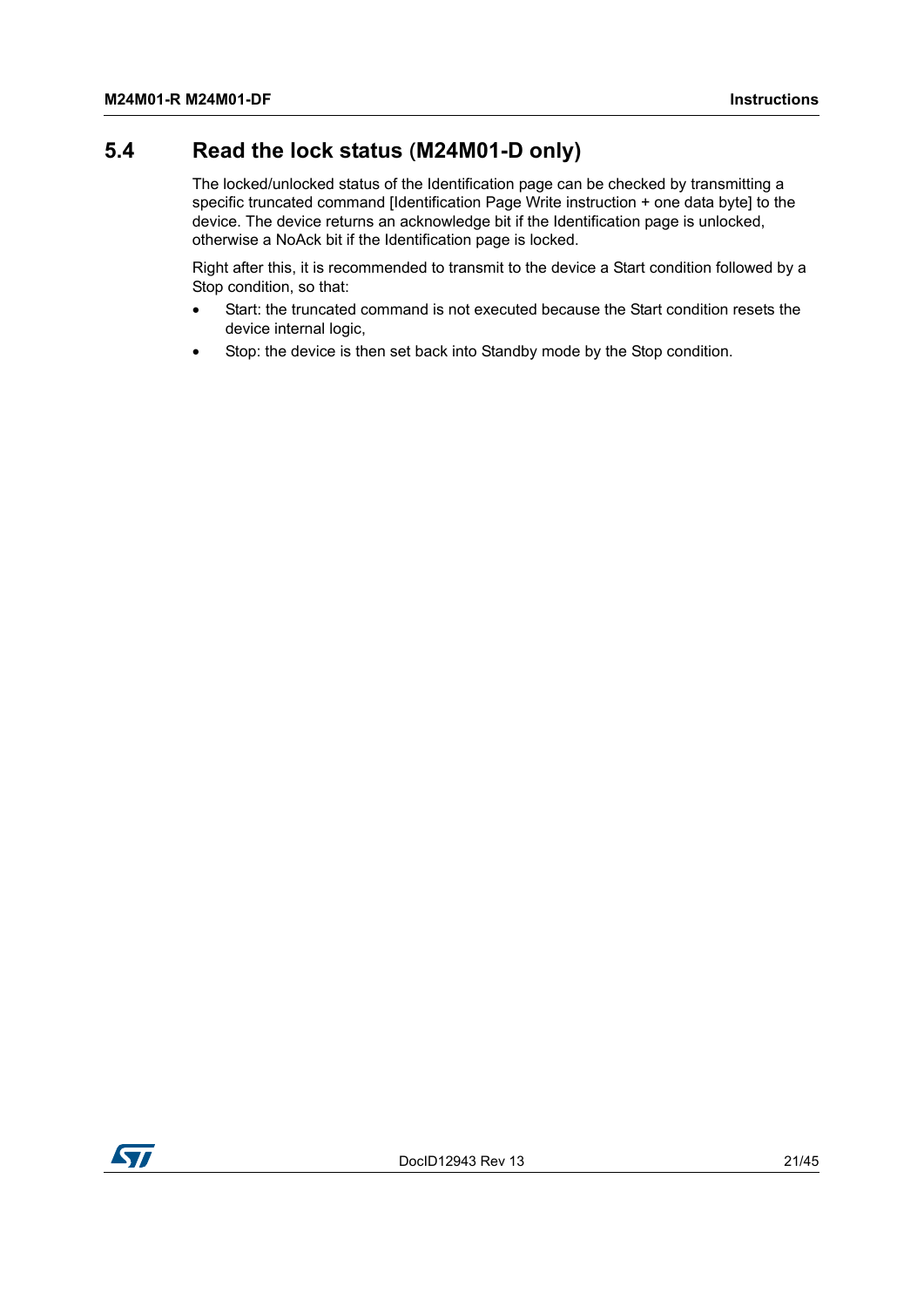# <span id="page-21-0"></span>**6 Initial delivery state**

The device is delivered with all the memory array bits and Identification page bits set to 1 (each byte contains FFh).

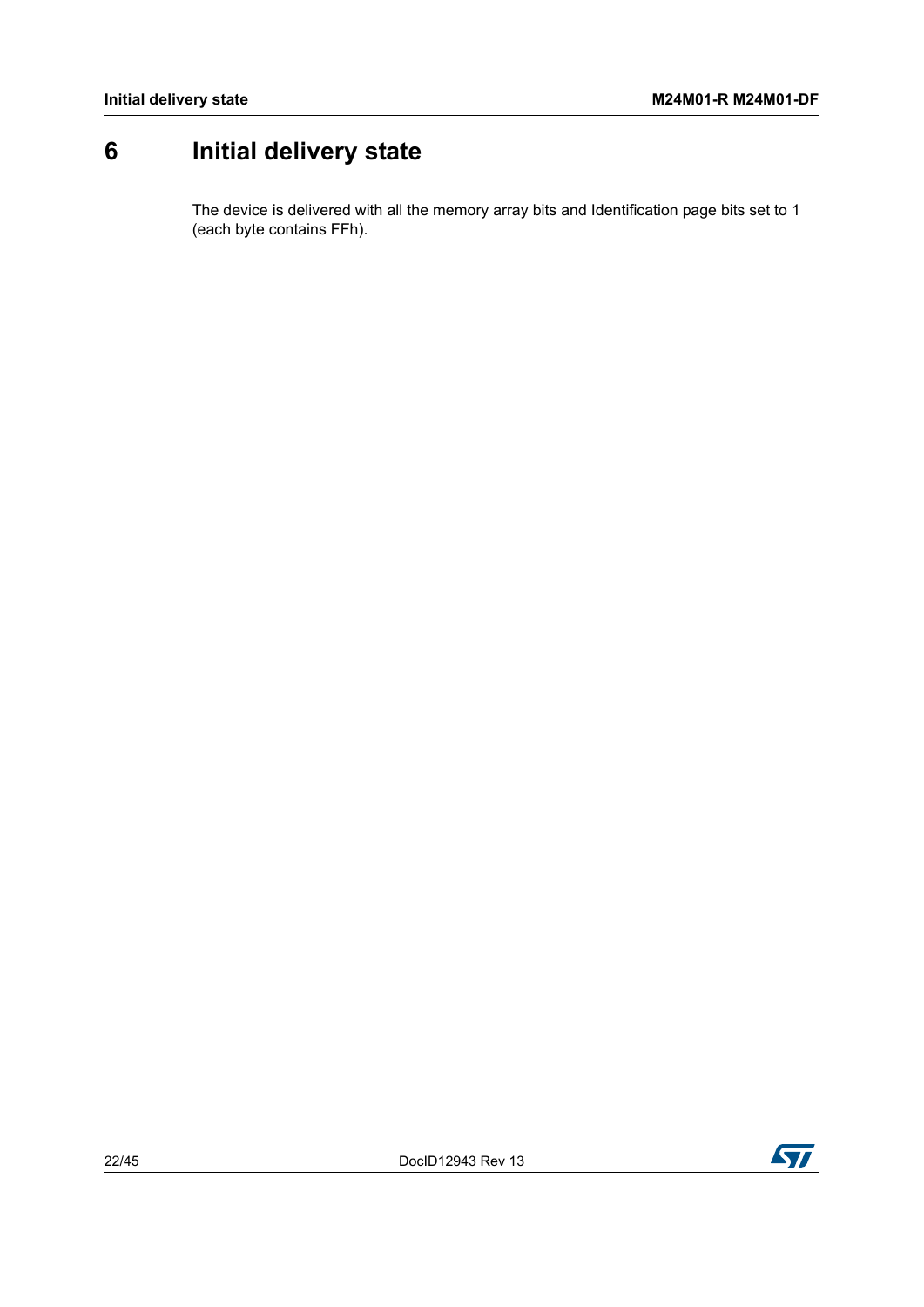# <span id="page-22-0"></span>**7 Maximum rating**

Stressing the device outside the ratings listed in *[Table](#page-22-1) 5* may cause permanent damage to the device. These are stress ratings only, and operation of the device at these, or any other conditions outside those indicated in the operating sections of this specification, is not implied. Exposure to absolute maximum rating conditions for extended periods may affect device reliability.

<span id="page-22-1"></span>

| Symbol                                             | <b>Parameter</b>                                      |         | Max.         | Unit |
|----------------------------------------------------|-------------------------------------------------------|---------|--------------|------|
|                                                    | Ambient operating temperature                         |         | 130          | °C   |
| Storage temperature<br>$\mathsf{T}_{\textsf{STG}}$ |                                                       | $-65$   | 150          | °C   |
| T <sub>LEAD</sub>                                  | see note (1)<br>Lead temperature during soldering     |         |              | °C   |
| $I_{OL}$                                           | DC output current $(SDA = 0)$                         |         |              | mA   |
| $V_{10}$                                           | Input or output range                                 | $-0.50$ | $V_{C}C+0.6$ | v    |
| $V_{\rm CC}$                                       | Supply voltage                                        | $-0.50$ | 6.5          | V    |
| $V_{ESD}$                                          | Electrostatic pulse (Human Body model) <sup>(2)</sup> |         | $4000^{(3)}$ | V    |

| Table 5. Absolute maximum ratings |  |  |  |  |
|-----------------------------------|--|--|--|--|
|-----------------------------------|--|--|--|--|

1. Compliant with JEDEC Std J-STD-020D (for small body, Sn-Pb or Pb-free assembly), the ST ECOPACK®<br>7191395 specification, and the European directive on Restrictions of Hazardous Substances (RoHS<br>directive 2011/65/EU of Ju

2. Positive and negative pulses applied on different combinations of pin connections, according to AEC-Q100-002 (compliant with ANSI/ESDA/JEDEC JS-001-2012 standard, C1=100 pF, R1=1500 Ω).

3. 3000 V for previous devices (process letter A or B).

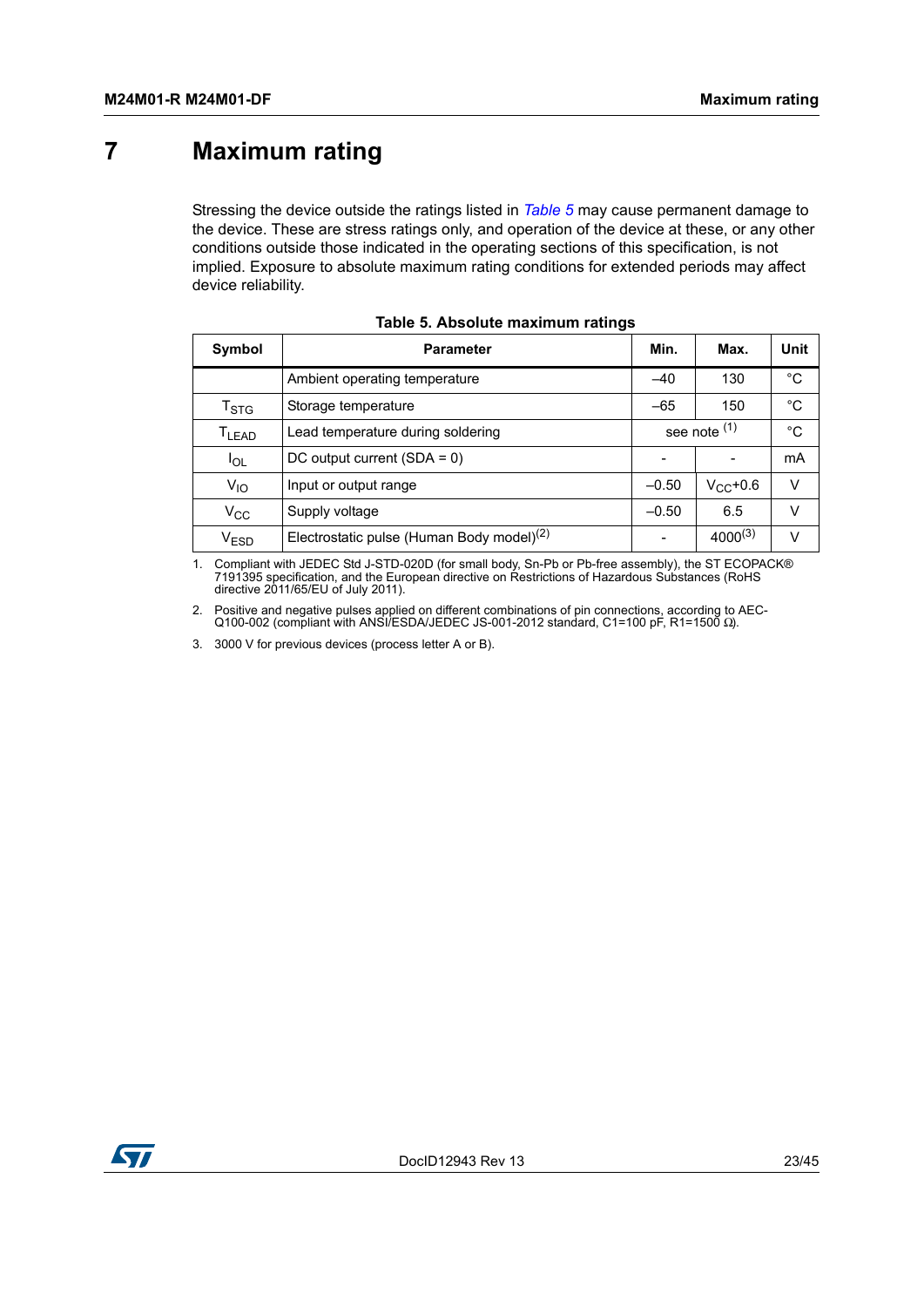# <span id="page-23-0"></span>**8 DC and AC parameters**

This section summarizes the operating and measurement conditions, and the DC and AC characteristics of the device.

<span id="page-23-1"></span>

| Symbol                  | <b>Parameter</b>              | Min.                     | Max. | <b>Unit</b>  |
|-------------------------|-------------------------------|--------------------------|------|--------------|
| $V_{\rm CC}$            | Supply voltage                | 1.8                      | 5.5  |              |
| $T_A$                   | Ambient operating temperature | $-40$                    | 85   | $^{\circ}$ C |
| $\mathsf{f}_\mathsf{C}$ | Operating clock frequency     | $\overline{\phantom{0}}$ |      | <b>MHz</b>   |

|  |  | Table 6. Operating conditions (voltage range R) |  |  |
|--|--|-------------------------------------------------|--|--|
|--|--|-------------------------------------------------|--|--|

<span id="page-23-2"></span>

| Symbol       | <b>Parameter</b>              | Min.  | Max. | Unit       |
|--------------|-------------------------------|-------|------|------------|
| $\rm v_{cc}$ | Supply voltage                | 1.7   | 5.5  |            |
| $T_A$        | Ambient operating temperature | $-40$ | 85   | °C         |
| $f_{\rm C}$  | Operating clock frequency     | -     |      | <b>MHz</b> |

#### **Table 8. AC measurement conditions**

<span id="page-23-3"></span>

| Symbol                    | <b>Parameter</b>                              |                                            | Max. | Unit |
|---------------------------|-----------------------------------------------|--------------------------------------------|------|------|
| $\mathsf{C}_\mathsf{bus}$ | Load capacitance                              | 100                                        |      | рF   |
|                           | SCL input rise/fall time, SDA input fall time |                                            | 50   | ns   |
|                           | Input levels                                  | 0.2 V <sub>CC</sub> to 0.8 V <sub>CC</sub> |      |      |
|                           | Input and output timing reference levels      | 0.3 V <sub>CC</sub> to 0.7 V <sub>CC</sub> |      |      |

#### **Figure 11. AC measurement I/O waveform**

<span id="page-23-5"></span>

#### **Table 9. Input parameters**

<span id="page-23-4"></span>

| Symbol           | Parameter <sup>(1)</sup>       | <b>Test condition</b>   | Min. | Max. | <b>Unit</b> |
|------------------|--------------------------------|-------------------------|------|------|-------------|
| $C_{IN}$         | Input capacitance (SDA)        |                         |      | 8    | рF          |
| $C_{IN}$         | Input capacitance (other pins) |                         |      | 6    | рF          |
| $Z_L$            | Input impedance (WC)           | $V_{IN}$ < 0.3 $V_{CC}$ | 30   |      | $k\Omega$   |
| $Z_{\mathsf{H}}$ |                                | $V_{IN}$ > 0.7 $V_{CC}$ | 400  |      | $k\Omega$   |

1. Sampled only, not 100% tested.

24/[45](#page-44-0) DocID12943 Rev 13

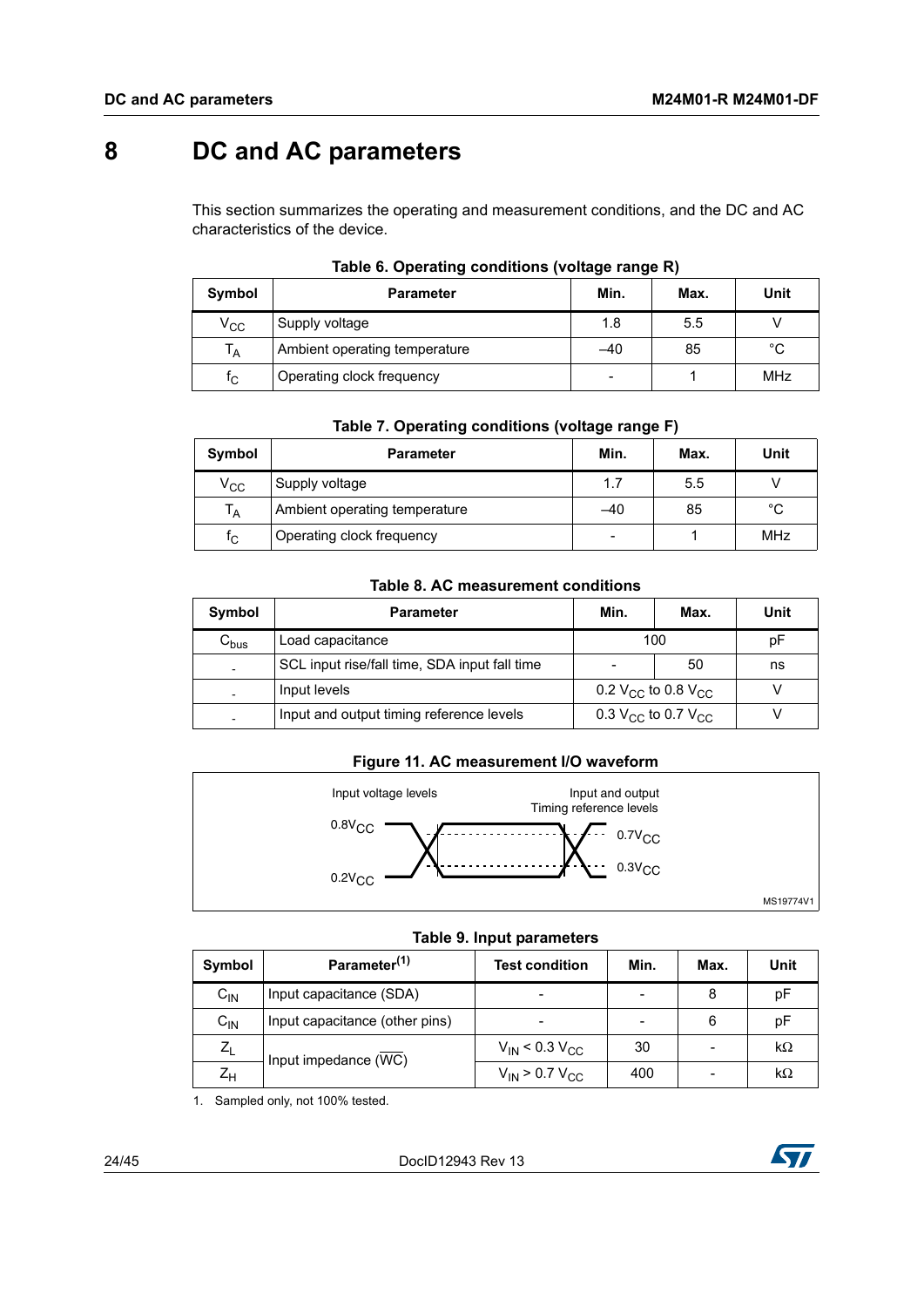<span id="page-24-0"></span>

| Symbol | <b>Parameter</b>   | Test condition <sup>(1)</sup>                                                  | Max.      | Unit              |
|--------|--------------------|--------------------------------------------------------------------------------|-----------|-------------------|
| Ncycle | Write cycle        | $T_A \le 25$ °C, $V_{CC}(min) < V_{CC} < V_{CC}(max)$                          | 4,000,000 | Write cycle $(3)$ |
|        | endurance $^{(2)}$ | $T_A$ = 85 °C, V <sub>CC</sub> (min) < V <sub>CC</sub> < V <sub>CC</sub> (max) | 1,200,000 |                   |

#### **Table 10. Cycling performance**

1. Cycling performance for products identified by process letter K

2. The write cycle endurance is defined for group of four bytes located at addresses [4\*N, 4\*N+1, 4\*N+2, 4\*N+3] where N is an integer. The Write cycle endurance is defined by characterization and qualification.

3. A Write cycle is executed when either a Page Write, a Byte write, a Write Identification Page or a Lock Identification Page instruction is decoded. When using the Byte Write, the Page Write or the Write Identification Page, refer also to *[Section 5.1.5: ECC \(Error Correction Code\) and Write cycling](#page-16-2)*

|  |  |  | Table 11. Memory cell data retention |  |
|--|--|--|--------------------------------------|--|
|--|--|--|--------------------------------------|--|

<span id="page-24-1"></span>

|  |                               | $1800$ $11.1001101$ $1.0011$ and $10001101$ |      |      |
|--|-------------------------------|---------------------------------------------|------|------|
|  | <b>Parameter</b>              | <b>Test condition</b>                       | Min. | Unit |
|  | Data retention <sup>(1)</sup> | $T_A = 55 °C$                               | 200  | Year |

1. For products identified by process letter . The data retention behavior is checked in production, while the 200-year limit is defined from characterization and qualification results.

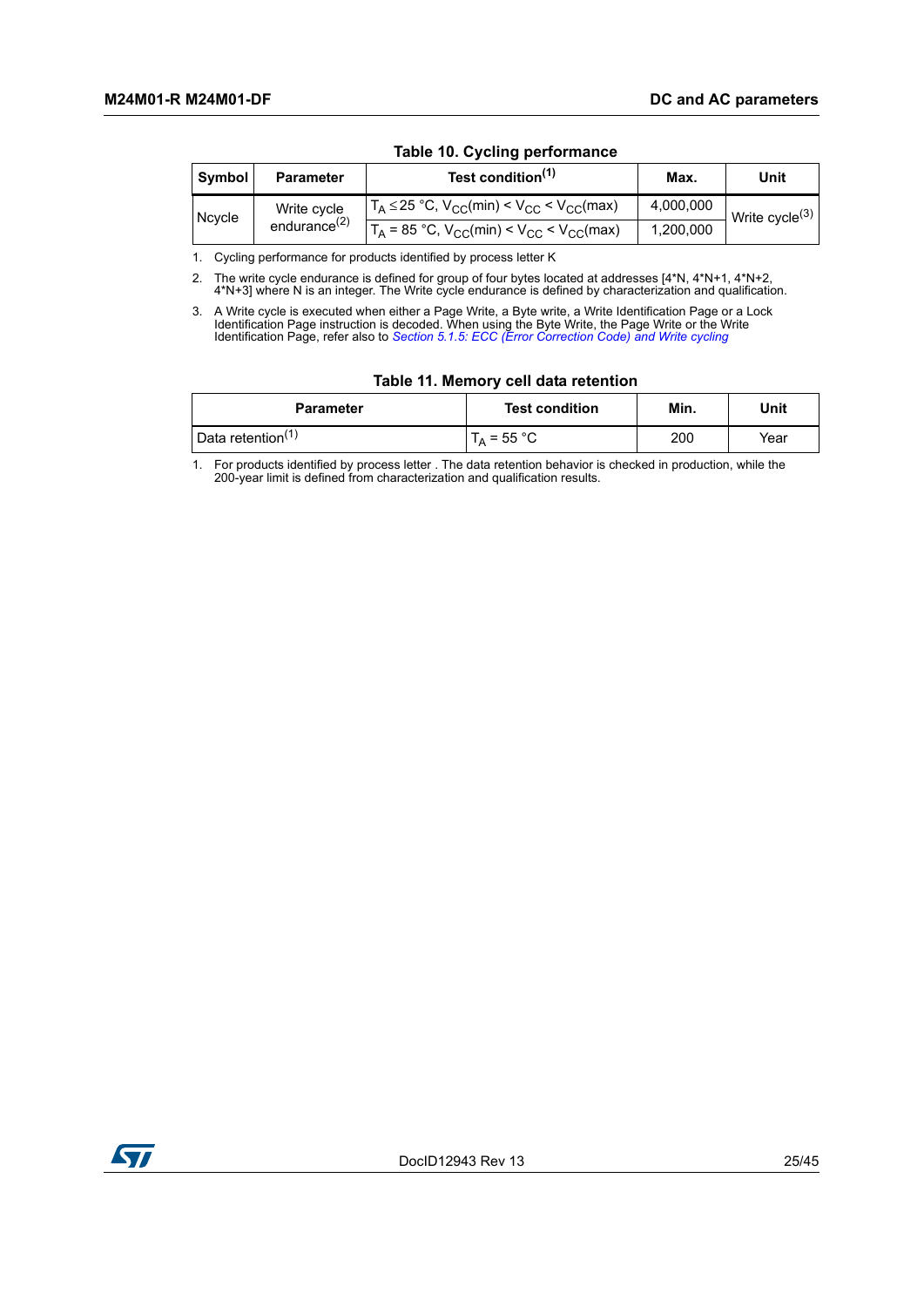<span id="page-25-0"></span>

| Symbol          | <b>Parameter</b>                                       | Test conditions (in addition to<br>those in Table 6)                                | Min.                     | Max.                 | <b>Unit</b> |  |
|-----------------|--------------------------------------------------------|-------------------------------------------------------------------------------------|--------------------------|----------------------|-------------|--|
| Iц              | Input leakage current<br>(E1, E2, SCL, SDA)            | $V_{IN}$ = $V_{SS}$ or $V_{CC}$<br>device in Standby mode                           |                          | ± 2                  | μA          |  |
| $I_{LO}$        | Output leakage current                                 | SDA in Hi-Z, external voltage<br>applied on SDA: V <sub>SS</sub> or V <sub>CC</sub> |                          | ±2                   | μA          |  |
|                 |                                                        | $V_{\rm CC}$ = 1.8 V, f <sub>c</sub> = 400 kHz                                      |                          | 1(1)                 |             |  |
| $I_{\rm CC}$    | Supply current (Read)                                  | $V_{\rm CC}$ = 2.5 V, f <sub>c</sub> = 400 kHz                                      |                          | $\mathbf{1}$         | mA          |  |
|                 |                                                        | $V_{CC}$ = 5.5 V, f <sub>c</sub> = 400 kHz                                          | $\overline{\phantom{a}}$ | $1.5^{(2)}$          |             |  |
|                 |                                                        | $f_c$ = 1 MHz                                                                       |                          | $1.5^{(3)}$          |             |  |
| $I_{CC0}$       | Supply current (Write)                                 | During $t_W$                                                                        |                          | $2^{(4)(5)}$         | mA          |  |
|                 | Standby supply current                                 | Device not selected.<br>$V_{IN}$ = $V_{SS}$ or $V_{CC}$ , $V_{CC}$ = 1.8 V          |                          | $3^{(6)}$            | μA          |  |
| $I_{CC1}$       |                                                        | Device not selected,<br>$V_{IN}$ = $V_{SS}$ or $V_{CC}$ , $V_{CC}$ = 2.5 V          |                          | $3^{(7)}$            |             |  |
|                 |                                                        | Device not selected,<br>$V_{IN}$ = $V_{SS}$ or $V_{CC}$ , $V_{CC}$ = 5.5 V          |                          | $5^{(8)}$            |             |  |
|                 | Input low voltage                                      | 1.8 $V \leq V_{CC}$ < 2.5 V                                                         | $-0.45$                  | $0.25$ $V_{CC}$      | $\vee$      |  |
| $V_{IL}$        | (Ei, SCL, SDA, $\overline{\text{WC}}$ ) <sup>(9)</sup> | $2.5 V \leq V_{CC}$ < 5.5 V                                                         | $-0.45$                  | 0.30 V <sub>CC</sub> |             |  |
|                 | Input high voltage                                     | 1.8 $V \leq V_{CC}$ < 2.5 V                                                         | $0.75$ $V_{CC}$          | $V_{CC}+1$           | $\vee$      |  |
| $V_{\text{IH}}$ | (Ei, SCL; SDA, WC) <sup>(10)</sup>                     | $2.5 V \leq V_{CC}$ < 5.5 V                                                         | $0.70 V_{CC}$            | $V_{CC}+1$           |             |  |
|                 |                                                        | $I_{OL}$ = 1.0 mA, $V_{CC}$ = 1.8 V                                                 |                          | 0.2                  |             |  |
| $V_{OL}$        | Output low voltage                                     | $I_{\text{OI}}$ = 2.1 mA, $V_{\text{CC}}$ = 2.5 V                                   |                          | 0.4                  | V           |  |
|                 |                                                        | $I_{\text{OI}}$ = 3.0 mA, $V_{\text{CC}}$ = 5.5 V                                   |                          | 0.4                  |             |  |

1. Devices identified by process letter A or B offer  $I_{CC} = 0.8$  mA

2. The previous product identified by process letter A or B was specified with  $I_{cc(max)} = 2$  mA.

3. Devices identified by process letter A or B offer ICC = 2.5 mA.

4. Characterized only, not tested in production.

5. The previous product identified by process letter A or B was characterized with  $I_{cc0(max)} = 5$  mA.

6. Devices identified by process letter A or B offer  $I_{CC1} = 1 \mu A$ .

7. Devices identified by process letter A or B offer  $I_{CC1} = 2 \mu A$ .

8. Devices identified by process letter A or B offer  $I_{CC1}$  = 3 µA.

- 9. E<sub>i</sub> inputs should be tied to V<sub>SS</sub> (see *[Section 2.3](#page-7-3)*).
- 10.  $E_i$  inputs should be tied to  $V_{CC}$  (see *[Section 2.3](#page-7-3)*).

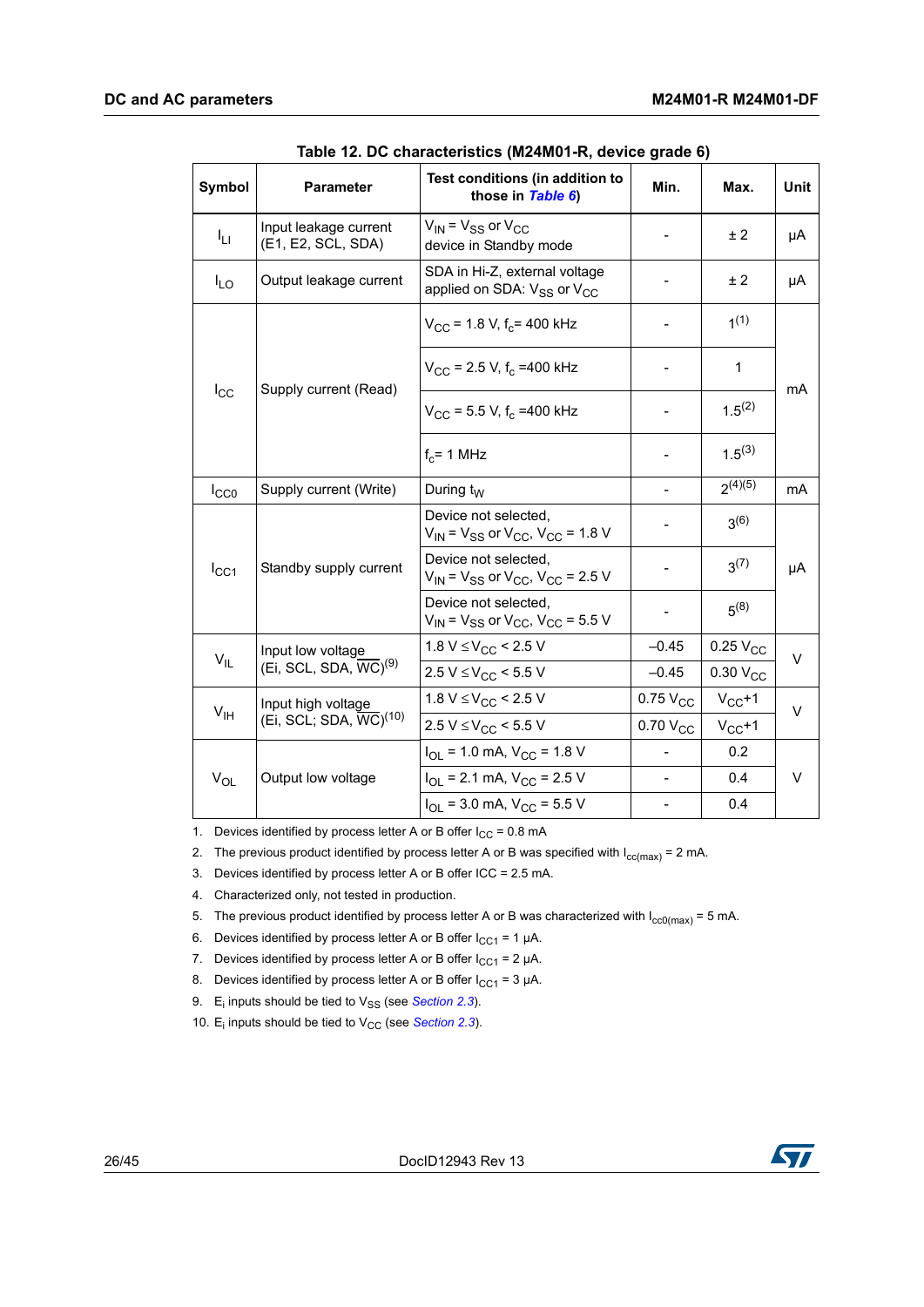<span id="page-26-0"></span>

| <b>Symbol</b>   | <b>Parameter</b>                                | Test conditions (in addition to<br>those in Table 6)                                | Min.          | Max.                 | <b>Unit</b> |
|-----------------|-------------------------------------------------|-------------------------------------------------------------------------------------|---------------|----------------------|-------------|
| Īц              | Input leakage current<br>(E1, E2, SCL, SDA)     | $V_{\text{IN}}$ = $V_{SS}$ or $V_{CC}$<br>device in Standby mode                    |               | ± 2                  | μA          |
| $I_{LO}$        | Output leakage current                          | SDA in Hi-Z, external voltage<br>applied on SDA: V <sub>SS</sub> or V <sub>CC</sub> |               | ± 2                  | μA          |
|                 |                                                 | $V_{\rm CC}$ = 1.7 V, f <sub>c</sub> = 400 kHz                                      |               | 1                    | mA          |
| $I_{\rm CC}$    | Supply current (Read)                           | $V_{CC}$ = 2.5 V, f <sub>c</sub> = 400 kHz                                          |               | 1                    | mA          |
|                 |                                                 | $V_{CC}$ = 5.5 V, f <sub>c</sub> = 400 kHz                                          | -             | 1.5                  | mA          |
|                 |                                                 | $f_c$ = 1 MHz                                                                       |               | 1.5                  | mA          |
| $I_{CC0}$       | Supply current (Write)                          | During $t_W$                                                                        |               | $2^{(1)}$            | mA          |
|                 |                                                 | Device not selected,<br>$V_{IN}$ = $V_{SS}$ or $V_{CC}$ , $V_{CC}$ = 1.7 V          |               | 3                    | μA          |
| $I_{CC1}$       | Standby supply current                          | Device not selected,<br>$V_{IN}$ = $V_{SS}$ or $V_{CC}$ , $V_{CC}$ = 2.5 V          |               | 3                    | μA          |
|                 |                                                 | Device not selected.<br>$V_{IN}$ = $V_{SS}$ or $V_{CC}$ , $V_{CC}$ = 5.5 V          |               | 5                    | μA          |
| $V_{IL}$        | Input low voltage                               | 1.7 V $\leq$ V <sub>CC</sub> < 2.5 V                                                | $-0.45$       | $0.25V_{CC}$         | V           |
|                 | (Ei, SCL, SDA, $\overline{WC}$ ) <sup>(2)</sup> | $2.5 V \leq V_{CC}$ < 5.5 V                                                         | $-0.45$       | 0.30 V <sub>CC</sub> | $\vee$      |
| V <sub>IH</sub> | Input high voltage                              | 1.7 $V \leq V_{CC}$ < 2.5 V                                                         | $0.75V_{CC}$  | $V_{CC}+1$           | V           |
|                 | (Ei, SCL, SDA, $\overline{WC}$ ) <sup>(3)</sup> | $2.5 V \leq V_{CC}$ < 5.5 V                                                         | $0.70 V_{CC}$ | $V_{CC}+1$           | v           |
|                 |                                                 | $I_{\text{OI}}$ = 1.0 mA, $V_{\text{CC}}$ = 1.7 V                                   |               | 0.2                  | V           |
| $V_{OL}$        | Output low voltage                              | $I_{\text{OI}}$ = 2.1 mA, $V_{\text{CC}}$ = 2.5 V                                   |               | 0.4                  | V           |
|                 |                                                 | $I_{\text{OL}}$ = 3.0 mA, $V_{\text{CC}}$ = 5.5 V                                   |               | 0.4                  | V           |

**Table 13. DC characteristics (M24M01-DF, device grade 6)** 

1. Characterized only, not tested in production.

2. Ei inputs should be tied to VSS (see*[Section 2.3](#page-7-3)*).

3. Ei inputs should be tied to Vcc (see *[Section 2.3](#page-7-3)*).

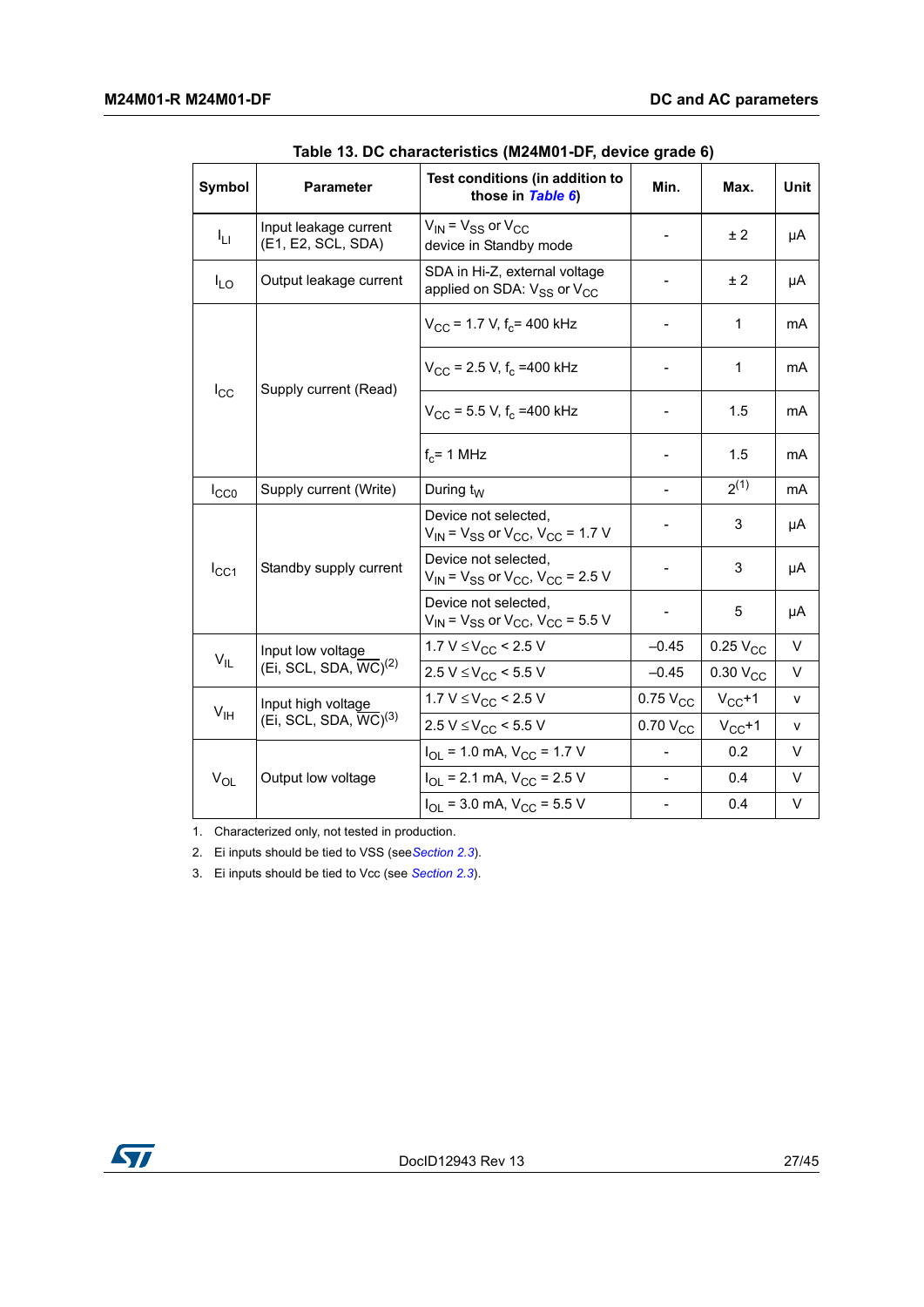<span id="page-27-0"></span>

| <b>Symbol</b>                | Alt.                | <b>Parameter</b>                                                     | Min.         | Max.       | <b>Unit</b> |
|------------------------------|---------------------|----------------------------------------------------------------------|--------------|------------|-------------|
| $f_{\rm C}$                  | $f_{\rm SCL}$       | Clock frequency                                                      |              | 400        | kHz         |
| $t_{CHCL}$                   | t <sub>HIGH</sub>   | Clock pulse width high                                               | 600          |            | ns          |
| t <sub>CLCH</sub>            | $t_{LOW}$           | Clock pulse width low                                                | 1300         |            | ns          |
| $t_{QL1QL2}$ <sup>(1)</sup>  | tF                  | SDA (out) fall time                                                  | $20^{(2)}$   | 300        | ns          |
| t <sub>XH1XH2</sub>          | t <sub>R</sub>      | Input signal rise time                                               | (3)          | (3)        | ns          |
| t <sub>XL1XL2</sub>          | t⊧                  | Input signal fall time                                               | (3)          | (3)        | ns          |
| t <sub>DXCH</sub>            | t <sub>SU:DAT</sub> | Data in set up time                                                  | 100          |            | ns          |
| $t_{\text{CLDX}}$            | <sup>t</sup> HD:DAT | Data in hold time                                                    | $\Omega$     |            | ns          |
| $t_{\text{CLQX}}^{(4)}$      | $t_{DH}$            | Data out hold time                                                   | 100          |            | ns          |
| $t_{\text{CLQV}}^{(5)}$      | $t_{AA}$            | Clock low to next data valid (access time)                           |              | 900        | ns          |
| t <sub>CHDL</sub>            | t <sub>SU:STA</sub> | Start condition setup time                                           | 600          |            | ns          |
| t <sub>DLCL</sub>            | <sup>t</sup> HD:STA | Start condition hold time                                            | 600          |            | ns          |
| t <sub>CHDH</sub>            | $t_{\text{SU:STO}}$ | Stop condition set up time                                           | 600          |            | ns          |
| <sup>t</sup> DHDL            | $t_{\text{BUF}}$    | Time between Stop condition and next Start<br>condition              | 1300         |            | ns          |
| $t_{WLDL}$ <sup>(6)(1)</sup> | $t_{\text{SU:WC}}$  | WC set up time (before the Start condition)                          | $\mathbf{0}$ |            | μs          |
| $t_{DHWH}$ $(7)(1)$          | t <sub>HD:WC</sub>  | WC hold time (after the Stop condition)                              | 1            |            | μs          |
| $t_{\mathsf{W}}$             | $t_{WR}$            | Internal Write cycle duration                                        |              | 5          | ms          |
| $t_{NS}$ <sup>(1)</sup>      |                     | Pulse width ignored (input filter on SCL and<br>SDA) - single glitch |              | $50^{(8)}$ | ns          |

**Table 14. 400 kHz AC characteristics** 

1. Characterized only, not tested in production.

2. With  $C_L$  = 10 pF.

3. There is no min. or max. values for the input signal rise and fall times. It is however recommended by the l<del>'</del>C specification that the input signal rise and fall times be more than 20 ns and less than 300 ns when<br>f<sub>C</sub> < 400 kHz.

4. To avoid spurious Start and Stop conditions, a minimum delay is placed between SCL=1 and the falling or rising edge of SDA.

5.  $t_{\text{CLOV}}$  is the time (from the falling edge of SCL) required by the SDA bus line to reach either 0.3V<sub>CC</sub> or 0.7V<sub>CC</sub>, assuming that R<sub>bus</sub> × C<sub>bus</sub> time constant is within the values specified in *[Figure 12](#page-29-0).* 

6.  $\overline{WC}$ =0 set up time condition to enable the execution of a WRITE command.

7.  $\overline{WC}$  =0 hold time condition to enable the execution of a WRITE command.

8. The previous products were specified with a  $t_{NS}(max)$  longer than 50 ns, it should be noted that  $t_{NS}(max)=50$ ns is the value defined by the I<sup>2</sup>C-bus specification.

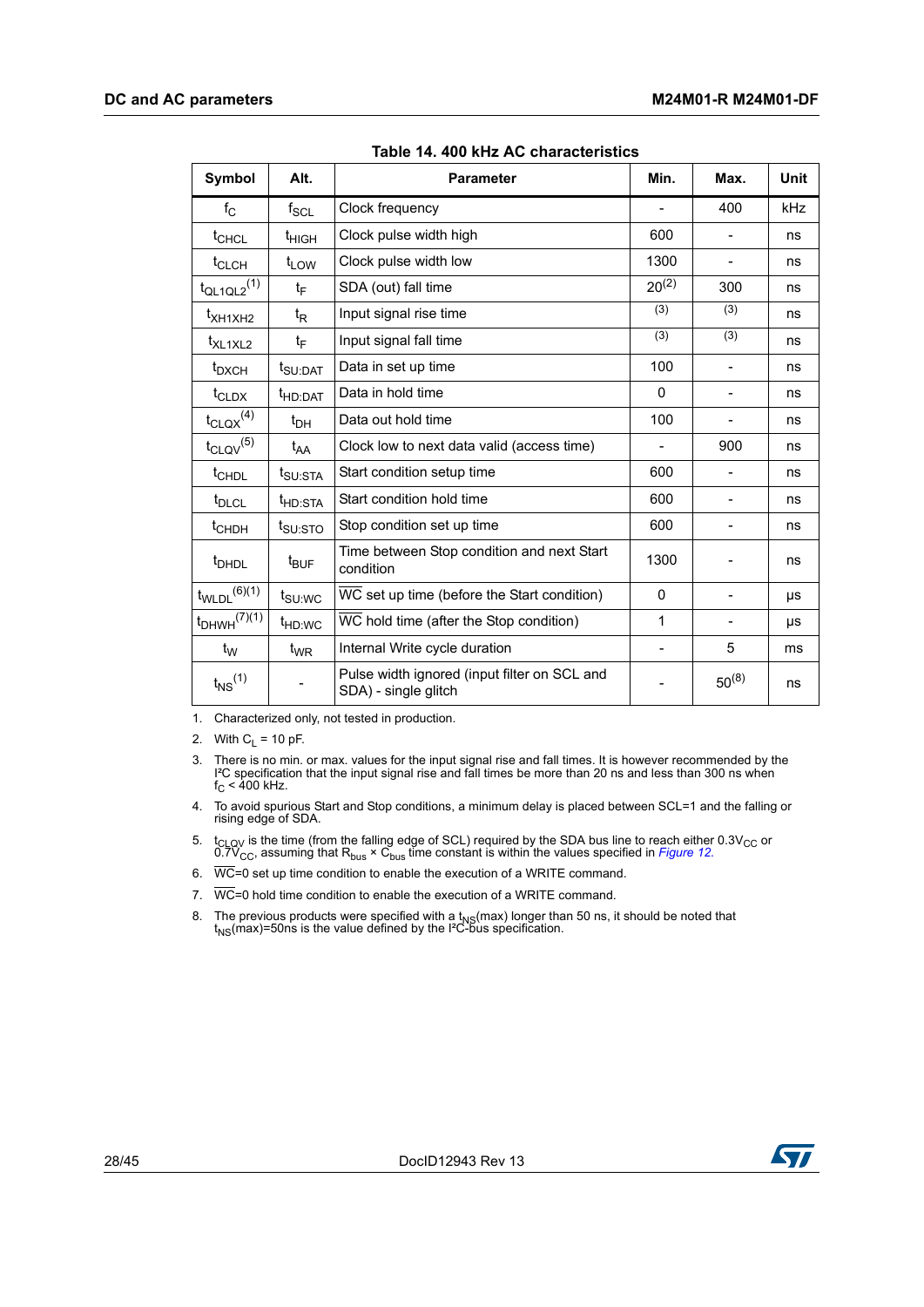<span id="page-28-0"></span>

| Symbol                       | Alt.                | <b>Parameter</b>                                        | Min.                     | Max.                     | Unit       |
|------------------------------|---------------------|---------------------------------------------------------|--------------------------|--------------------------|------------|
| $f_{\rm C}$                  | $f_{\mathsf{SCL}}$  | Clock frequency                                         | $\Omega$                 | 1                        | <b>MHz</b> |
| t <sub>CHCL</sub>            | t <sub>HIGH</sub>   | Clock pulse width high                                  | 300                      | $\overline{\phantom{a}}$ | ns         |
| t <sub>CLCH</sub>            | $t_{LOW}$           | Clock pulse width low                                   | 400                      |                          | ns         |
| t <sub>XH1XH2</sub>          | t <sub>R</sub>      | Input signal rise time                                  | (1)                      | (1)                      | ns         |
| t <sub>XL1XL2</sub>          | tF                  | Input signal fall time                                  | (1)                      | (1)                      | ns         |
| $t_{QL1QL2}$ <sup>(8)</sup>  | t <sub>F</sub>      | SDA (out) fall time                                     |                          | 120                      | ns         |
| $t_{DXCX}$                   | t <sub>SU:DAT</sub> | Data in setup time                                      | 80                       |                          | ns         |
| $t_{\text{CLDX}}$            | t <sub>HD:DAT</sub> | Data in hold time                                       | 0                        | $\overline{\phantom{a}}$ | ns         |
| $t_{\text{CLQX}}^{(2)}$      | $t_{DH}$            | Data out hold time                                      | 50                       |                          | ns         |
| $t_{\text{CLQV}}^{(3)}$      | t <sub>AA</sub>     | Clock low to next data valid (access time)              |                          | 500                      | ns         |
| t <sub>CHDL</sub>            | $t_{\text{SU:STA}}$ | Start condition setup time                              | 250                      |                          | ns         |
| t <sub>DLCL</sub>            | t <sub>HD:STA</sub> | Start condition hold time                               | 250                      |                          | ns         |
| t <sub>CHDH</sub>            | t <sub>SU:STO</sub> | Stop condition setup time                               | 250                      |                          | ns         |
| t <sub>DHDL</sub>            | $t_{\text{BUF}}$    | Time between Stop condition and next Start<br>condition | 500                      |                          | ns         |
| $t_{WLDL}$ <sup>(4)(8)</sup> | $t_{\text{SU}:WC}$  | WC set up time (before the Start condition)             | 0                        |                          | μs         |
| $t_{DHWH}^{(5)(8)}$          | <sup>t</sup> HD:WC  | WC hold time (after the Stop condition)                 | 1                        |                          | μs         |
| $t_{\mathsf{W}}$             | $t_{WR}$            | Write time                                              | $\overline{\phantom{0}}$ | 5                        | ms         |
| $t_{NS}^{(6)}$               |                     | Pulse width ignored (input filter on SCL and<br>SDA)    |                          | $50^{(7)}$               | ns         |

**Table 15. 1 MHz AC characteristics** 

1. There is no min. or max. values for the input signal rise and fall times. It is however recommended by the I<sup>2</sup>C specification that the input signal rise and fall times be more than 20 ns and less than 120 ns when  $f_C <$ 

2. To avoid spurious Start and Stop conditions, a minimum delay is placed between SCL=1 and the falling or rising edge of SDA.

3. t<sub>CLQV</sub> is the time (from the falling edge of SCL) required by the SDA bus line to reach either 0.3 V<sub>CC</sub> or 0.7 V<sub>CC</sub>, assuming that the Rbus × Cbus time constant is within the values specified in *[Figure 13](#page-29-1)*.

4.  $\overline{WC}$ =0 set up time condition to enable the execution of a WRITE command.

5.  $\overline{WC}$ =0 hold time condition to enable the execution of a WRITE command.

6. Characterized only, not tested in production.

7. The previous products were specified with a  $t_{NS}$ (max) longer than 50 ns, it should be noted that  $t_{NS}$ (max)=50ns is the value defined by the I<sup>2</sup>C-bus specification.

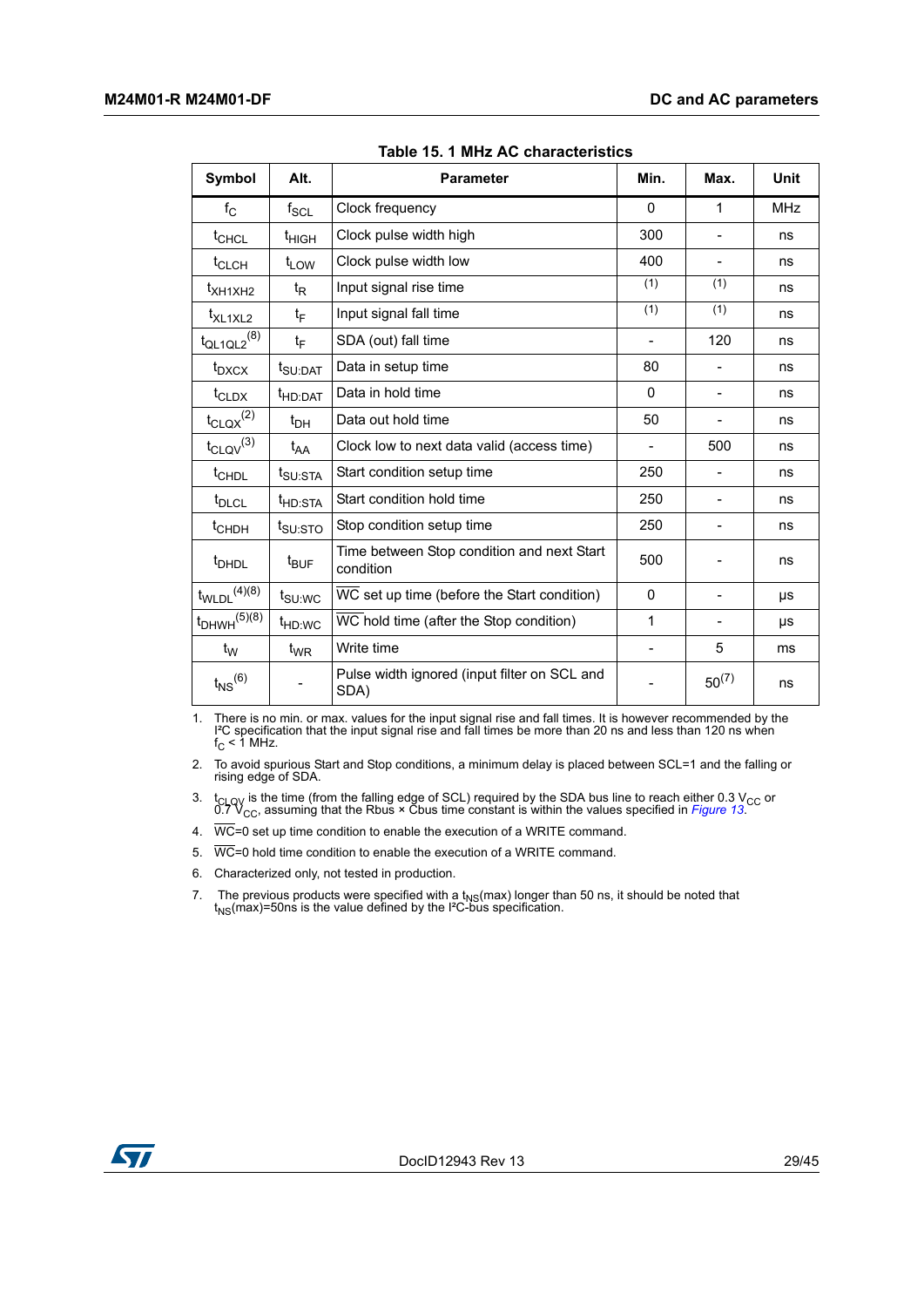<span id="page-29-0"></span>

#### Figure 12. Maximum R<sub>bus</sub> value versus bus parasitic capacitance (C<sub>bus</sub>) for an I2C bus at maximum frequency f<sub>C</sub> = 400 kHz

Figure 13. Maximum R<sub>bus</sub> value versus bus parasitic capacitance C<sub>bus</sub>) for an I2C bus at maximum frequency f<sub>C</sub> = 1MHz

<span id="page-29-1"></span>

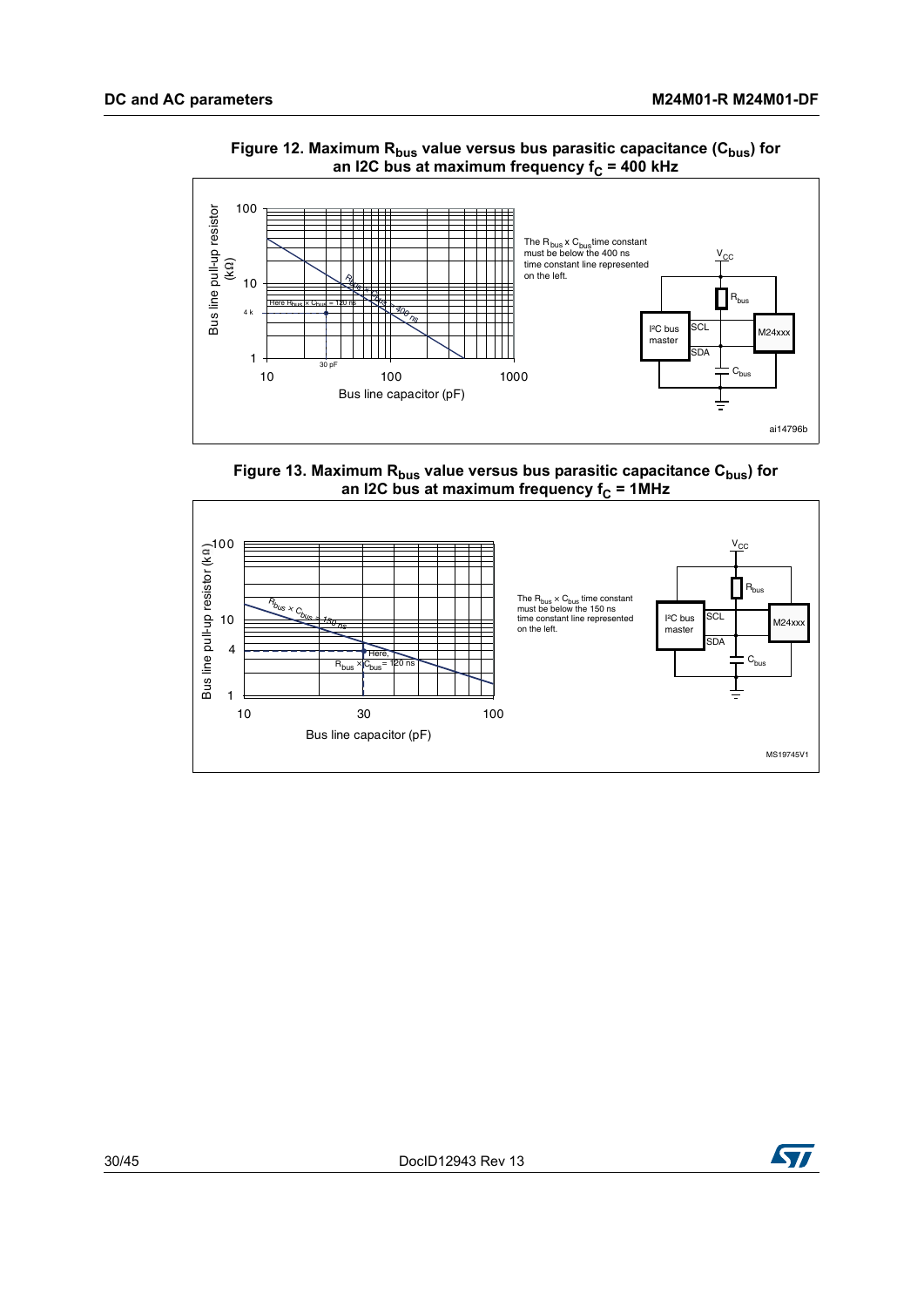<span id="page-30-0"></span>

**Figure 14. AC waveforms** 

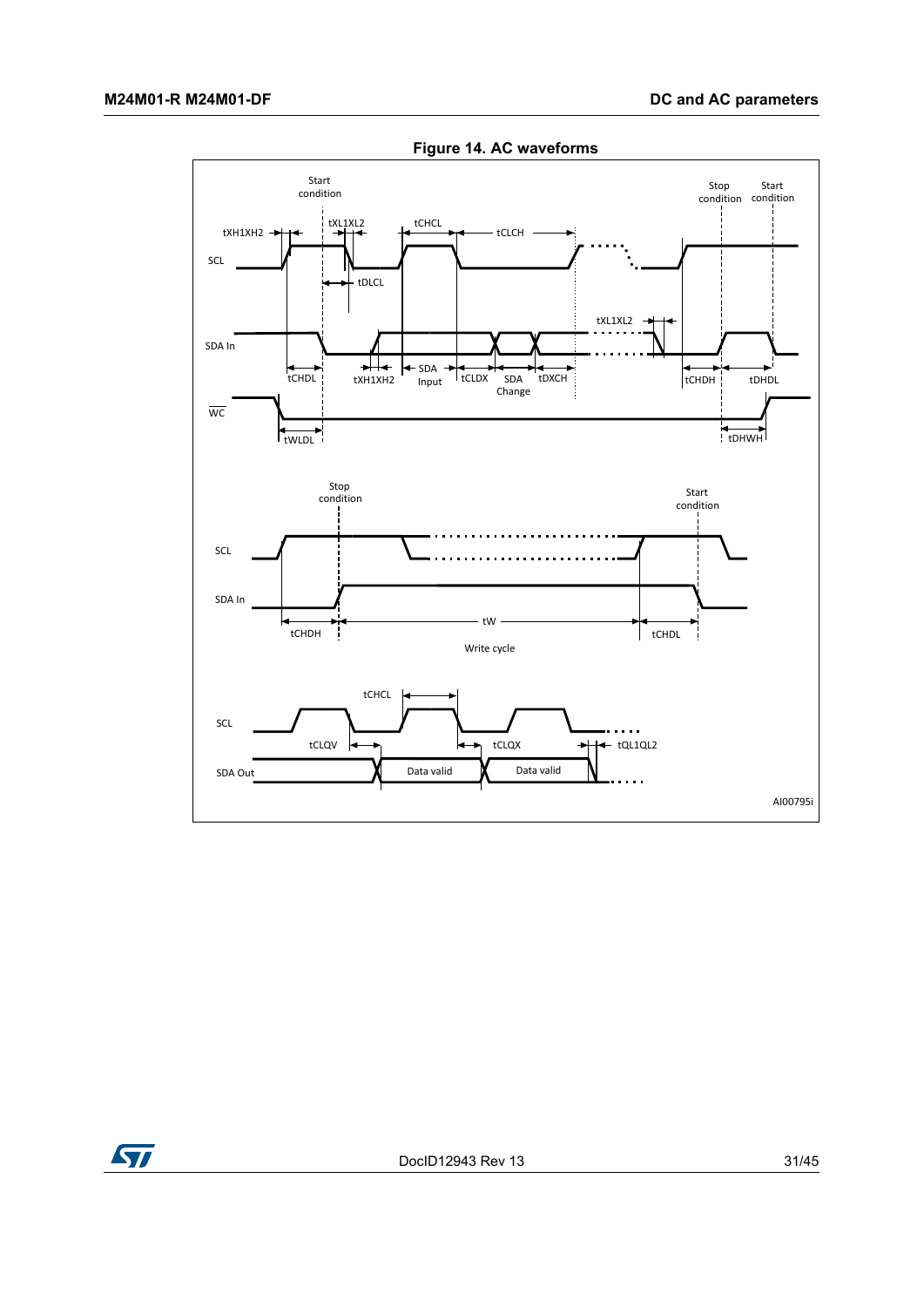# <span id="page-31-0"></span>**9 Package mechanical data**

In order to meet environmental requirements, ST offers these devices in different grades of ECOPACK® packages, depending on their level of environmental compliance. ECOPACK® specifications, grade definitions and product status are available at: *www.st.com*. ECOPACK® is an ST trademark.

For die information concerning the M24M01 delivered in unsawn wafer, please contact your nearest ST Sales Office.

### <span id="page-31-1"></span>**9.1 TSSOP8 package information**



<span id="page-31-3"></span>**Figure 15.TSSOP8 – 3x4.4 mm, 0.65 mm pitch, 8-lead thin shrink small outline, package outline**

1. Drawing is not to scale.

#### <span id="page-31-2"></span>**Table 16. TSSOP8 – 3 x 4.4 mm, 0.65 mm pitch, 8-lead thin shrink small outline, package mechanical data**

|                |       | millimeters |       |        | inches <sup>(1)</sup> |        |
|----------------|-------|-------------|-------|--------|-----------------------|--------|
| Symbol         | Min.  | Typ.        | Max.  | Min.   | Typ.                  | Max.   |
| A              |       | -           | 1.200 |        | ۰                     | 0.0472 |
| A <sub>1</sub> | 0.050 | -           | 0.150 | 0.0020 |                       | 0.0059 |
| A <sub>2</sub> | 0.800 | 1.000       | 1.050 | 0.0315 | 0.0394                | 0.0413 |
| b              | 0.190 |             | 0.300 | 0.0075 |                       | 0.0118 |
| c              | 0.090 |             | 0.200 | 0.0035 |                       | 0.0079 |
| <b>CP</b>      |       | -           | 0.100 |        | -                     | 0.0039 |
| D              | 2.900 | 3.000       | 3.100 | 0.1142 | 0.1181                | 0.1220 |
| e              |       | 0.650       |       |        | 0.0256                |        |

32/[45](#page-44-0) DocID12943 Rev 13

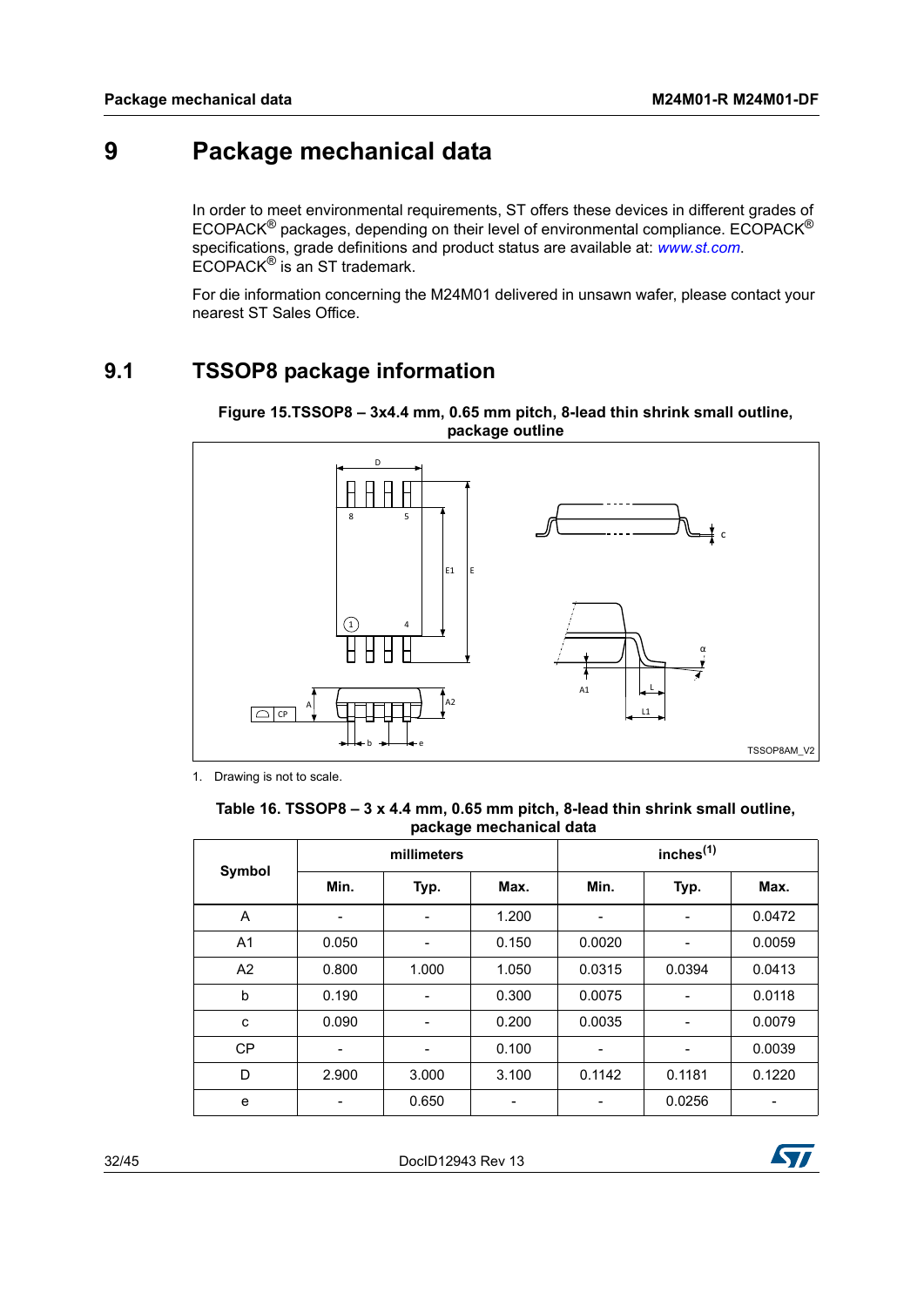#### **Table 16. TSSOP8 – 3 x 4.4 mm, 0.65 mm pitch, 8-lead thin shrink small outline, package mechanical data (continued)**

|          |                          | millimeters              |             |             | inches $(1)$             |             |
|----------|--------------------------|--------------------------|-------------|-------------|--------------------------|-------------|
| Symbol   | Min.                     | Typ.                     | Max.        | Min.        | Typ.                     | Max.        |
| E        | 6.200                    | 6.400                    | 6.600       | 0.2441      | 0.2520                   | 0.2598      |
| E1       | 4.300                    | 4.400                    | 4.500       | 0.1693      | 0.1732                   | 0.1772      |
|          | 0.450                    | 0.600                    | 0.750       | 0.0177      | 0.0236                   | 0.0295      |
| L1       | $\overline{\phantom{0}}$ | 1.000                    | -           | -           | 0.0394                   | -           |
| $\alpha$ | $0^{\circ}$              | $\overline{\phantom{a}}$ | $8^{\circ}$ | $0^{\circ}$ | $\overline{\phantom{a}}$ | $8^{\circ}$ |

1. Values in inches are converted from mm and rounded to four decimal digits.

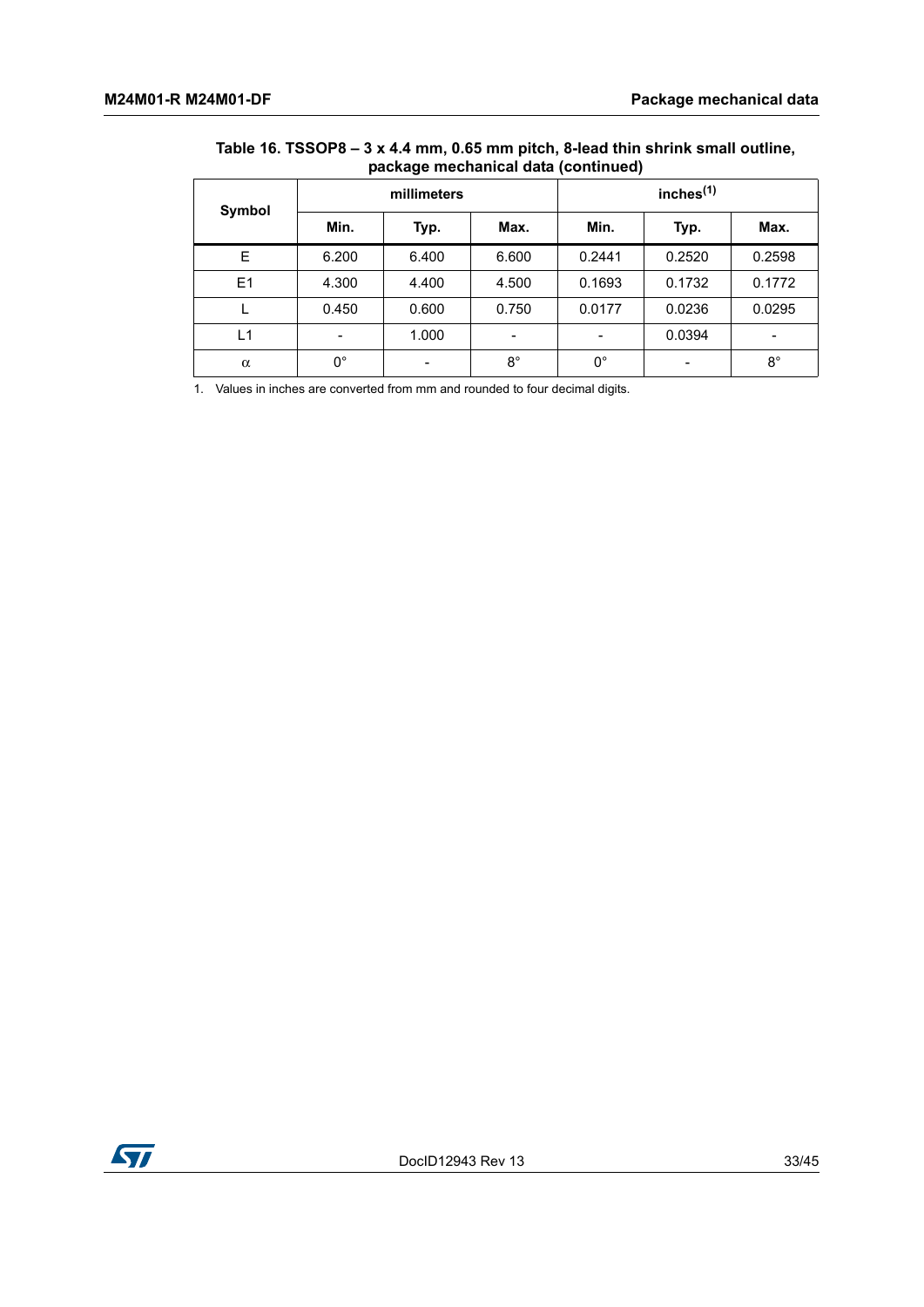## <span id="page-33-0"></span>**9.2 SO8N package information**

<span id="page-33-2"></span>**Figure 16. SO8N – 3.9x4.9 mm, 8-lead plastic small outline, 150 mils body width, package outline**



1. Drawing is not to scale.

<span id="page-33-1"></span>

| Table 17. SO8N – 3.9x4.9 mm, 8-lead plastic small outline, 150 mils body width, |  |
|---------------------------------------------------------------------------------|--|
| package mechanical data                                                         |  |

| Symbol         |             | millimeters              |                              | inches <sup>(1)</sup> |                          |                          |
|----------------|-------------|--------------------------|------------------------------|-----------------------|--------------------------|--------------------------|
|                | Min.        | Typ.                     | Max.                         | Min.                  | Typ.                     | Max.                     |
| A              |             | $\overline{\phantom{0}}$ | 1.750                        |                       | $\overline{\phantom{a}}$ | 0.0689                   |
| A <sub>1</sub> | 0.100       | -                        | 0.250                        | 0.0039                | $\overline{\phantom{a}}$ | 0.0098                   |
| A <sub>2</sub> | 1.250       | -                        |                              | 0.0492                | $\overline{\phantom{a}}$ |                          |
| b              | 0.280       | -                        | 0.480                        | 0.0110                | $\overline{\phantom{0}}$ | 0.0189                   |
| C              | 0.170       | $\overline{a}$           | 0.230                        | 0.0067                |                          | 0.0091                   |
| D              | 4.800       | 4.900                    | 5.000                        | 0.1890                | 0.1929                   | 0.1969                   |
| E              | 5.800       | 6.000                    | 6.200                        | 0.2283                | 0.2362                   | 0.2441                   |
| E1             | 3.800       | 3.900                    | 4.000                        | 0.1496                | 0.1535                   | 0.1575                   |
| e              |             | 1.270                    | $\qquad \qquad \blacksquare$ |                       | 0.0500                   | $\overline{\phantom{a}}$ |
| h              | 0.250       | $\overline{\phantom{0}}$ | 0.500                        | 0.0098                |                          | 0.0197                   |
| k              | $0^{\circ}$ | $\overline{\phantom{a}}$ | $8^{\circ}$                  | $0^{\circ}$           | $\overline{\phantom{a}}$ | $8^{\circ}$              |
| T.             | 0.400       | $\overline{\phantom{0}}$ | 1.270                        | 0.0157                | $\overline{a}$           | 0.0500                   |
| L1             |             | 1.040                    |                              |                       | 0.0409                   |                          |
| ccc            |             |                          | 0.100                        |                       |                          | 0.0039                   |

1. Values in inches are converted from mm and rounded to four decimal digits.

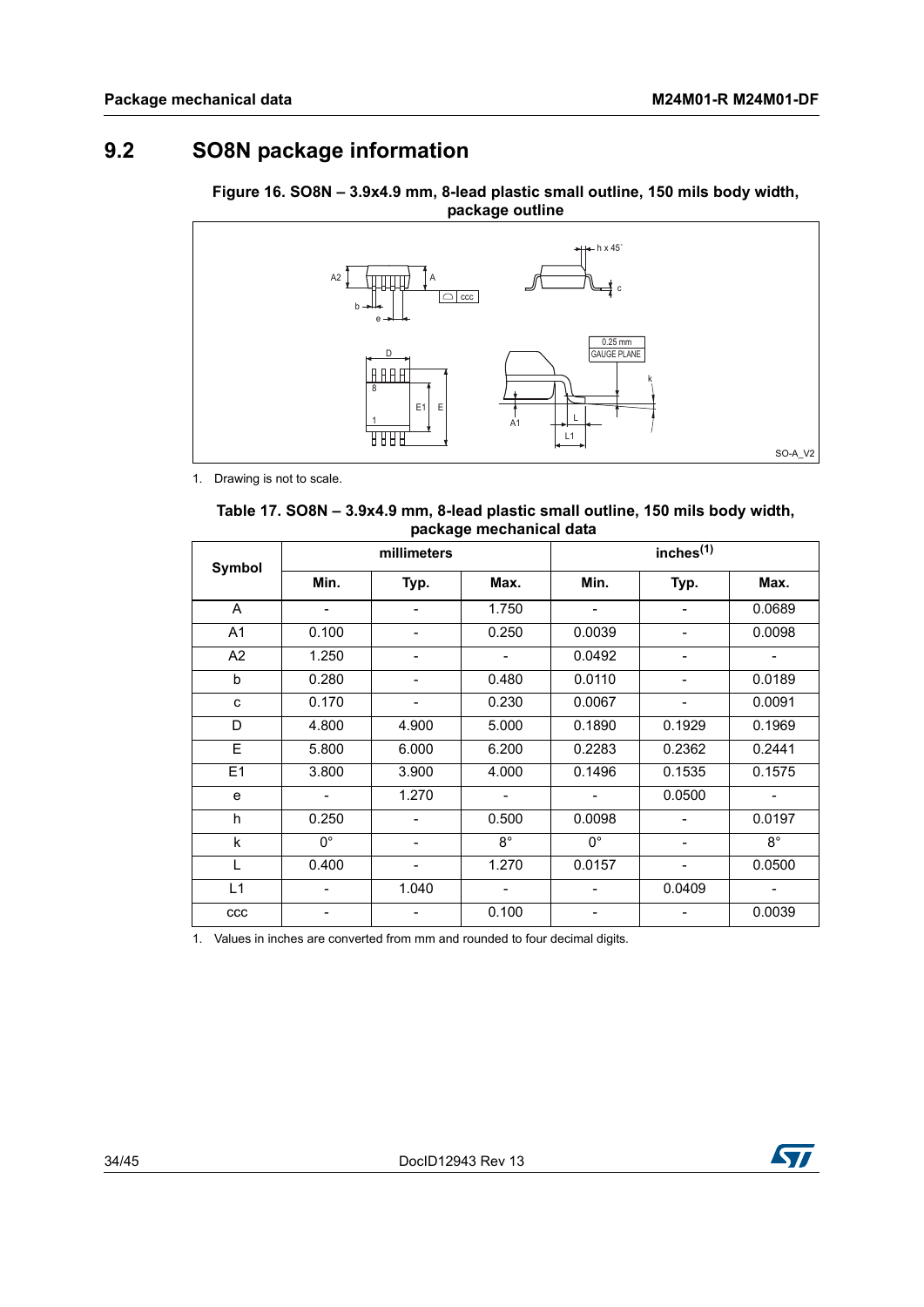<span id="page-34-0"></span>



1. Dimensions are expressed in millimeters.

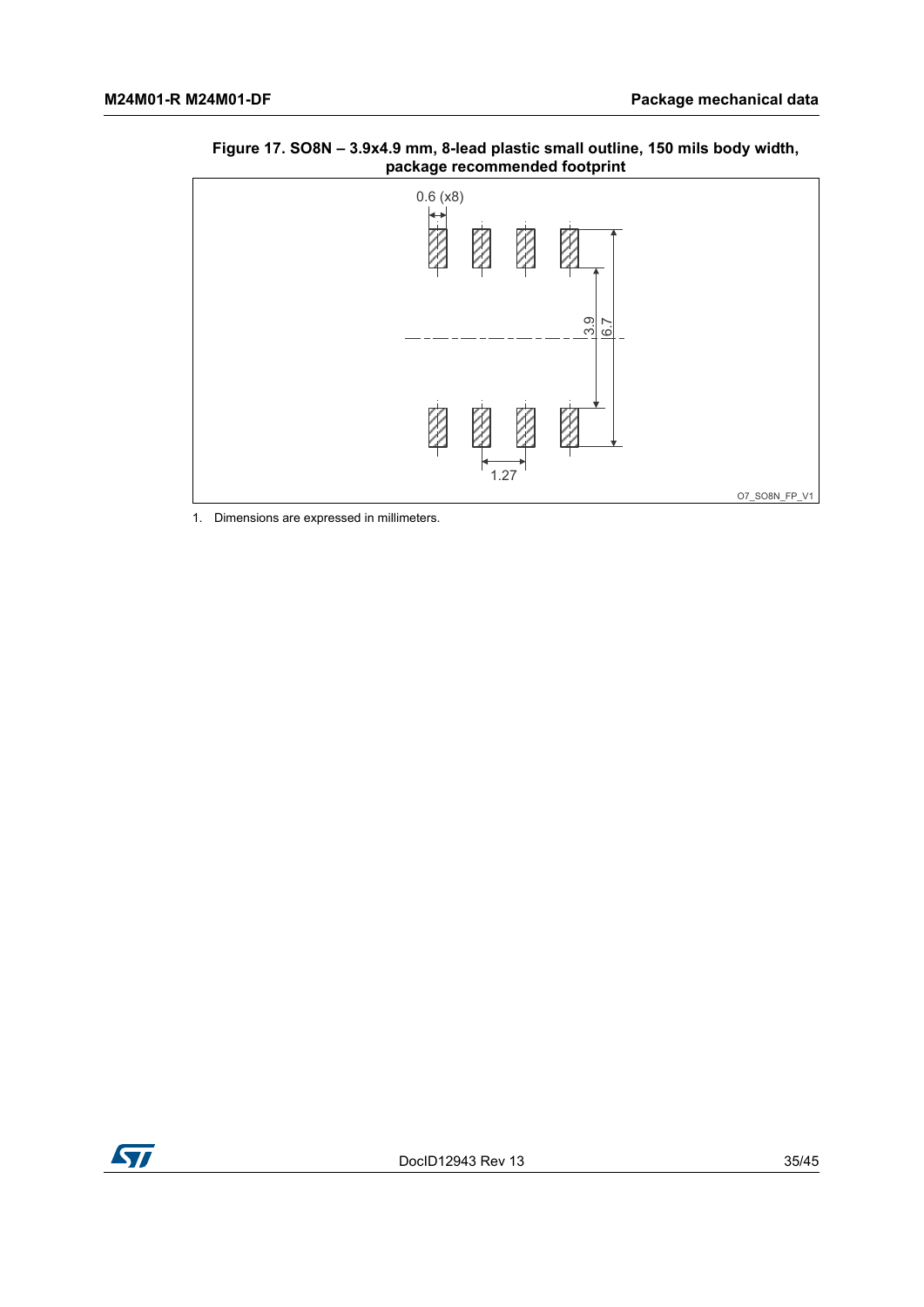## <span id="page-35-0"></span>**9.3 WLCSP8 package information**



<span id="page-35-2"></span>**Figure 18. WLCSP- 8-bump, without BSC, 2.578 x 1.716 mm, wafer level chip scale package outline**

1. Drawing is not to scale.

2. Primary datum Z and seating plane are defined by the spherical crowns of the bump.

|                |             |            | pasnago vamno |                       |            |            |
|----------------|-------------|------------|---------------|-----------------------|------------|------------|
|                | millimeters |            |               | inches <sup>(1)</sup> |            |            |
| <b>Symbol</b>  | <b>Min</b>  | <b>Typ</b> | <b>Max</b>    | Min                   | <b>Typ</b> | <b>Max</b> |
| A              | 0.500       | 0.540      | 0.580         | 0.0197                | 0.0213     | 0.0228     |
| A <sub>1</sub> |             | 0.190      |               |                       | 0.0075     |            |
| A2             |             | 0.350      | -             |                       | 0.0138     | ۰          |
| $b^{(2)}$      |             | 0.270      | -             |                       | 0.0106     |            |
| D              |             | 2.578      | 2.598         |                       | 0.1015     | 0.1023     |
| E              |             | 1.716      | 1.736         |                       | 0.0676     | 0.0683     |
| e              | -           | 1.000      |               |                       | 0.0394     |            |
| e <sub>1</sub> |             | 0.866      |               |                       | 0.0341     |            |

<span id="page-35-1"></span>

| Table 18. WLCSP- 8-bump, without BSC, 2.578 x 1.716 mm, wafer level chip scale |                 |  |  |
|--------------------------------------------------------------------------------|-----------------|--|--|
|                                                                                | package outline |  |  |

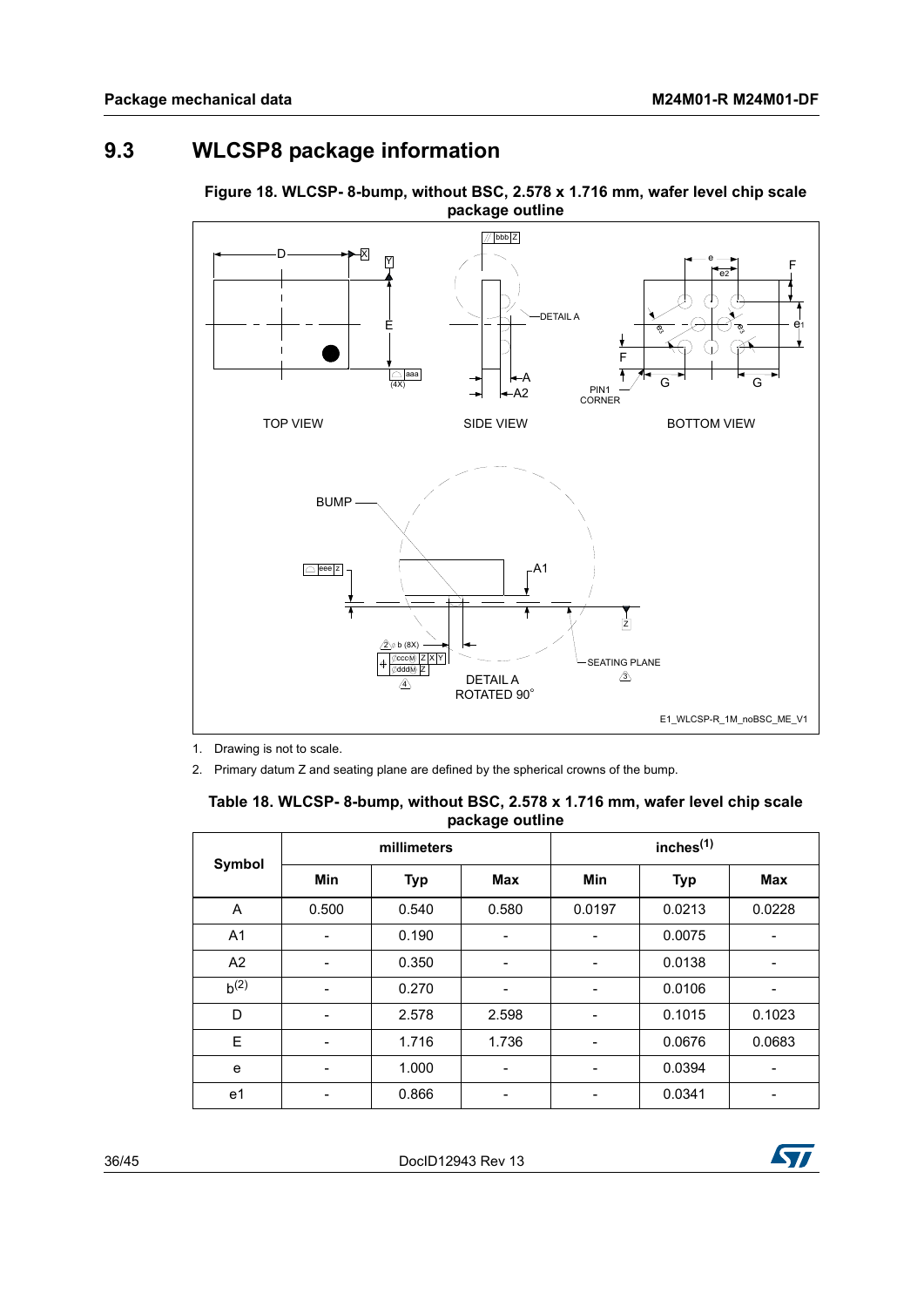|        |     | millimeters | $\tilde{\phantom{a}}$ | inches <sup>(1)</sup> |            |            |
|--------|-----|-------------|-----------------------|-----------------------|------------|------------|
| Symbol | Min | <b>Typ</b>  | Max                   | Min                   | <b>Typ</b> | <b>Max</b> |
| e2     | ۰   | 0.500       | -                     |                       | 0.0197     |            |
| e3     | -   | 0.500       | -                     | ۰                     | 0.0197     |            |
| F      | -   | 0.425       | -                     | ۰                     | 0.0167     |            |
| G      | -   | 0.789       | -                     |                       | 0.0311     |            |
| aaa    | -   | 0.110       | -                     | ۰                     | 0.0043     | -          |
| bbb    |     | 0.110       |                       |                       | 0.0043     |            |
| ccc    | -   | 0.110       | -                     | -                     | 0.0043     | -          |
| ddd    | -   | 0.060       | -                     | -                     | 0.0024     |            |
| eee    |     | 0.060       | -                     |                       | 0.0024     |            |

### **Table 18. WLCSP- 8-bump, without BSC, 2.578 x 1.716 mm, wafer level chip scale package outline**

1. Values in inches are converted from mm and rounded to 4 decimal digits.

2. Dimension is measured at the maximum bump diameter parallel to primary datum Z.

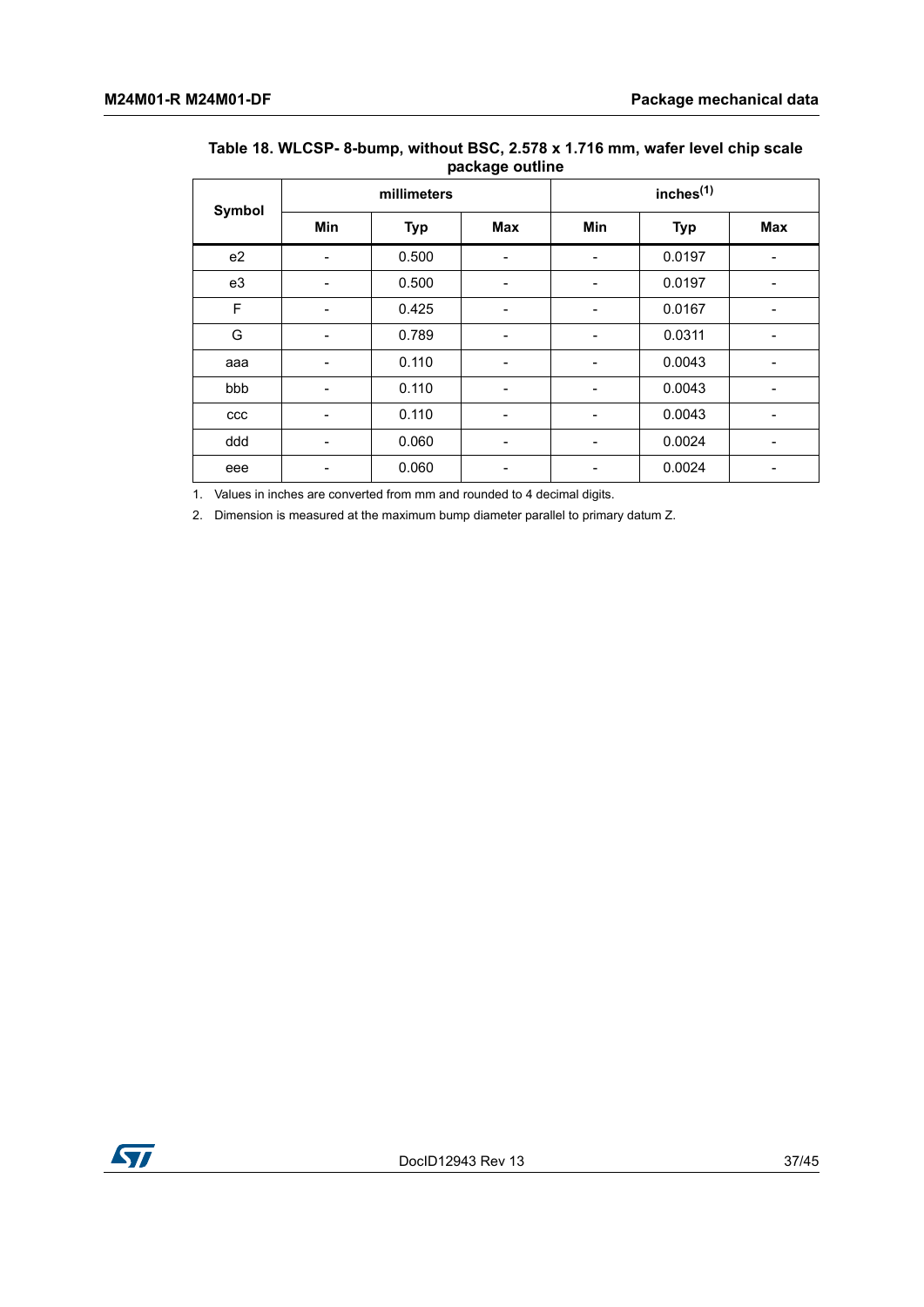

#### <span id="page-37-1"></span>**Figure 19. WLCSP- 8-bump, with BSC, 2.578 x 1.716 mm, wafer level chip scale package outline**

1. Drawing is not to scale.

2. Primary datum Z and seating plane are defined by the spherical crowns of the bump.

<span id="page-37-0"></span>

| Table 19. WLCSP-8-bump, with BSC, 2.578 x 1.716 mm, wafer level chip scale |
|----------------------------------------------------------------------------|
| package outline                                                            |

|                | millimeters |            |                          | inches <sup>(1)</sup> |            |                              |  |
|----------------|-------------|------------|--------------------------|-----------------------|------------|------------------------------|--|
| <b>Symbol</b>  | Min         | <b>Typ</b> | <b>Max</b>               | <b>Min</b>            | <b>Typ</b> | <b>Max</b>                   |  |
| A              | 0.525       | 0.565      | 0.605                    | 0.0207                | 0.0222     | 0.0238                       |  |
| A1             |             | 0.190      |                          |                       | 0.0075     |                              |  |
| A2             |             | 0.350      |                          |                       | 0.0138     |                              |  |
| A <sub>3</sub> |             | 0.025      |                          |                       | 0.0010     |                              |  |
| $b^{(2)}$      |             | 0.270      | ۰                        |                       | 0.0106     |                              |  |
| D              |             | 2.578      | 2.598                    |                       | 0.1015     | 0.1023                       |  |
| E              |             | 1.716      | 1.736                    |                       | 0.0676     | 0.0683                       |  |
| e              | -           | 1.000      | $\overline{\phantom{0}}$ | -                     | 0.0394     | $\qquad \qquad \blacksquare$ |  |
| e <sub>1</sub> |             | 0.866      | -                        |                       | 0.0341     | -                            |  |
| e2             |             | 0.500      |                          |                       | 0.0197     |                              |  |

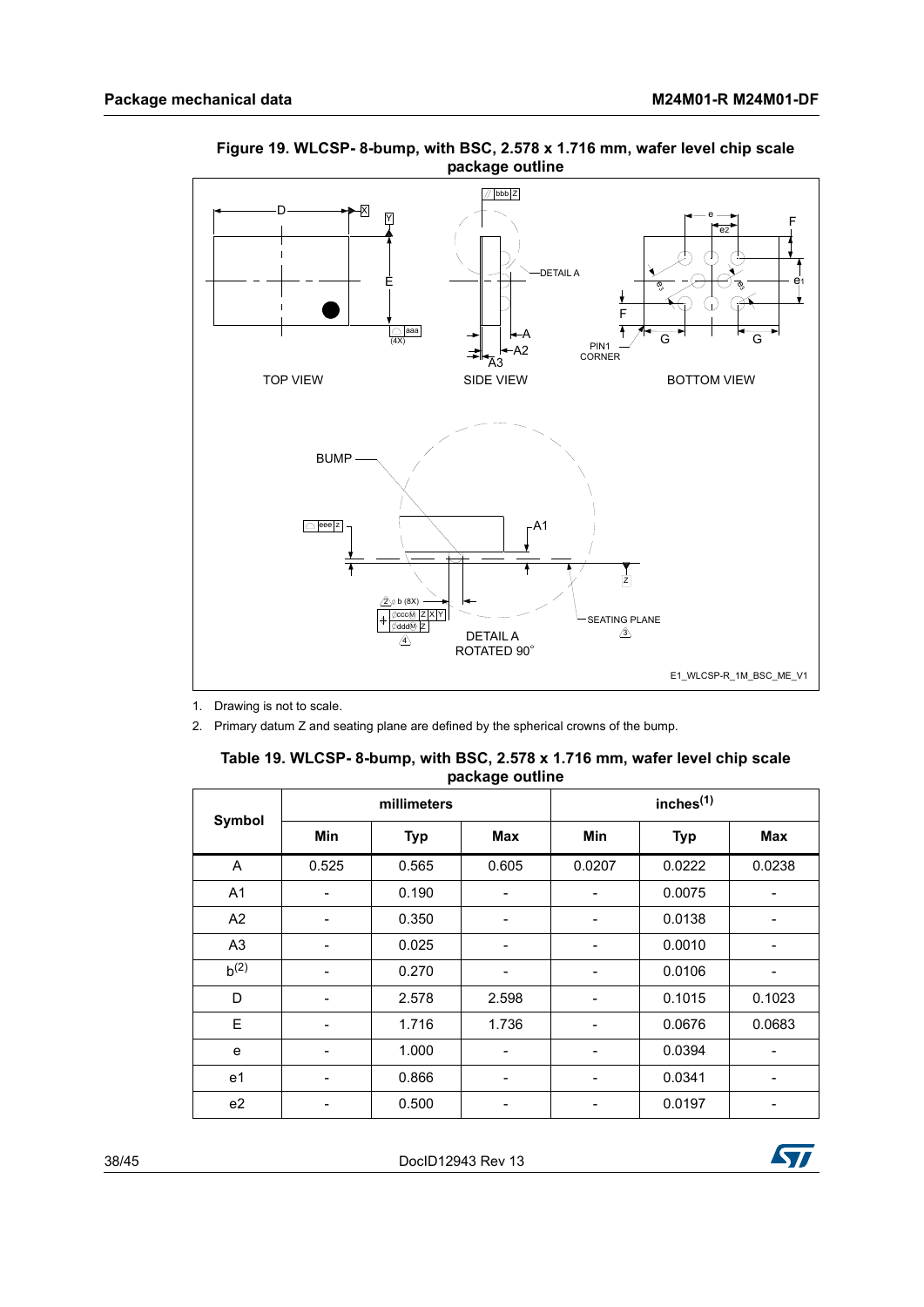| $\tilde{\phantom{a}}$ |             |            |                          |                       |            |     |  |
|-----------------------|-------------|------------|--------------------------|-----------------------|------------|-----|--|
|                       | millimeters |            |                          | inches <sup>(1)</sup> |            |     |  |
| Symbol                | Min         | <b>Typ</b> | <b>Max</b>               | Min                   | <b>Typ</b> | Max |  |
| e3                    | ۰           | 0.500      | $\overline{\phantom{0}}$ | -                     | 0.0197     | ۳   |  |
| $\mathsf F$           | ۰           | 0.425      | $\overline{\phantom{0}}$ | -                     | 0.0167     |     |  |
| G                     | -           | 0.789      | -                        | -                     | 0.0311     |     |  |
| aaa                   | ۰           | 0.110      | $\overline{\phantom{0}}$ |                       | 0.0043     | -   |  |
| bbb                   |             | 0.110      |                          |                       | 0.0043     |     |  |
| ccc                   |             | 0.110      |                          |                       | 0.0043     |     |  |
| ddd                   |             | 0.060      | -                        | -                     | 0.0024     |     |  |
| eee                   |             | 0.060      |                          |                       | 0.0024     |     |  |

#### **Table 19. WLCSP- 8-bump, with BSC, 2.578 x 1.716 mm, wafer level chip scale package outline**

1. Values in inches are converted from mm and rounded to 4 decimal digits.

2. Dimension is measured at the maximum bump diameter parallel to primary datum Z.

#### **Figure 20. WLCSP- 8-bump, 2.578 x 1.716 mm, wafer level chip scale package recommended footprint**

<span id="page-38-0"></span>

1. Dimensions are expressed in millimeters.

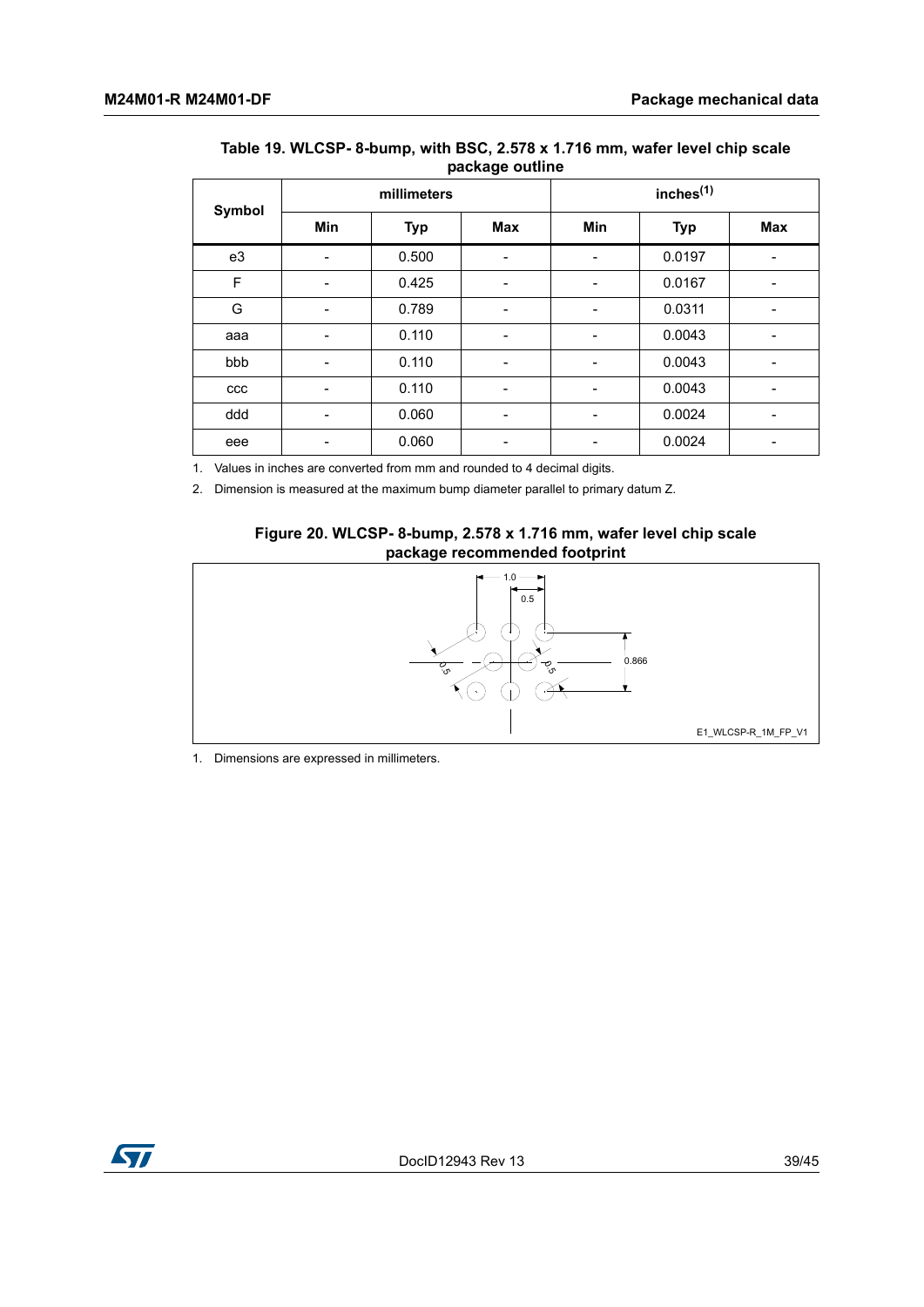# <span id="page-39-0"></span>**10 Part numbering**

<span id="page-39-1"></span>

|                                                                           | Table 20. Ordering information scheme |        |   |     |
|---------------------------------------------------------------------------|---------------------------------------|--------|---|-----|
| Example:                                                                  | M24M01 -D                             | R MN 6 | т | P K |
| Device type                                                               |                                       |        |   |     |
| $M24 = I2C$ serial access EEPROM                                          |                                       |        |   |     |
| <b>Device function</b>                                                    |                                       |        |   |     |
| $M01 = 1$ Mbit (128 K x 8 bit)                                            |                                       |        |   |     |
|                                                                           |                                       |        |   |     |
| <b>Device family</b>                                                      |                                       |        |   |     |
| Blank = Without Identification page                                       |                                       |        |   |     |
| $D =$ With Identification page                                            |                                       |        |   |     |
| <b>Operating voltage</b>                                                  |                                       |        |   |     |
| $R = V_{CC} = 1.8 V$ to 5.5 V                                             |                                       |        |   |     |
| $F = V_{CC} = 1.7 V$ to 5.5 V                                             |                                       |        |   |     |
|                                                                           |                                       |        |   |     |
| Package $(1)$                                                             |                                       |        |   |     |
| $MN = SO8(150 \text{ mil width})$                                         |                                       |        |   |     |
| DW = TSSOP8 (169 mil width)                                               |                                       |        |   |     |
| $CS = WLCSP$                                                              |                                       |        |   |     |
| Device grade                                                              |                                       |        |   |     |
| 6 = Industrial: device tested with standard test flow over $-40$ to 85 °C |                                       |        |   |     |
|                                                                           |                                       |        |   |     |
| Option                                                                    |                                       |        |   |     |
| $T =$ Tape and reel packing                                               |                                       |        |   |     |
| $blank = tube$ packing                                                    |                                       |        |   |     |
| <b>Plating technology</b>                                                 |                                       |        |   |     |
| $P = ECOPACK2^{\circledR}$ (RoHS compliant)                               |                                       |        |   |     |
| Process <sup>(2)</sup>                                                    |                                       |        |   |     |

/K = Manufacturing technology code

- 1. All packages are ECOPACK2® (RoHS compliant and free of brominated, chlorinated and antimony-oxide flame retardants)
- 2. The process letters apply to WLCSP device only. These process letters appear on the device package (marking) and on the shipment box. Please contact your nearest ST Sales Office for further information.

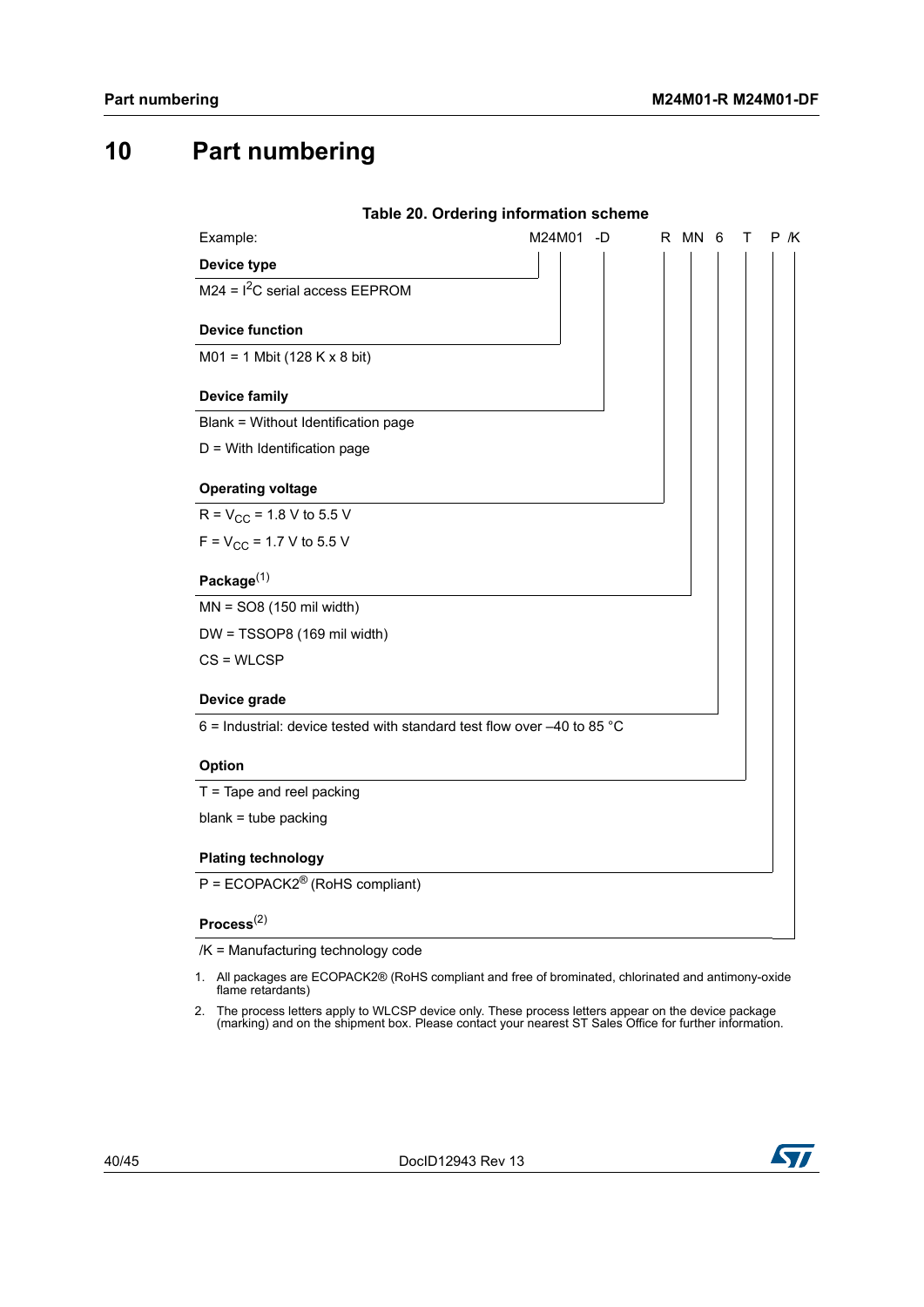<span id="page-40-0"></span>

| rable 2). Ordering implifiation scribing (unsawn water) $\gamma$ |                                                   |                |   |   |        |      |
|------------------------------------------------------------------|---------------------------------------------------|----------------|---|---|--------|------|
| Example:                                                         | M24M01                                            | $\overline{a}$ | D | F | K W 20 | 1/90 |
|                                                                  |                                                   |                |   |   |        |      |
| Device type                                                      |                                                   |                |   |   |        |      |
| $M24 = I2C$ serial access EEPROM                                 |                                                   |                |   |   |        |      |
|                                                                  |                                                   |                |   |   |        |      |
| <b>Device function</b>                                           |                                                   |                |   |   |        |      |
| $MO1 = 1Mbit (128 K x 8 bit)$                                    |                                                   |                |   |   |        |      |
|                                                                  |                                                   |                |   |   |        |      |
| <b>Device family</b>                                             |                                                   |                |   |   |        |      |
| D = With Identification page                                     |                                                   |                |   |   |        |      |
|                                                                  |                                                   |                |   |   |        |      |
| <b>Operating voltage</b>                                         |                                                   |                |   |   |        |      |
| $F = V_{CC} = 1.7 V$ to 5.5 V                                    |                                                   |                |   |   |        |      |
|                                                                  |                                                   |                |   |   |        |      |
| <b>Process</b>                                                   |                                                   |                |   |   |        |      |
| $K = F8H$                                                        |                                                   |                |   |   |        |      |
|                                                                  |                                                   |                |   |   |        |      |
| <b>Delivery form</b>                                             |                                                   |                |   |   |        |      |
| W = Unsawn wafer                                                 |                                                   |                |   |   |        |      |
|                                                                  |                                                   |                |   |   |        |      |
| <b>Wafer thickness</b>                                           |                                                   |                |   |   |        |      |
| 20 = Non-backlapped wafer                                        |                                                   |                |   |   |        |      |
|                                                                  |                                                   |                |   |   |        |      |
| <b>Wafer testing</b>                                             |                                                   |                |   |   |        |      |
| $I = Inkless test$                                               |                                                   |                |   |   |        |      |
|                                                                  |                                                   |                |   |   |        |      |
| Device grade                                                     | <u> 1989 - Johann Barbara, martxa alemaniar a</u> |                |   |   |        |      |
| $00 - 400C$ is $000C$                                            |                                                   |                |   |   |        |      |

**Table 21. Ordering information scheme (unsawn wafer)(1)**

90 = -40 $^{\circ}$ C to 85 $^{\circ}$ C

1. For all information concerning the M24M01 delivered in unsawn wafer, please contact your nearest ST Sales Office.

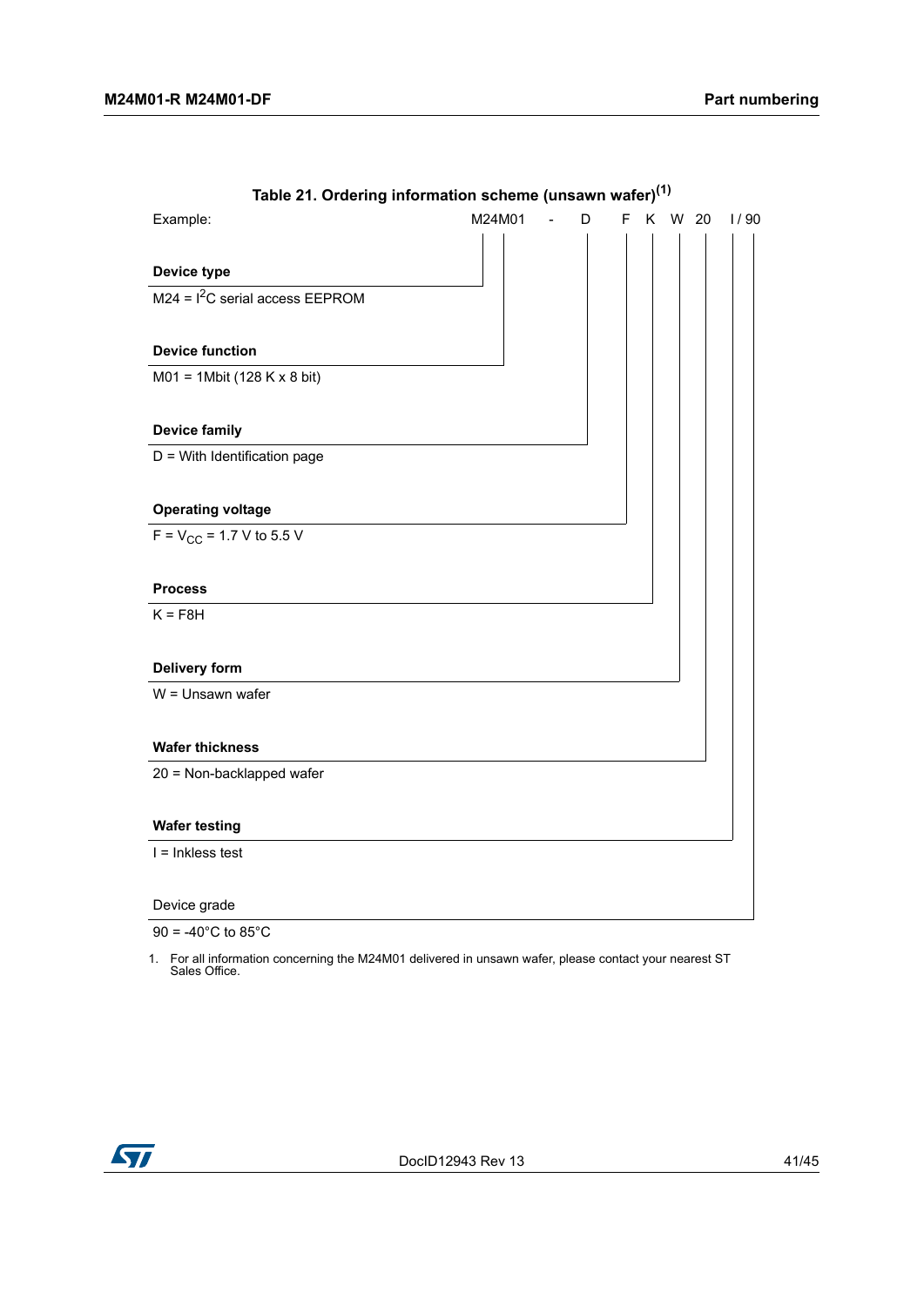#### <span id="page-41-0"></span>**Engineering samples**

Parts marked as "ES", "E" or accompanied by an Engineering Sample notification letter, are not yet qualified and therefore not yet ready to be used in production and any consequences deriving from such usage will not be at ST charge. In no event, ST will be liable for any customer usage of these engineering samples in production. ST Quality has to be contacted prior to any decision to use these Engineering samples to run qualification activity.

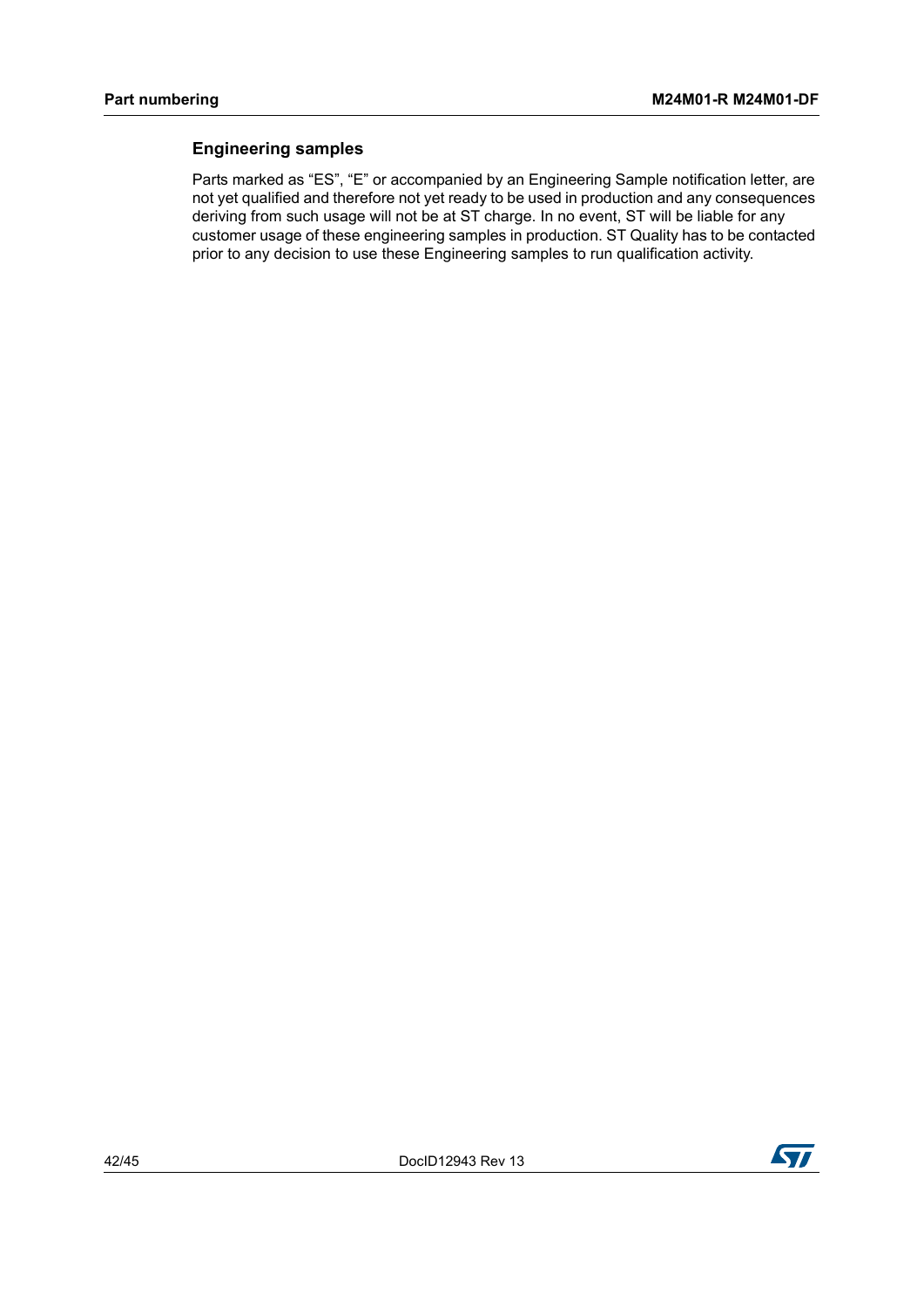# <span id="page-42-0"></span>**11 Revision history**

<span id="page-42-1"></span>

| <b>Date</b> | <b>Revision</b> | <b>Changes</b>                                                                                                                                                                                                                                                                                                                                        |
|-------------|-----------------|-------------------------------------------------------------------------------------------------------------------------------------------------------------------------------------------------------------------------------------------------------------------------------------------------------------------------------------------------------|
|             |                 | Updated Features on page 1.<br>Updated Figure 3: WLCSP8 connections (bumps side view), Figure 5:<br>Maximum Rbus value versus bus parasitic capacitance (Cbus) for an<br>I2C bus at maximum frequency $fC = 400$ kHz and Figure 6: Maximum<br>Rbus value versus bus parasitic capacitance (Cbus) for an I2C bus at<br>maximum frequency $fC = 1MHz$ . |
| 02-May-2011 | 8               | Updated Table 10: DC characteristics (M24M01-R and M24M01-HR).<br>Updated footnote 5 of Table 14: AC characteristics at 1 MHz<br>$(M24M01-HR)$ .                                                                                                                                                                                                      |
|             |                 | Modified description of Write Control in Section 3.6: Write operations.<br>Replaced $C_1$ with $C_{bus}$ in Table 7: AC measurement conditions.<br>Changed note 4 about t <sub>CLOV</sub> in Table 13: AC characteristics at<br>400 kHz (M24M01-R and M24M01-W).                                                                                      |
| 23-Apr-2012 | 9               | Datasheet split into:<br>- M24M01-R, M24M01-DF (this datasheet) for standard products<br>$(range 6)$ ,<br>- M24M01-125 datasheet for automotive products (range 3).                                                                                                                                                                                   |
| 26-Sep-2012 | 10              | Updated:<br>- Section 5.2.2: Current Address Read<br>- Table 2: Device select code<br>- WLCSP package<br>Changed layout of Features.<br>Rephrased some parts of Section 5.1.2: Page Write, Section 5.2:<br>Read operations, Table 10: Cycling performance and Table 11:<br>Memory cell data retention.                                                |

| Table 22. Document revision history |
|-------------------------------------|
|-------------------------------------|

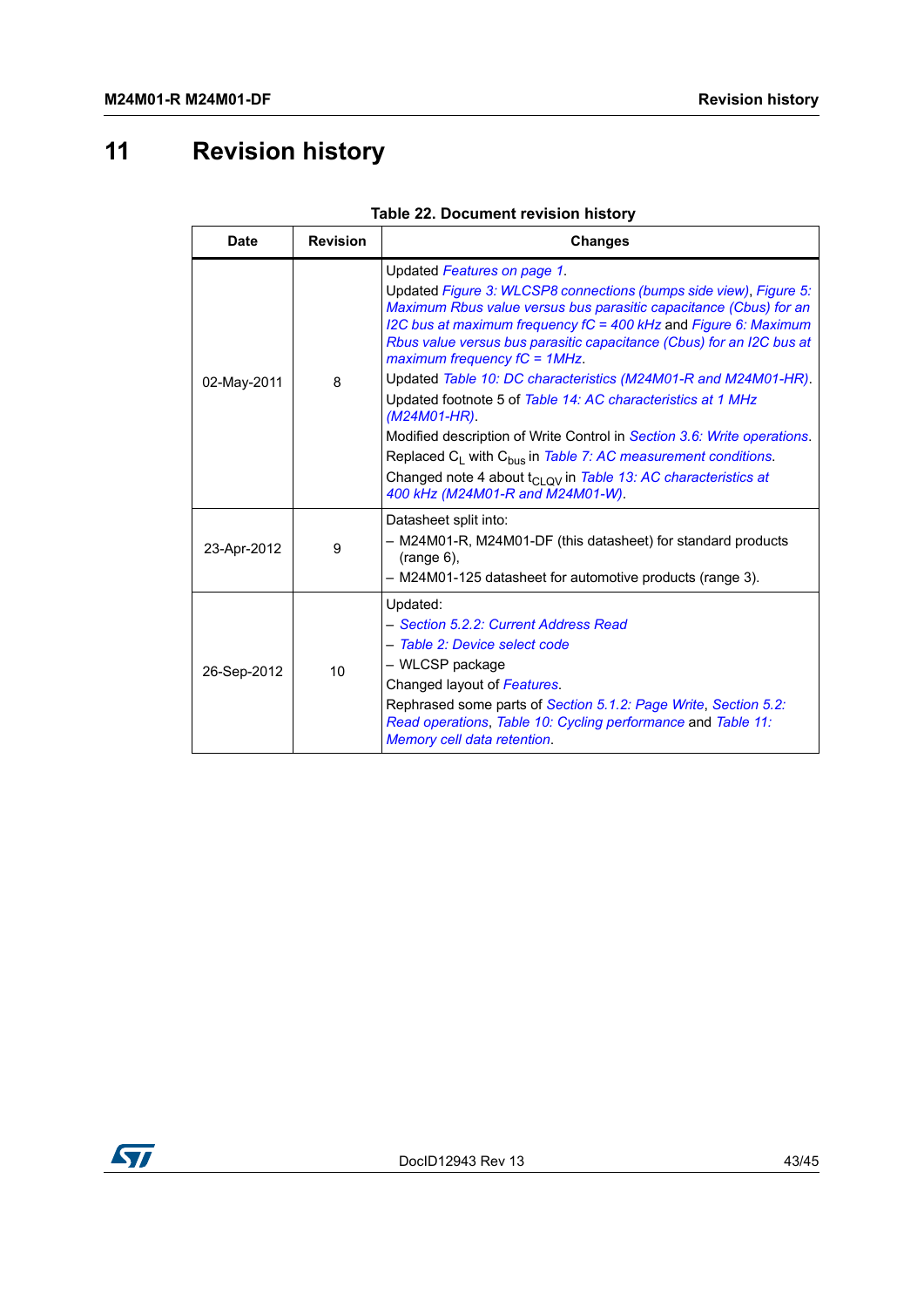| Date         | <b>Revision</b> | <b>Changes</b>                                                                                                                                                                                                                                                                                                                                                                                                                                                                                                                                                                                                                                                                 |
|--------------|-----------------|--------------------------------------------------------------------------------------------------------------------------------------------------------------------------------------------------------------------------------------------------------------------------------------------------------------------------------------------------------------------------------------------------------------------------------------------------------------------------------------------------------------------------------------------------------------------------------------------------------------------------------------------------------------------------------|
| 13-May-2015  | 11              | Added:<br>- Unsawn wafer reference on cover page and Table 21: Ordering<br>information scheme (unsawn wafer)<br>- Figure 3<br>- Notes 1 and 2 on Table 5<br>– title of <i>Table 10</i><br>– note 1 on <i>Table 11</i><br>- V <sub>II</sub> parameter on Table 12 and Table 13<br>- t <sub>NS</sub> max value on Table 14 and Table 15<br>– note 9 on <i>Table 13</i><br>- Table 20<br>Added:<br>– Notes 9 and 10 on <i>Table 12</i><br>- Notes 2and 3 on Table 13<br>- Figure 19: WLCSP 8-bump wafer-length chip-scale package<br>recommended land pattern<br>- Table 21<br>- Engineering samples reference<br>Removed:<br>- note 5 on Min value of t <sub>CLQX</sub> Table 13 |
| 10-June-2015 | 12              | Updated:<br>- Note 1 on Figure 2<br>– Table 20<br>- note 1 on Table 20                                                                                                                                                                                                                                                                                                                                                                                                                                                                                                                                                                                                         |
| 04-Jul-2016  | 13              | Updated:<br>- Table 12: DC characteristics (M24M01-R, device grade 6),<br>Table 13: DC characteristics (M24M01-DF, device grade 6),<br>Table 18: WLCSP-8-bump, without BSC, 2.578 x 1.716 mm, wafer<br>level chip scale package outline, Figure 18: WLCSP- 8-bump,<br>without BSC, 2.578 x 1.716 mm, wafer level chip scale package<br>outline, Figure 20: WLCSP-8-bump, 2.578 x 1.716 mm, wafer level<br>chip scale package recommended footprint<br>Added:<br>- Table 19: WLCSP-8-bump, with BSC, 2.578 x 1.716 mm, wafer<br>level chip scale package outline, Figure 19: WLCSP- 8-bump, with<br>BSC, 2.578 x 1.716 mm, wafer level chip scale package outline               |